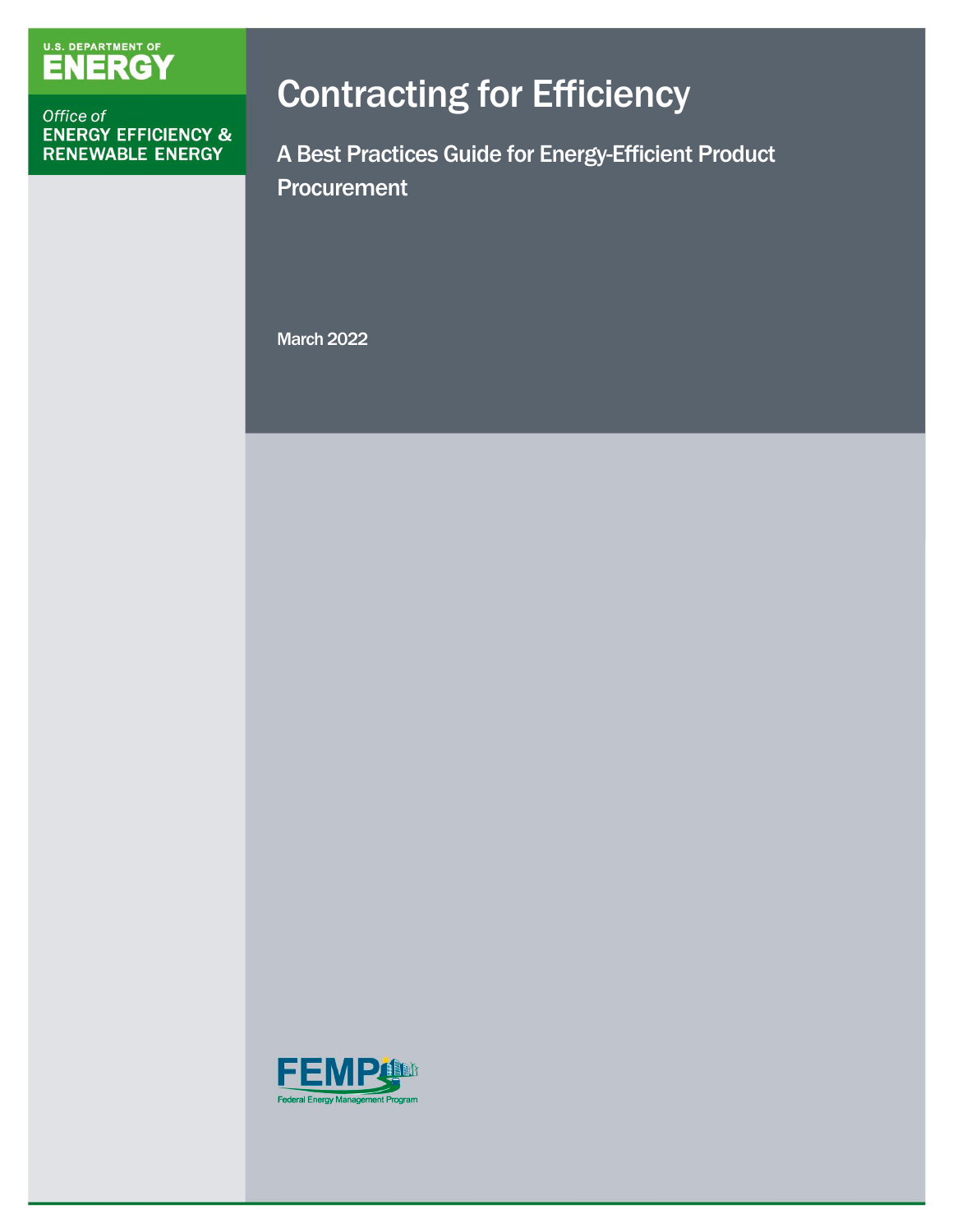## Disclaimer

This manuscript has been authored by an author at Lawrence Berkeley National Laboratory under Contract No. DE-AC02-05CH11231 with the U.S. Department of Energy. The U.S. Government retains a non-exclusive, paid-up, irrevocable, world-wide license to publish or reproduce the published form of this manuscript, or allow others to do so, for U.S. Government purposes.

This document was prepared as an account of work sponsored by the United States Government. While this document is believed to contain correct information, neither the United States Government nor any agency thereof, nor The Regents of the University of California, nor any of their employees, makes any warranty, express or implied, or assumes any legal liability or responsibility for the accuracy, completeness, or any third party's use or the results of such use of any information, apparatus, product, or process disclosed, or represents that its use would not infringe privately owned rights. Reference herein to any specific commercial product, process, or service by trade name, trademark, manufacturer, or otherwise, does not necessarily constitute or imply its endorsement, recommendation, or favoring by the United States Government or any agency thereof or its contractors or subcontractors. The views and opinions of authors expressed herein do not necessarily state or reflect those of the United States Government or any agency thereof, its contractors or subcontractors.

Ernest Orlando Lawrence Berkeley National Laboratory is an equal opportunity employer.

This work was supported by the Assistant Secretary for Energy Efficiency and Renewable Energy, Federal Energy Management Program (FEMP), of the U.S. Department of Energy under Contract No. DE-AC02-05CH11231.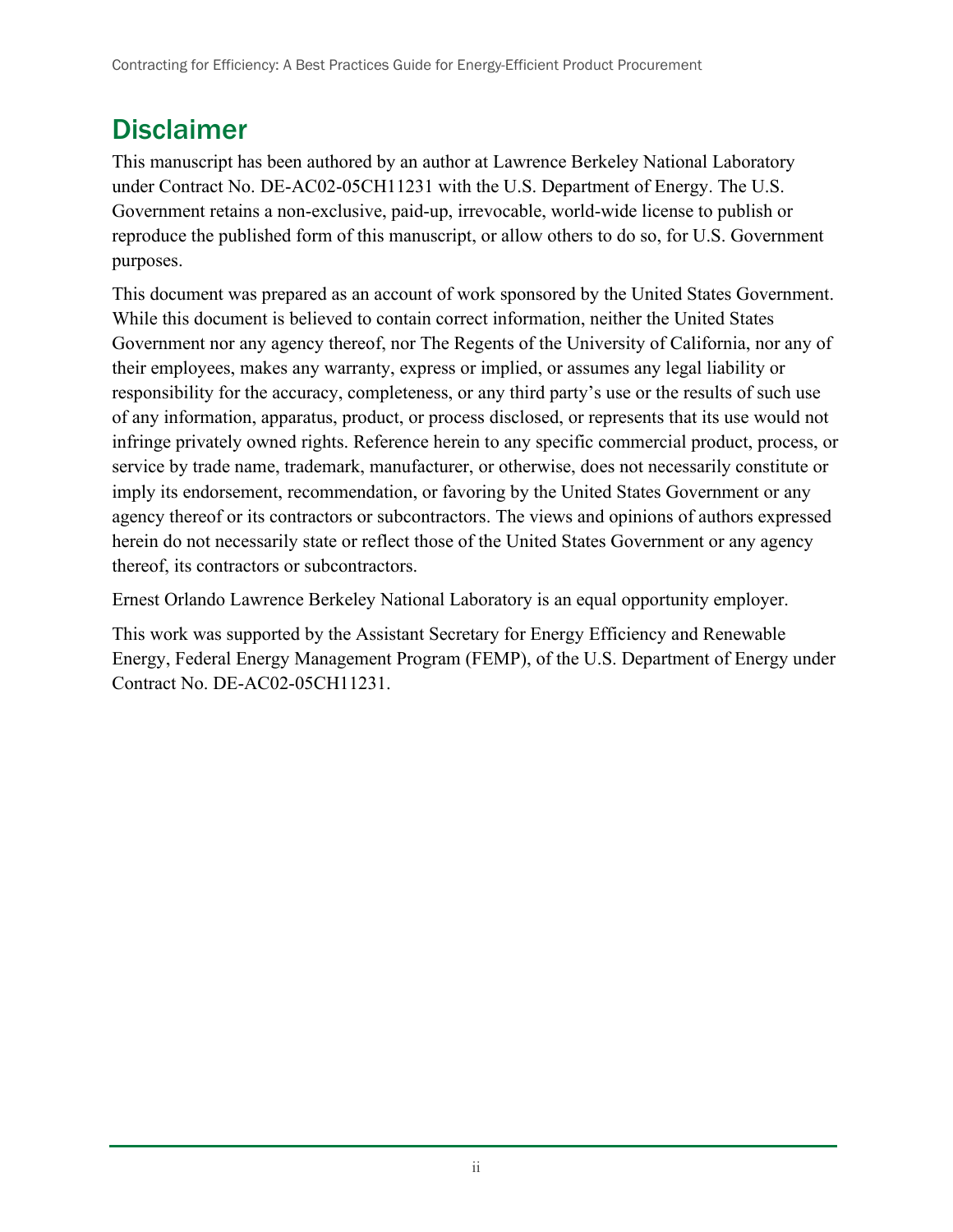## **Contacts**

#### **Allison Ackerman**

Federal Energy Management Program Office of Energy Efficiency and Renewable Energy Forrestal Building 1000 Independence Avenue, SW Washington, DC 20585 Phone: 240-449-0844 E-mail: [Allison.Ackerman@ee.doe.gov](mailto:Allison.Ackerman@ee.doe.gov)

#### **Dr. Christopher Payne**

Lawrence Berkeley National Laboratory One Cyclotron Road MS 90-3111 Berkeley, CA 94720 Phone: 510-495-2577 E-mail: [ctpayne@lbl.gov](mailto:ctpayne@lbl.gov)

## Acknowledgments

This report was prepared by Lawrence Berkeley National Laboratory for the U.S. Department of Energy (DOE), Office of Energy Efficiency and Renewable Energy, Federal Energy Management Program.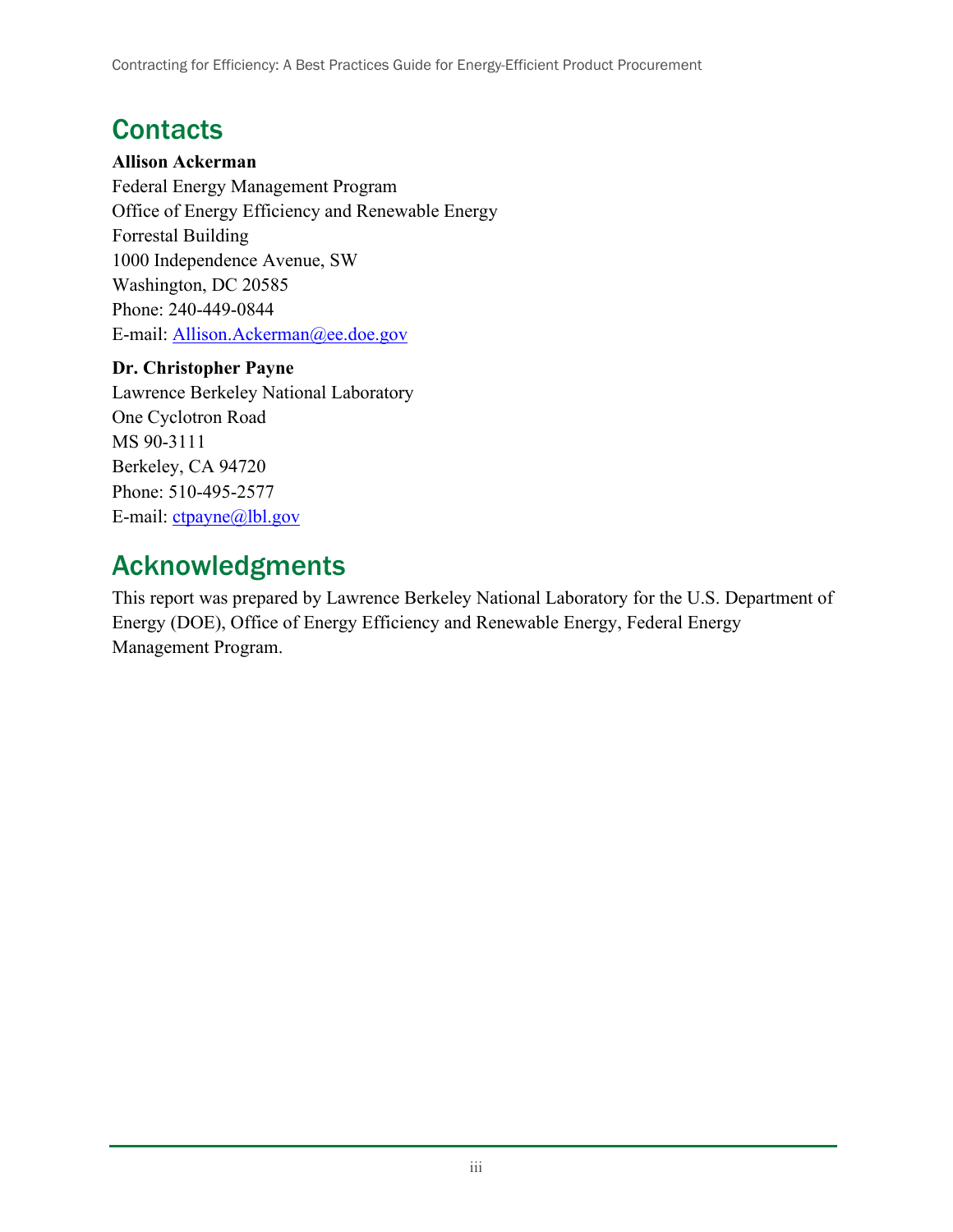## List of Acronyms

| <b>ASHRAE</b> | American Society of Heating, Refrigerating and Air- Conditioning Engineers |  |  |  |
|---------------|----------------------------------------------------------------------------|--|--|--|
| <b>Btu</b>    | British thermal unit, a measure of energy consumption or output            |  |  |  |
| <b>COP</b>    | Coefficient of Performance                                                 |  |  |  |
| <b>DOE</b>    | U.S. Department of Energy                                                  |  |  |  |
| <b>EER</b>    | Energy Efficiency Ratio                                                    |  |  |  |
| EF            | <b>Energy Factor</b>                                                       |  |  |  |
| <b>ENAC</b>   | <b>Environmental Attribute Code</b>                                        |  |  |  |
| <b>EPEAT</b>  | Electronic Product Environmental Assessment Tool                           |  |  |  |
| FAR           | <b>Federal Acquisition Regulation</b>                                      |  |  |  |
| <b>FEMP</b>   | Federal Energy Management Program                                          |  |  |  |
| <b>FPDS</b>   | Federal Procurement Data System                                            |  |  |  |
| <b>HSPF</b>   | Heating Seasonal Performance Factor                                        |  |  |  |
| <b>HVAC</b>   | Heating, Ventilation, And Air Conditioning                                 |  |  |  |
| <b>IEER</b>   | <b>Integrated Energy Efficiency Ratio</b>                                  |  |  |  |
| IT            | <b>Information Technology</b>                                              |  |  |  |
| <b>LED</b>    | <b>Light-Emitting Diode</b>                                                |  |  |  |
| <b>LER</b>    | Luminaire Efficacy Rating                                                  |  |  |  |
| O&M           | <b>Operations And Maintenance</b>                                          |  |  |  |
| <b>SEER</b>   | Season Energy Efficiency Ratio                                             |  |  |  |
| <b>UNSPSC</b> | United Nations Standard Products and Services Code                         |  |  |  |
| U.S.C.        | <b>United States Code</b>                                                  |  |  |  |
| <b>VOIP</b>   | Voice over Internet Protocol                                               |  |  |  |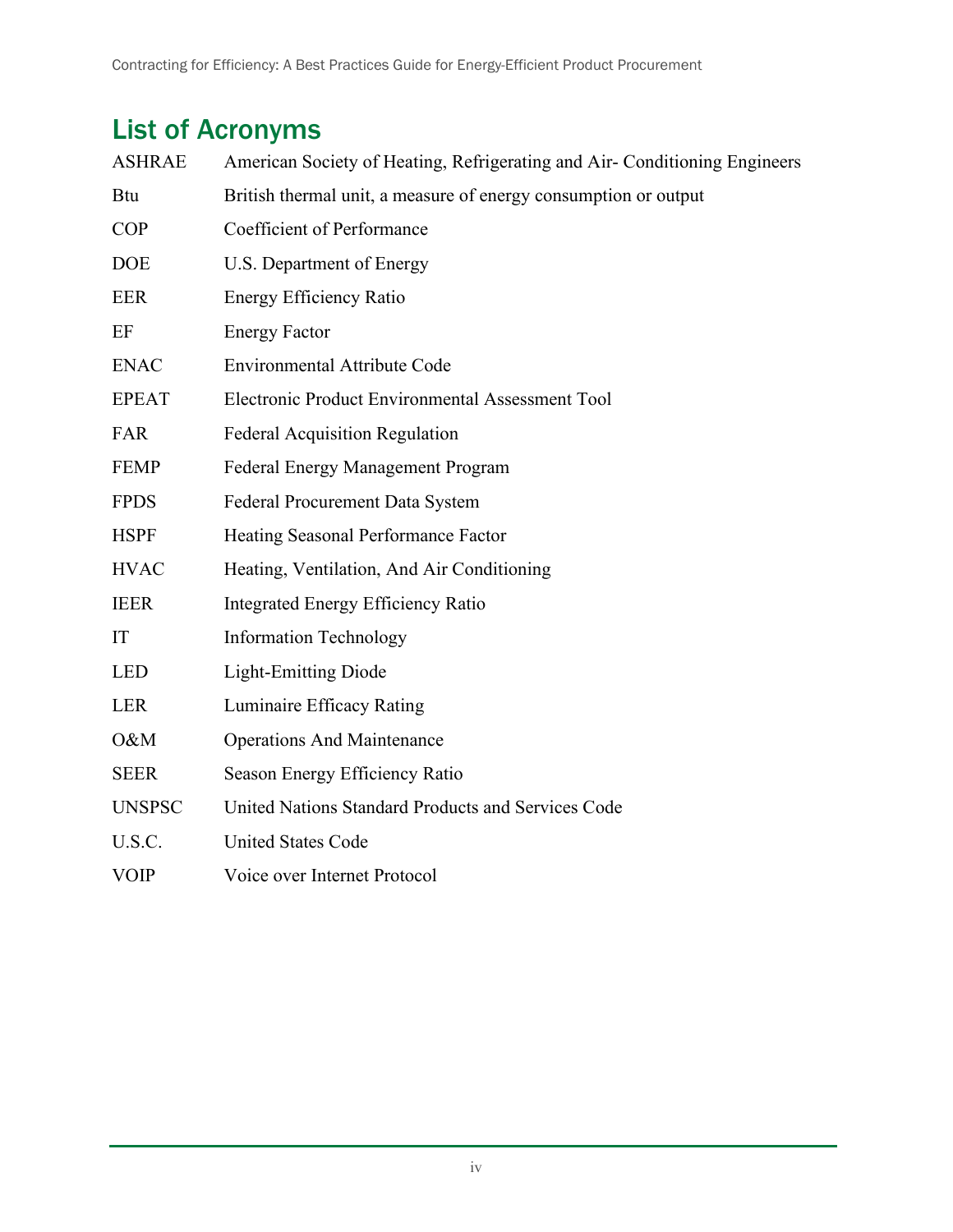## Executive Summary

The U.S. Department of Energy's (DOE) Federal Energy Management Program (FEMP) supports federal agencies in meeting federal energy and water management goals. FEMP's Energy-Efficient Product Procurement program provides guidance to agencies with regard to federal sustainable acquisition requirements related to energy and water consumption. This guidance, in turn, depends on several programs that identify the energy or water performance of various commercially-available products. These programs include:

- [ENERGY STAR,](http://www.energystar.gov/) which labels products that meet particular energy efficiency requirements in a large number of product categories;
- [FEMP designation,](https://www.energy.gov/eere/femp/designating-efficiency-levels-product-categories) which sets efficiency requirements for product categories not coveredby ENERGY STAR;
- Electronic Product Environmental Assessment Tool [\(EPEAT\)](http://www.epeat.net/about-epeat/), which covers a number of energy and environmental characteristics for someelectronics product categories;
- [FEMP Low Standby,](https://www.energy.gov/eere/femp/low-standby-power-products) which provides guidance on purchasing products with low standby power consumption (a measure of power consumption when a device is in its lowest powerconsuming mode—typically when the product is switched off or not performing its primary purpose); and
- [WaterSense,](http://www.epa.gov/watersense/) which labels water-using products that meet particular water efficiency requirements.

Federal agencies and their contracting activities are subject to a wide range of sustainable acquisition requirements covering numerous environmental attributes beyond energy and water efficiency. Visit GSA's Green Procurement Compilation, discussed in the Resources section of this document, for comprehensive coverage of green procurement requirements.

Although federal buyers are required to purchase products that meet all of the above standards, the focus of this guide is contracting for energy-efficient products. We emphasize how to specify products covered by ENERGY STAR and FEMP efficiency requirements. The practices presented in this guide, however, can be broadly applied to other sustainable acquisition requirements.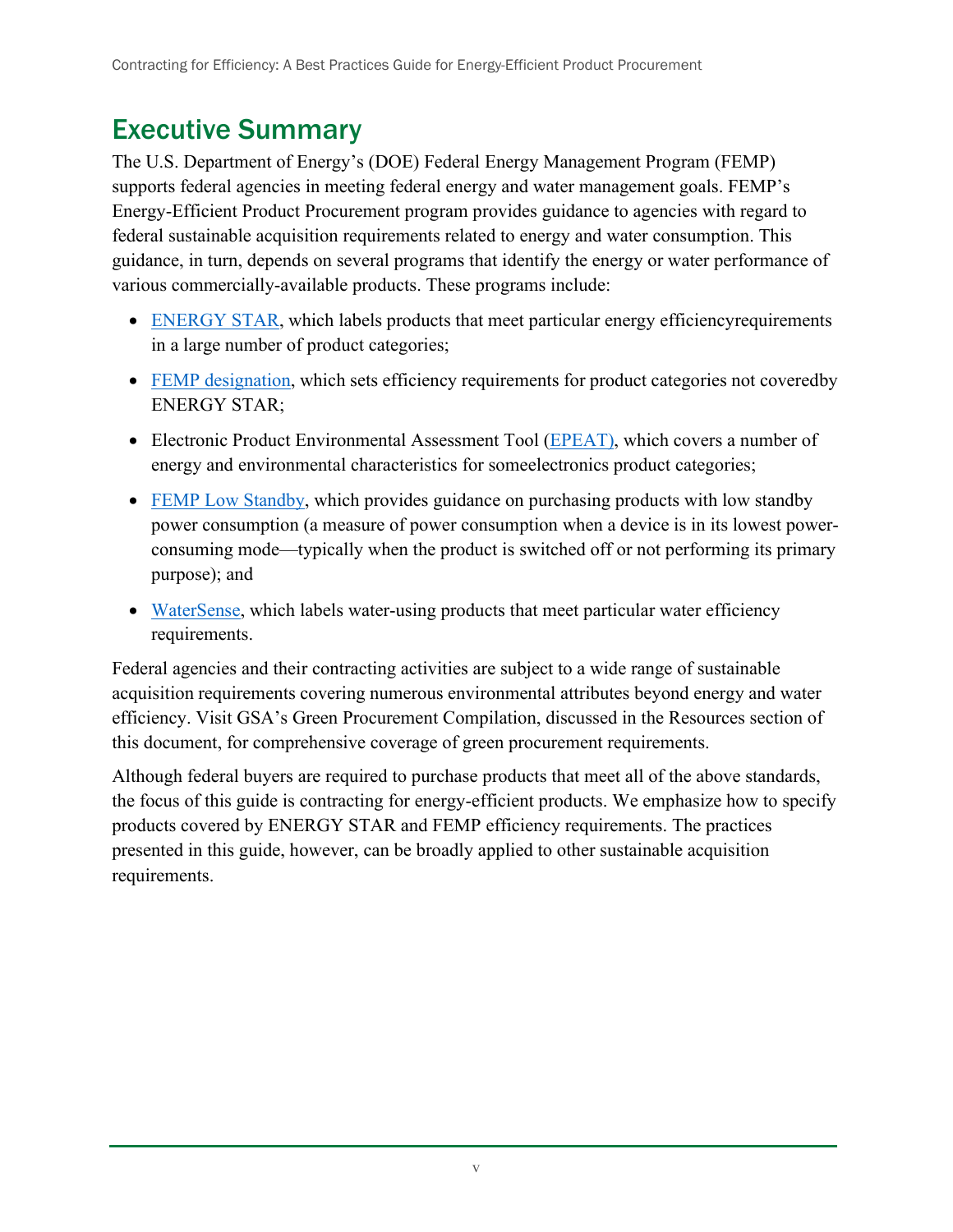## Table of Contents

| 1                |                                                                              |  |
|------------------|------------------------------------------------------------------------------|--|
|                  |                                                                              |  |
|                  | Buying Efficient Equipment Saves Money and Energy and Reduces Greenhouse Gas |  |
|                  |                                                                              |  |
|                  |                                                                              |  |
|                  |                                                                              |  |
| $\boldsymbol{2}$ |                                                                              |  |
|                  |                                                                              |  |
|                  |                                                                              |  |
| 3                |                                                                              |  |
|                  |                                                                              |  |
|                  |                                                                              |  |
|                  |                                                                              |  |
| $\overline{4}$   |                                                                              |  |
|                  | Step 1: Identify Covered Product Categories and Efficiency Requirements 13   |  |
|                  |                                                                              |  |
|                  |                                                                              |  |
|                  |                                                                              |  |
|                  |                                                                              |  |
| 5                |                                                                              |  |
|                  | Step 1: Identify Covered Product Categories and Efficiency Requirements 18   |  |
|                  |                                                                              |  |
|                  |                                                                              |  |
|                  |                                                                              |  |
|                  |                                                                              |  |
| 6                |                                                                              |  |
|                  | Step 1: Identify Covered Product Categories and Efficiency Requirements 22   |  |
|                  |                                                                              |  |
|                  |                                                                              |  |
|                  |                                                                              |  |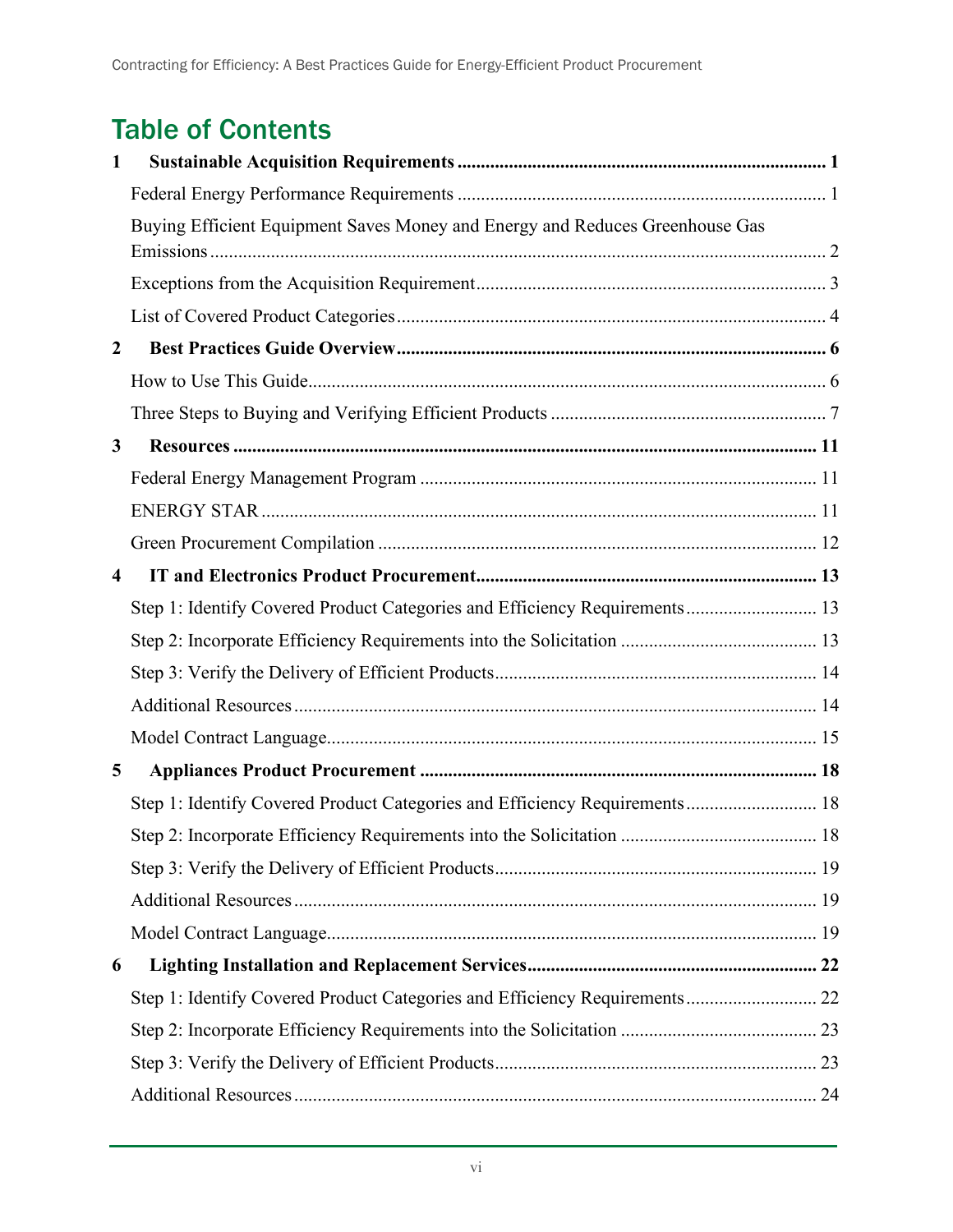| 7  | Building Renovation and HVAC/Water Heating Equipment Replacement and/or    |  |
|----|----------------------------------------------------------------------------|--|
|    |                                                                            |  |
|    | Step 1: Identify Covered Product Categories and Efficiency Requirements 31 |  |
|    |                                                                            |  |
|    |                                                                            |  |
|    |                                                                            |  |
|    |                                                                            |  |
| 8  | Architecture/Engineering and Design-Build/Design-Bid-Build Services  36    |  |
|    | Step 1: Identify Covered Product Categories and Efficiency Requirements 36 |  |
|    |                                                                            |  |
|    |                                                                            |  |
|    |                                                                            |  |
|    |                                                                            |  |
| 9  |                                                                            |  |
|    | Step 1: Identify Covered Product Categories and Efficiency Requirements 40 |  |
|    |                                                                            |  |
|    |                                                                            |  |
|    |                                                                            |  |
| 10 |                                                                            |  |
|    | Step 1: Identify Covered Product Categories and Efficiency Requirements 44 |  |
|    |                                                                            |  |
|    |                                                                            |  |
|    |                                                                            |  |
|    | 11                                                                         |  |
|    | Step 1: Identify Covered Product Categories and Efficiency Requirements 47 |  |
|    |                                                                            |  |
|    |                                                                            |  |
|    |                                                                            |  |
| 12 |                                                                            |  |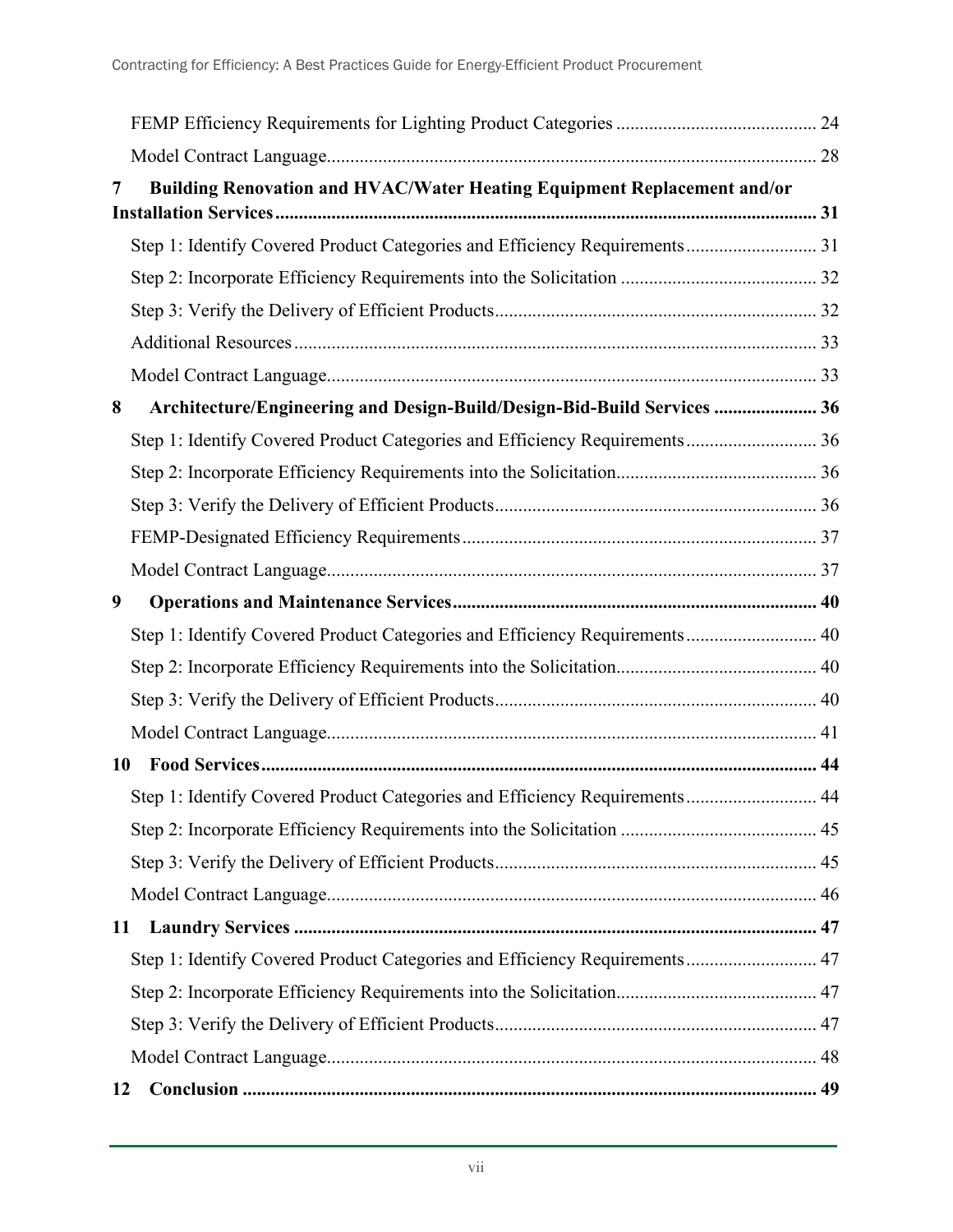| Appendix A: Minimum Efficiency Requirements Tables for Heating and Cooling Product                                                                                          |  |
|-----------------------------------------------------------------------------------------------------------------------------------------------------------------------------|--|
| Air-Source Heat Pumps (Residential), Central Air Conditioners (Residential), Geothermal<br>Heat Pumps (Residential), and Light Commercial Heating and Cooling Equipment  50 |  |
|                                                                                                                                                                             |  |
|                                                                                                                                                                             |  |
|                                                                                                                                                                             |  |
| Gas Storage Water Heaters, Gas Water Heaters, Heat Pump Water Heaters, and Solar Water                                                                                      |  |
|                                                                                                                                                                             |  |
|                                                                                                                                                                             |  |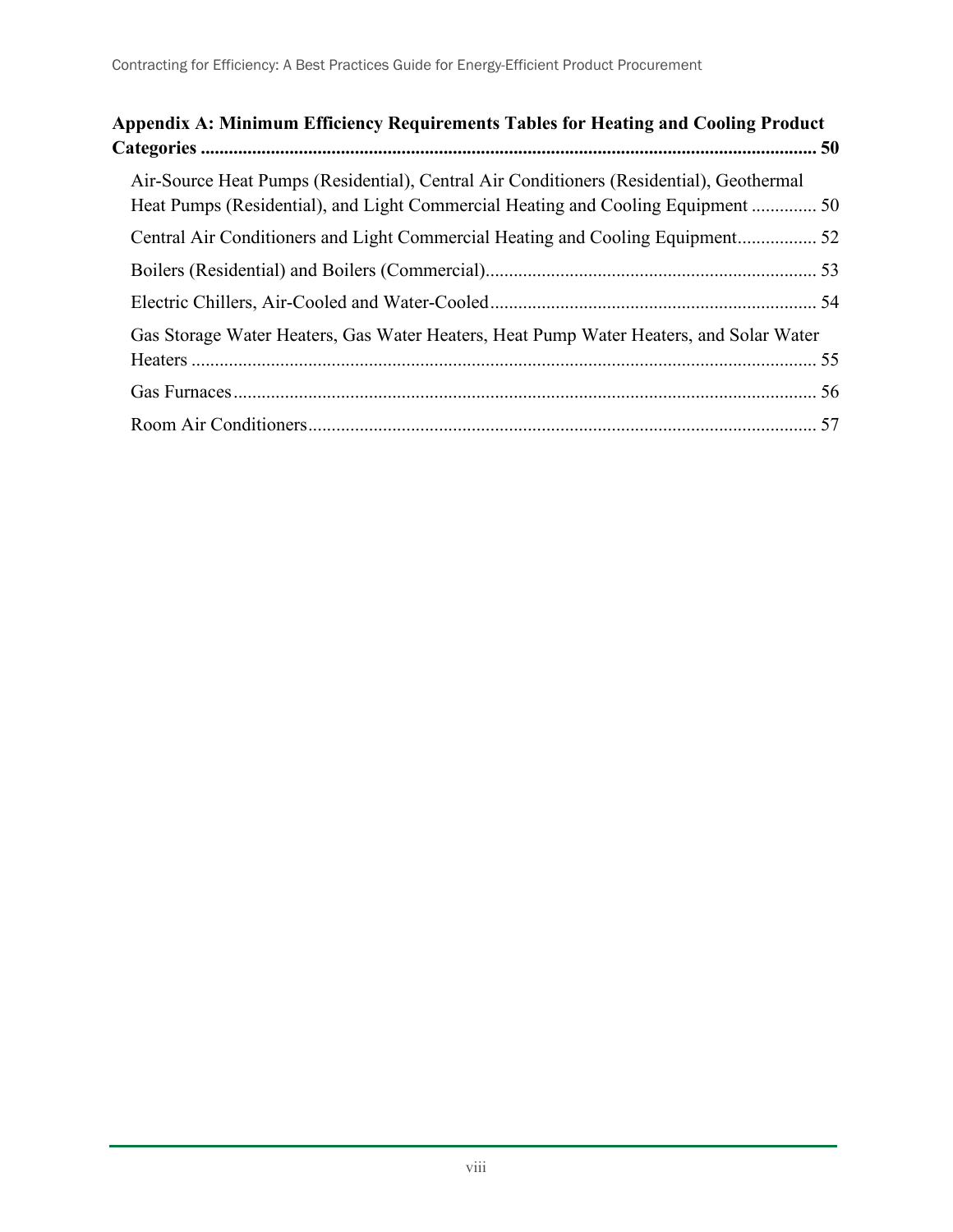## List of Tables

| Table 6-3. Ceiling-Mounted Fluorescent Luminaires Efficiency Requirements25                                                                                                              |  |
|------------------------------------------------------------------------------------------------------------------------------------------------------------------------------------------|--|
|                                                                                                                                                                                          |  |
|                                                                                                                                                                                          |  |
|                                                                                                                                                                                          |  |
|                                                                                                                                                                                          |  |
|                                                                                                                                                                                          |  |
|                                                                                                                                                                                          |  |
|                                                                                                                                                                                          |  |
|                                                                                                                                                                                          |  |
|                                                                                                                                                                                          |  |
| Table A-1. Minimum Efficiency Requirements for Air-Source Heat Pumps (Residential), Central<br>Air Conditioners (Residential), Geothermal Heat Pumps (Residential), and Light Commercial |  |
| Table A-2. Minimum Efficiency Requirements for Central Air Conditioners and Light                                                                                                        |  |
| Table A-3. Minimum Efficiency Requirements for Boilers (Residential) and Boilers                                                                                                         |  |
| Table A-4. Minimum Efficiency Requirements for Electric Chillers, Air-Cooled and Water-                                                                                                  |  |
| Table A-5. Minimum Efficiency Requirements for Gas Storage Water Heaters, Gas Water                                                                                                      |  |
|                                                                                                                                                                                          |  |
| Table A-7. Minimum Efficiency Requirements for Room Air Conditioners57                                                                                                                   |  |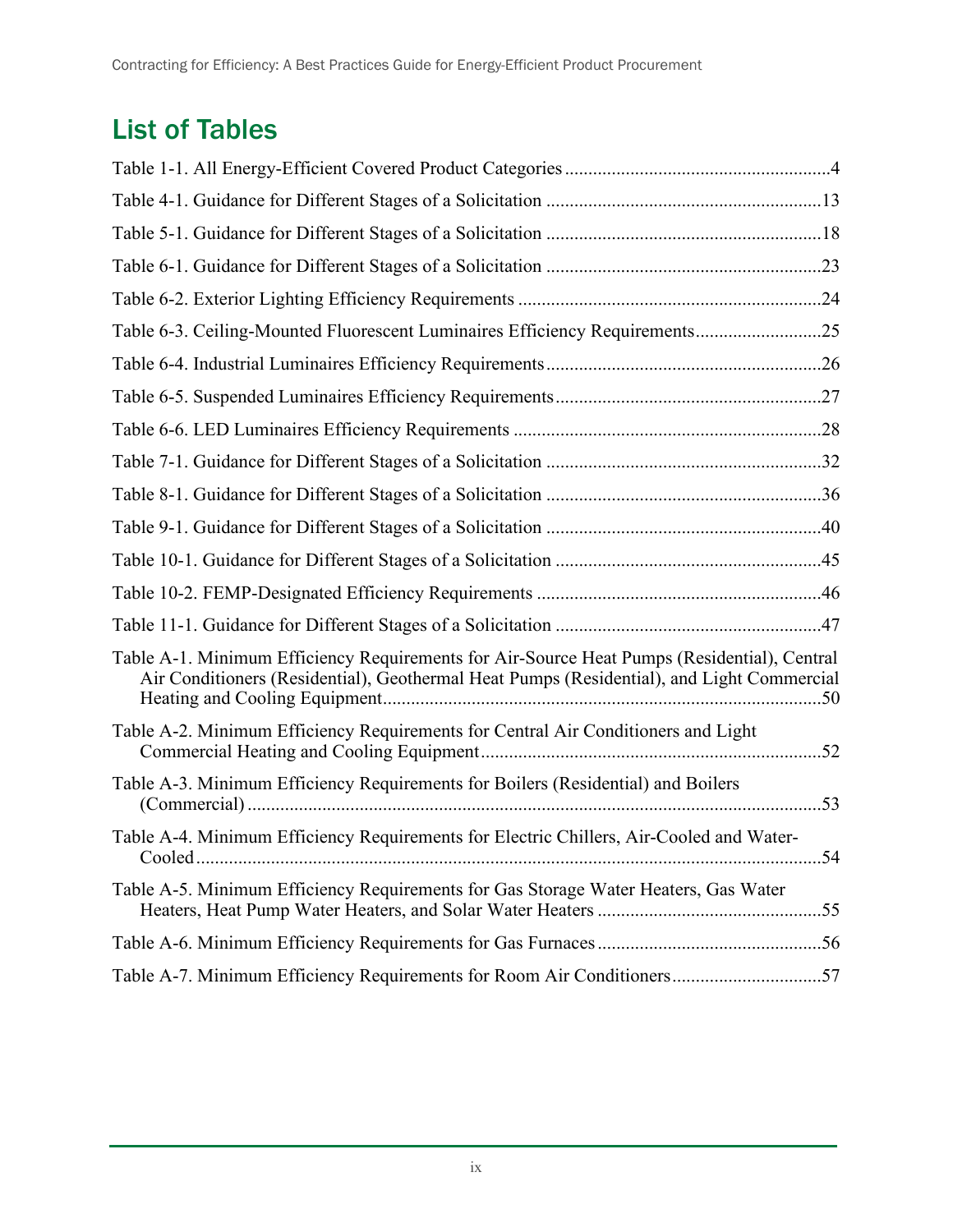## <span id="page-9-0"></span>1 Sustainable Acquisition Requirements

FEMP supports federal agencies in meeting federal energy and water management goals. FEMP's Energy-Efficient Product Procurement (EEPP) program provides guidance to agencies with regard to federal sustainable acquisition requirements related to energy and water consumption. This guidance, in turn, depends on several programs that identify the energy or water performance of various commercially-available products. These programs include:

- [ENERGY STAR,](http://www.energystar.gov/) which labels products that meet particular energy efficiency requirements in a large number of product categories;
- [FEMP designation,](https://www.energy.gov/eere/femp/designating-efficiency-levels-product-categories) which sets efficiency requirements for product categories not coveredby ENERGY STAR;
- [EPEAT,](http://www.epeat.net/about-epeat/) which covers a number of energy and environmental characteristics for some electronics product categories;
- [FEMP Low Standby,](https://www.energy.gov/eere/femp/low-standby-power-products) which provides guidance on purchasing products with low standby power consumption (a measure of power consumption when a device is in its lowest powerconsuming mode—typically when the product is switched off or not performing its primary purpose); and
- [WaterSense,](http://www.epa.gov/watersense/) which labels water-using products that meet particular water efficiency requirements.

Federal agencies and their contracting activities are subject to a wide range of sustainable acquisition requirements covering numerous environmental attributes beyond energy and water efficiency. Visit GSA's Green Procurement Compilation, discussed in the Resources section of this document, for comprehensive coverage of green procurement requirements.

Although federal buyers are required to purchase products that meet all of the above standards, the focus of this guide is contracting for energy-efficient products. We emphasize how to specify products covered by ENERGY STAR and FEMP efficiency requirements. The practices presented in this guide, however, can be broadly applied to other sustainable acquisition requirements.

### <span id="page-9-1"></span>Federal Energy Performance Requirements

[Federal Acquisition Regulation \(FAR\) Subpart 23.2](https://www.acquisition.gov/far/subpart-23.2) requires federal buyers to specify and acquire ENERGY STAR certified and FEMP-designated products for all acquisitions that include products in categories covered by either program.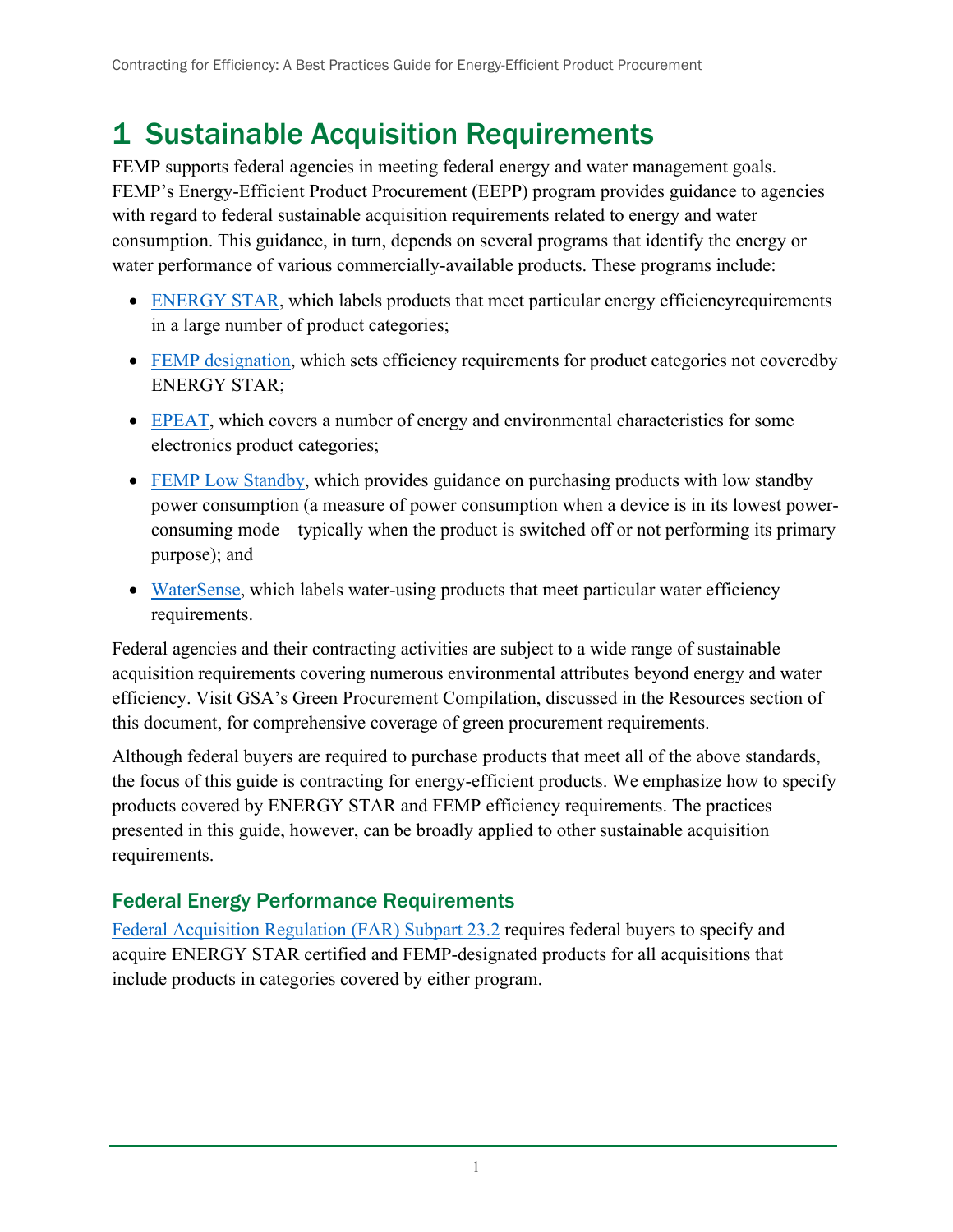The FEMP-designated and ENERGY STAR certified programs cover:

- **Heating and cooling equipment:** Including boilers, chillers, heat pumps, and package units;
- **Domestic water heating equipment:** Including gas storage, gas instantaneous, and electric resistance units;
- **Interior lighting equipment:** Including recessed, suspended, and high and low bay luminaires;
- **Exterior lighting equipment:** Including outdoor pole-mounted luminaires, wall- mounted luminaires, parking garage luminaires and floodlight luminaires;
- **Food service equipment:** Including dishwashers, fryers, ice machines, ovens, and refrigerators;
- **Information technology (IT) equipment:** Including computers, servers, uninterruptible power supplies; and
- Additional product categories listed in Table 1-1 of this section.

Federal energy performance requirements are developed such that:

- 1. Cost-effective and significant savings can be realized without compromising the functional performance of the product;
- 2. The energy efficiency specifications can be achieved by more than one manufacturer; and
- 3. The energy efficiency specification can be measured and verified through testing.

For product categories covered by ENERGY STAR, compliant products must have earned the ENERGY STAR label, and can be identified on the ENERGY STAR Product Finder web page.<sup>[1](#page-10-1)</sup> When writing a contract, federal buyers should require that the vendor provide ENERGY STAR certified products. For product categories covered by FEMP-designation, products must meet or exceed the FEMP-designated efficiency level. When writing a contract, federal buyers should include the FEMP efficiency requirements and require the vendor to provide a product that meets or exceeds these levels.

### <span id="page-10-0"></span>Buying Efficient Equipment Saves Money and Energy and Reduces Greenhouse Gas Emissions

Energy-efficient products deliver the same or better service as inefficient models but use less energy. When equipment does not meet FEMP-designated and ENERGY STAR certified criteria, agencies incur losses caused by the inefficient energy performance of the equipment compared to a FEMP-designated and ENERGY STAR certified model. Buying efficient

<span id="page-10-1"></span><sup>&</sup>lt;sup>1</sup> ENERGY STAR Product Finder web page can be found a[t https://www.energystar.gov/products/spec.](https://www.energystar.gov/products/spec) Accessed August 2021.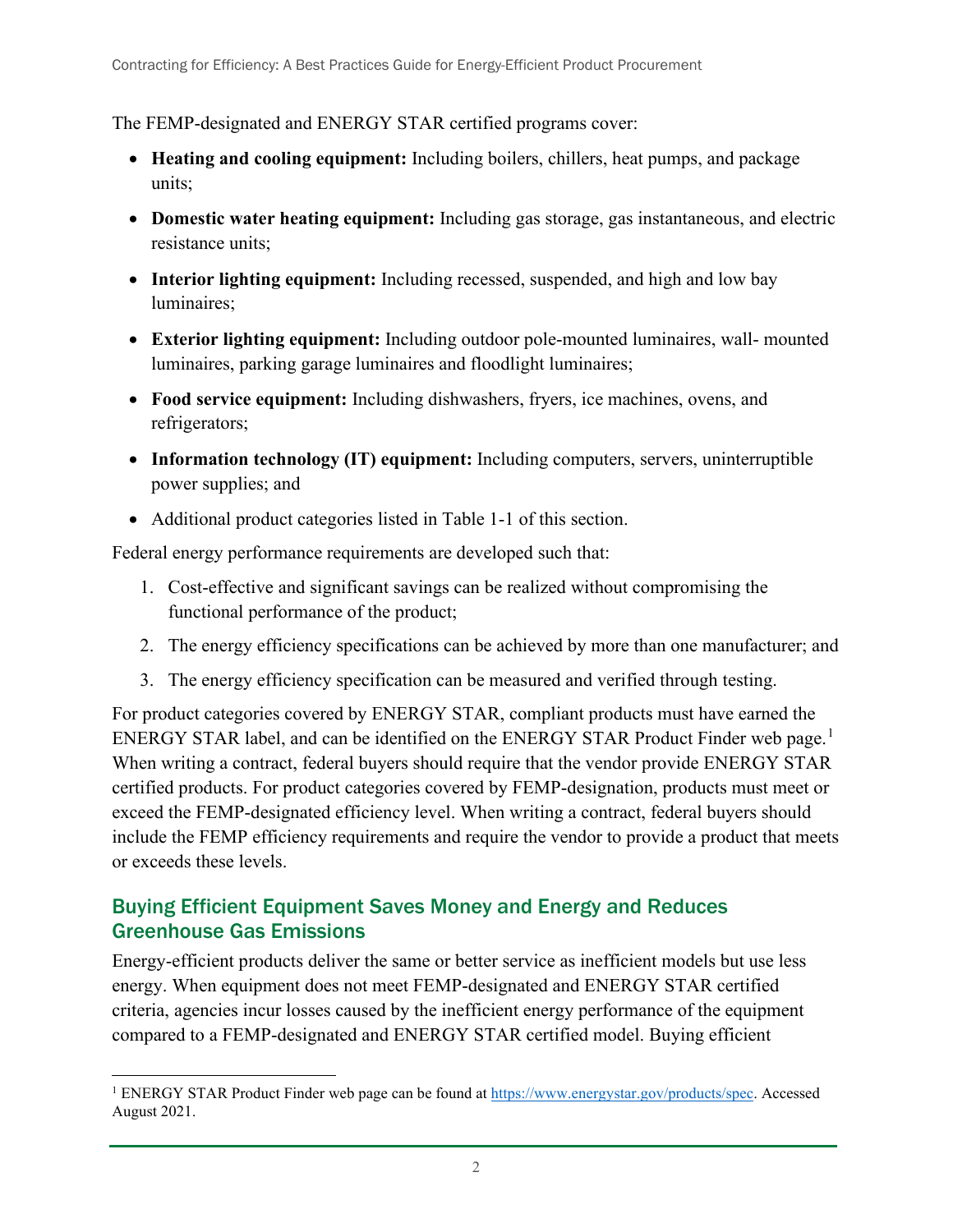equipment saves money on energy costs and can help agencies meet energy intensity and greenhouse gas reduction goals.

#### <span id="page-11-0"></span>Exceptions from the Acquisition Requirement

Exceptions are available to the acquisition requirement if the head of the agency finds in writing that:

- No ENERGY STAR or FEMP-designated product is reasonably available that meets the functional requirements of the agency; or
- No ENERGY STAR or FEMP-designated product is cost effective over the life of the product taking energy cost savings into account.

There are many products that meet these requirements, provided by a variety of manufacturers, and buying inefficient products usually means leaving money on the table. Exceptions to the requirement are rare.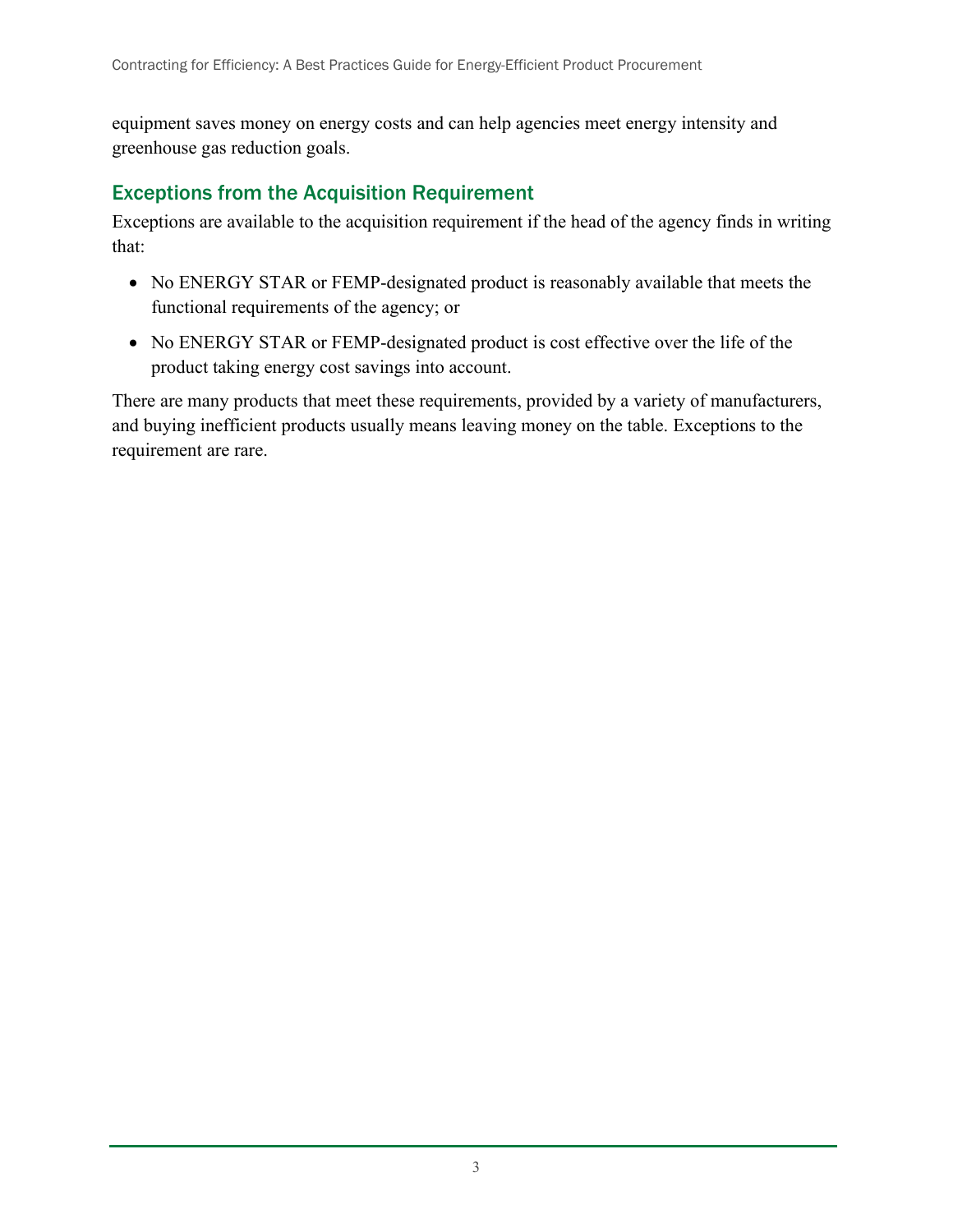## <span id="page-12-1"></span><span id="page-12-0"></span>List of Covered Product Categories

| <b>Product Type</b>                           | <b>Product Category</b>                                             | <b>Efficiency</b><br>Program | <b>Product Type</b>                           | <b>Product Category</b>                                   | <b>Efficiency</b><br>Program |
|-----------------------------------------------|---------------------------------------------------------------------|------------------------------|-----------------------------------------------|-----------------------------------------------------------|------------------------------|
| Appliances                                    | Air Purifiers and Cleaners                                          | <b>ENERGY STAR</b>           | Appliances                                    | <b>Clothes Dryers</b><br>(Residential)                    | <b>ENERGY STAR</b>           |
| Appliances                                    | <b>Clothes Washers</b><br>(Commercial)                              | <b>ENERGY STAR</b>           | Appliances                                    | <b>Clothes Washers</b><br>(Residential)                   | <b>ENERGY STAR</b>           |
| Appliances                                    | <b>Dehumidifiers</b>                                                | <b>ENERGY STAR</b>           | Appliances                                    | Dishwashers (Residential)                                 | <b>ENERGY STAR</b>           |
| Appliances                                    | Freezers (Residential)                                              | <b>ENERGY STAR</b>           | Appliances                                    | Refrigerators (Residential)                               | <b>ENERGY STAR</b>           |
| <b>Food Service Equipment</b><br>(Commercial) | <b>Coffee Brewers</b><br>(Commercial)                               | <b>ENERGY STAR</b>           | <b>Food Service Equipment</b><br>(Commercial) | <b>Dishwashers</b><br>(Commercial)                        | <b>ENERGY STAR</b>           |
| <b>Food Service Equipment</b><br>(Commercial) | Fryers (Commercial)                                                 | <b>ENERGY STAR</b>           | Food Service Equipment<br>(Commercial)        | Griddles (Commercial)                                     | <b>ENERGY STAR</b>           |
| <b>Food Service Equipment</b><br>(Commercial) | <b>Hot Food Holding</b><br>Cabinets                                 | <b>ENERGY STAR</b>           | <b>Food Service Equipment</b><br>(Commercial) | Ice Machines, Air-Cooled                                  | <b>ENERGY STAR</b>           |
| <b>Food Service Equipment</b><br>(Commercial) | Ice Machines, Water-<br>Cooled                                      | <b>FEMP</b>                  | Food Service Equipment<br>(Commercial)        | Ovens (Commercial)                                        | <b>ENERGY STAR</b>           |
| <b>Food Service Equipment</b><br>(Commercial) | <b>Refrigerated Beverage</b><br><b>Vending Machines</b>             | <b>ENERGY STAR</b>           | <b>Food Service Equipment</b><br>(Commercial) | Refrigerators and<br>Freezers (Commercial)                | <b>ENERGY STAR</b>           |
| <b>Food Service Equipment</b><br>(Commercial) | <b>Steam Cookers</b><br>(Commercial)                                | <b>ENERGY STAR</b>           |                                               |                                                           |                              |
| <b>Heating and Cooling</b>                    | <b>Air-Source Heat Pumps</b><br>(Residential)                       | <b>ENERGY STAR</b>           | <b>Heating and Cooling</b>                    | <b>Boilers (Commercial)</b>                               | <b>FEMP</b>                  |
| <b>Heating and Cooling</b>                    | Boilers (Residential)                                               | <b>ENERGY STAR</b>           | <b>Heating and Cooling</b>                    | Ceiling Fans (Residential)                                | <b>ENERGY STAR</b>           |
| <b>Heating and Cooling</b>                    | <b>Central Air Conditioners</b><br>(Residential)                    | <b>ENERGY STAR</b>           | <b>Heating and Cooling</b>                    | Electric Chillers, Air-<br>Cooled (Commercial)            | <b>FEMP</b>                  |
| <b>Heating and Cooling</b>                    | Electric Resistance Water<br>Heaters (Residential)                  | <b>FEMP</b>                  | <b>Heating and Cooling</b>                    | Gas Furnaces<br>(Residential)                             | <b>ENERGY STAR</b>           |
| <b>Heating and Cooling</b>                    | <b>Gas Storage Water</b><br>Heaters (Residential)                   | <b>ENERGY STAR</b>           | <b>Heating and Cooling</b>                    | <b>Gas Water Heaters</b><br>(Commercial)                  | <b>ENERGY STAR</b>           |
| <b>Heating and Cooling</b>                    | Geothermal Heat Pumps<br>(Residential)                              | <b>ENERGY STAR</b>           | <b>Heating and Cooling</b>                    | <b>Heat Pump Water Heaters</b><br>(Residential)           | <b>ENERGY STAR</b>           |
| <b>Heating and Cooling</b>                    | Light Commercial Heating<br>and Cooling Equipment                   | <b>ENERGY STAR</b>           | <b>Heating and Cooling</b>                    | <b>Room Air Conditioners</b><br>(Residential)             | <b>ENERGY STAR</b>           |
| <b>Heating and Cooling</b>                    | Solar Water Heaters<br>(Residential)                                | <b>ENERGY STAR</b>           | <b>Heating and Cooling</b>                    | <b>Ventilation Fans</b><br>(Residential)                  | <b>ENERGY STAR</b>           |
| <b>Heating and Cooling</b>                    | <b>Whole-Home Tankless</b><br><b>Water Heaters</b><br>(Residential) | <b>ENERGY STAR</b>           |                                               |                                                           |                              |
| IT and Electronics                            | Audio/Video Equipment                                               | <b>ENERGY STAR</b>           | IT and Electronics                            | Computers: Desktops,<br>Workstations, and Thin<br>Clients | <b>ENERGY</b><br>STAR/EPEAT  |
| <b>IT and Electronics</b>                     | Computers: Notebooks,<br>Integrated Computers,<br>and Tablets       | <b>ENERGY</b><br>STAR/EPEAT  | <b>IT and Electronics</b>                     | <b>Computers: Small-Scale</b><br><b>Servers</b>           | <b>ENERGY STAR</b>           |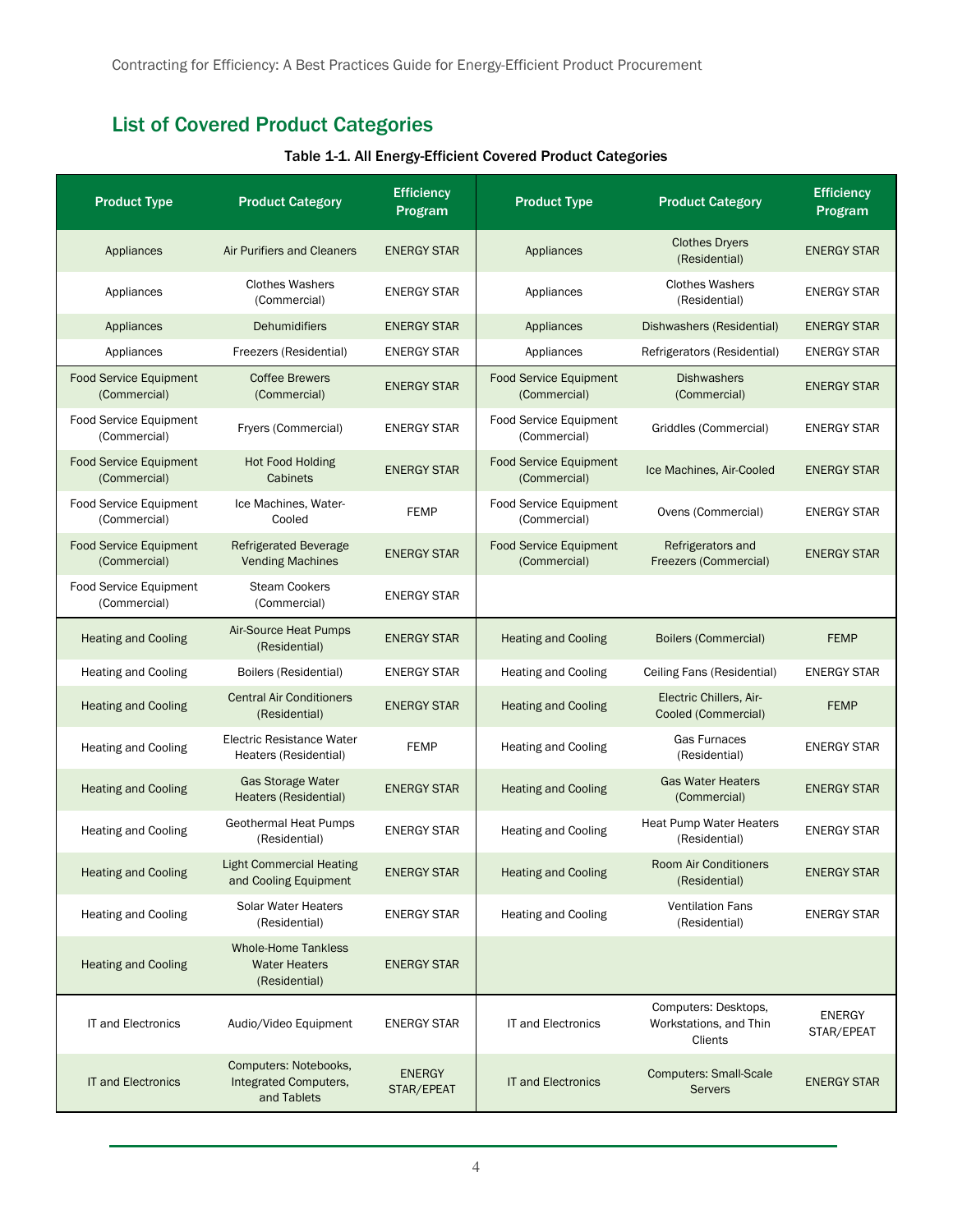#### Contracting for Efficiency: A Best Practices Guide for Energy-Efficient Product Procurement

| <b>Product Type</b>       | <b>Product Category</b>                                  | <b>Efficiency</b><br>Program | <b>Product Type</b>       | <b>Product Category</b>                           | <b>Efficiency</b><br>Program |
|---------------------------|----------------------------------------------------------|------------------------------|---------------------------|---------------------------------------------------|------------------------------|
| IT and Electronics        | Data Center Storage                                      | <b>ENERGY STAR</b>           | IT and Electronics        | <b>Displays</b>                                   | <b>ENERGY</b><br>STAR/EPEAT  |
| <b>IT and Electronics</b> | <b>Enterprise Servers</b>                                | <b>ENERGY STAR</b>           | <b>IT and Electronics</b> | Imaging Equipment                                 | <b>ENERGY</b><br>STAR/EPEAT  |
| <b>IT and Electronics</b> | Large Network Equipment                                  | <b>ENERGY STAR</b>           | <b>IT and Electronics</b> | Set-Top and Cable Boxes                           | <b>ENERGY STAR</b>           |
| <b>IT and Electronics</b> | <b>Small Network Equipment</b>                           | <b>ENERGY STAR</b>           | <b>IT and Electronics</b> | Telephones, including<br>VOIP Phones <sup>a</sup> | <b>ENERGY STAR</b>           |
| <b>IT and Electronics</b> | Televisions                                              | <b>ENERGY</b><br>STAR/EPEAT  | <b>IT and Electronics</b> | Uninterruptible Power<br>Supplies                 | <b>ENERGY STAR</b>           |
| Lighting                  | <b>Decorative Light Strings</b>                          | <b>ENERGY STAR</b>           | Lighting                  | <b>Exterior Lighting</b>                          | <b>FEMP</b>                  |
| Lighting                  | Floodlights                                              | <b>FEMP</b>                  | Lighting                  | <b>Fluorescent Ballasts</b>                       | <b>FEMP</b>                  |
| Lighting                  | Fluorescent Lamps,<br><b>General Service</b>             | <b>FEMP</b>                  | Lighting                  | <b>Fluorescent Luminaires</b>                     | <b>FEMP</b>                  |
| Lighting                  | Industrial Lighting<br>(High/Low Bay)                    | <b>FEMP</b>                  | Lighting                  | LED Luminaires.<br>Commercial and Industrial      | <b>FEMP</b>                  |
| Lighting                  | <b>Light Bulbs</b>                                       | <b>ENERGY STAR</b>           | Lighting                  | <b>Light Fixtures</b><br>(Residential)            | <b>ENERGY STAR</b>           |
| Lighting                  | Light Fixtures, Luminaires<br>(Commercial)               | <b>FEMP</b>                  | Lighting                  | <b>Suspended Luminaires</b>                       | <b>FEMP</b>                  |
| Other                     | <b>Cool Roof Products</b>                                | <b>ENERGY STAR</b>           | Other                     | <b>Electric Vehicle Supply</b><br>Equipment       | <b>ENERGY STAR</b>           |
| Other                     | <b>Faucets</b>                                           | WaterSense                   | Other                     | <b>Irrigation Controllers</b>                     | WaterSense                   |
| Other                     | Laboratory-Grade<br>Refrigerators and<br><b>Freezers</b> | <b>ENERGY STAR</b>           | Other                     | Pool Pumps                                        | WaterSense                   |
| Other                     | Pre-Rinse Spray Valves                                   | WaterSense                   | Other                     | Showerheads                                       | WaterSense                   |
| Other                     | <b>Spray Sprinkler Bodies</b>                            | WaterSense                   | Other                     | <b>Storm Windows</b>                              | <b>ENERGY STAR</b>           |
| Other                     | <b>Toilets</b>                                           | WaterSense                   | Other                     | Urinals                                           | WaterSense                   |
| Other                     | <b>Water Coolers</b>                                     | <b>ENERGY STAR</b>           | Other                     | Windows, Doors, and<br><b>Skylights</b>           | <b>ENERGY STAR</b>           |

a Voice over Internet Protocol (VoIP) Telephone is a telephone or component of a telephone system that converts sound into Internet Protocol data packets for transmission through an Ethernet connection.

Available at: <https://www.energy.gov/eere/femp/search-energy-efficient-products>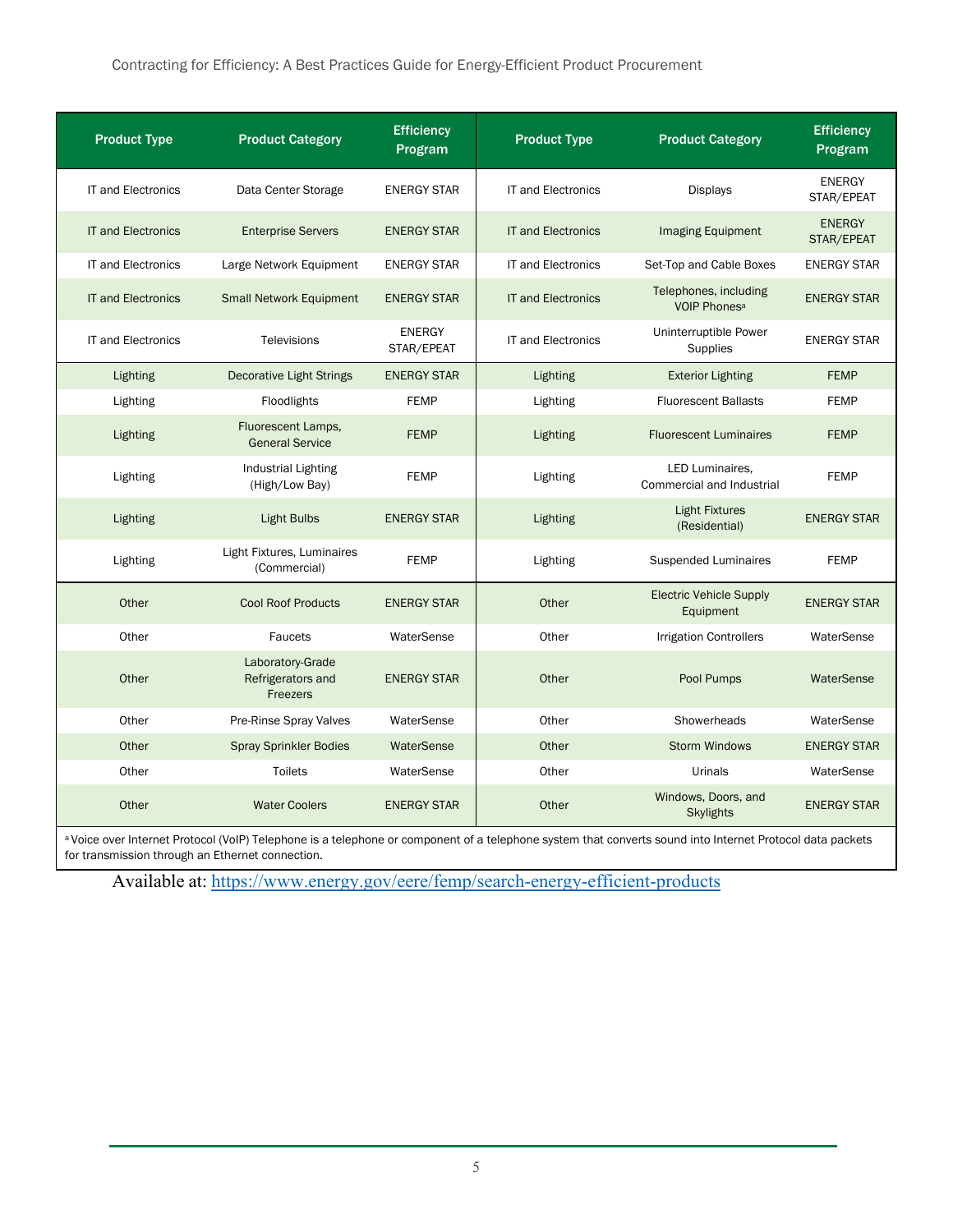## <span id="page-14-0"></span>2 Best Practices Guide Overview

Purchasing energy-efficient equipment can save federal agencies money and energy, reduce their greenhouse gas emissions, and allow agencies to meet procurement objectives legally required by statute and executive order. Often, however, contract actions may contain unclear information that can lead to the procurement of inefficient equipment. Contract actions include any verbal or written action that results in the purchase, rent, or lease of products and services. These include the procurement of supplies, equipment, services, or executing construction projects using government appropriated dollars. This guide is focused in particular on solicitations as covered in FAR sections 13-15. Although other contract actions like Multiple Award Schedules, Government Acquisition Contracts, and employee purchases under the micro-purchase threshold are covered by procurement requirements for energy-efficient products, those types of contract actions are not the subject of this guide.

Our guide emphasizes the following broad principles:

- Solicitations should clearly communicate to contractors the requirement for energy-efficient equipment. This means that solicitations should include references to the efficiency requirement in multiple locations, rather than simply the legal requirement to include the applicable FAR clause.
- Buyers should not expect that offerors know which product categories are subject to the requirements. Buyers should take responsibility to ensure that the vendor is aware of the efficiency requirements for specific products. Buyers should include specific efficiency requirements in the same section of the contract as other product characteristics and technical specifications, rather than providing general statements requiring vendors to comply with laws and executive orders for products subject to efficiency requirements.
- Post award, equipment should be evaluated to ensure it meets the efficiency requirements specified. By requiring vendors to provide specific information on equipment, the government can verify that it meets or exceeds required efficiency levels.

## <span id="page-14-1"></span>How to Use This Guide

The following section includes an overview of the best practice recommendations, followed by a list of resources. We have organized this guide by solicitation type, including the following categories:

- IT and Electronics Product Procurement
- Appliances Product Procurement
- Lighting Installation/Replacement Services
- Building Renovation and Heating, Ventilation, and Air Conditioning (HVAC)/Water Heating Equipment Replacement and/or Installation Services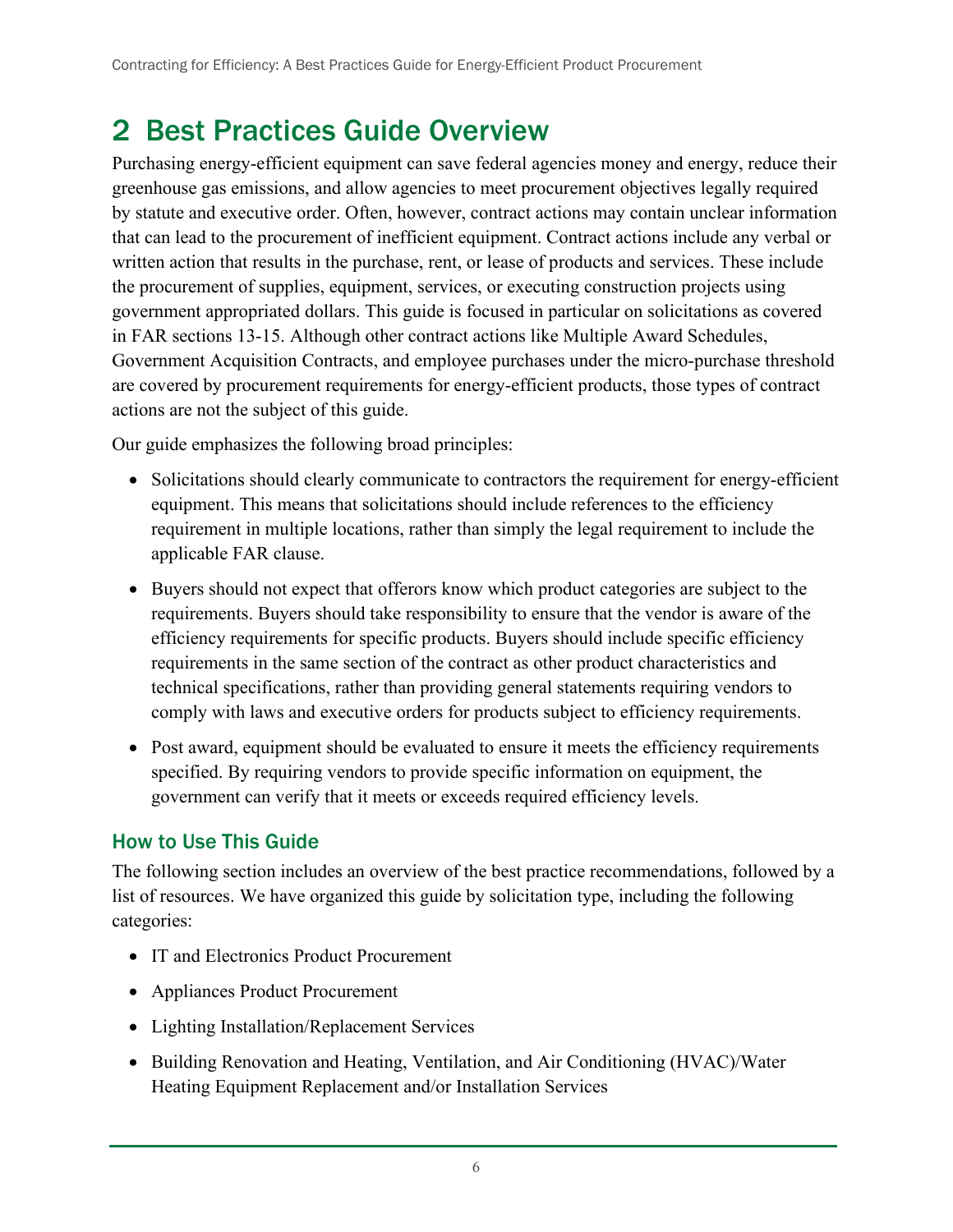- Architecture/Engineering and Design-Build/Design-Bid-Build Services
- Operations and Maintenance (O&M) Services
- Food Services
- Laundry Services

We recommend finding the example project that is most closely tied to yours and reviewing each step of the guidance. For each entry, we walk you through a three-step process to help:

- 1. Identify applicable covered product categories and efficiency requirements,
- 2. Incorporate efficiency requirements into solicitations,
- 3. Confirm the delivery of compliant products.

Sample model language is also provided to adapt to specific purposes, as well as examples of real solicitations to further demonstrate how to incorporate these requirements.

#### A note on project types included in this guide:

The project examples included in this guide are designed to cover a wide range of project types that may involve the purchase of covered product categories subject to efficiency requirements. However, the examples are not exhaustive– there are certainly other contracting scenarios that may be subject to efficiency requirements that are not included in this guide. One notable omission is new construction, when buyers may have limited ability to modify existing plans for new buildings. These types of projects and others are still subject to efficiency requirements, and the principles outlined in this guide still apply. The more explicitly the buyer is able to communicate the efficiency requirement to the vendor, the more likely that the government will receive efficient products that save energy and money and reduce greenhouse gas emissions.

FEMP staff are available for technical assistance on procuring energy-efficient products. Please visit femp.energy.gov for more information.

## <span id="page-15-0"></span>Three Steps to Buying and Verifying Efficient Products

#### Step 1: Identify covered product categories and efficiency requirements

The requirement to purchase efficient products applies if a covered product category will be delivered by the contractor, acquired by the contractor for use in a federal facility, furnished by the contractor for use by the government, specified in the design of a building or work, and/or incorporated into construction, renovation, or maintenance. For each example project type in this guide, we provide a list of the covered product categories often purchased for that project type and identify whether each is covered by ENERGY STAR or FEMP. If a product category is covered by FEMP, we list the applicable efficiency requirements. The goal here is to help you quickly identify which products are relevant for a given project type so that you can more easily communicate this information to offerors in Step 2.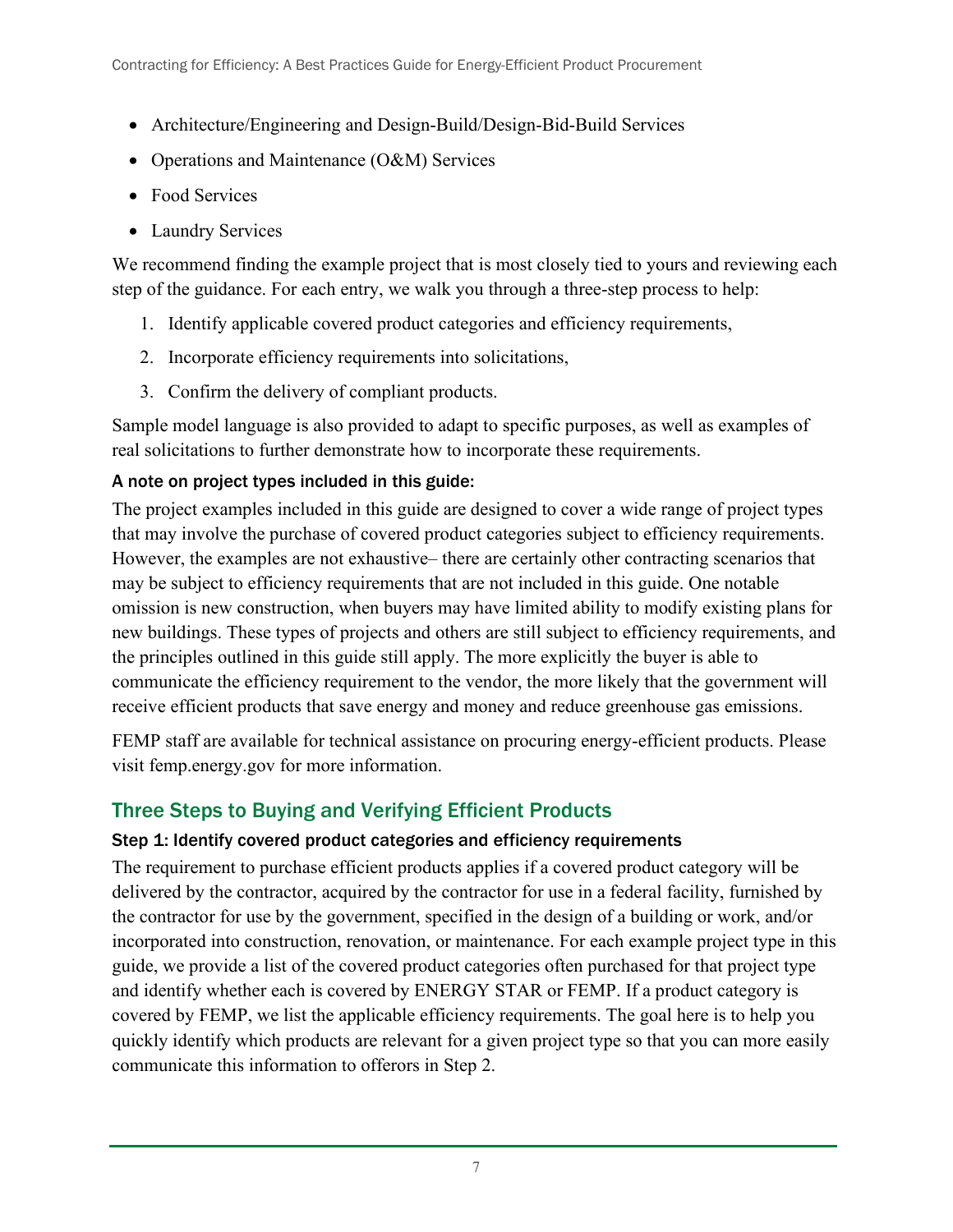#### Step 2: Incorporate efficiency requirements into solicitations

For each project type included in this guide, we make recommendations on how to incorporate efficiency requirements into various stages of the solicitation process and different sections of the solicitation itself. This section provides an overview of why these recommendations are important for each stage of procurement.

#### Sources sought notices

Even during the earlier stages of a procurement, it is important that you communicate efficiency requirements to ensure that potentially interested offerors can deliver compliant products.

Incorporating efficiency into your sources sought notices to identify small business or womenowned concerns can even expand the number of potential suppliers in your procurement phase by allowing potential offerors time to ensure they can secure efficient products. When conducting market research, you should describe how you will verify that offers meet the requirements so that vendors are aware of the requirements upfront. Communicating the efficiency requirement throughout the procurement process will help ensure you receive efficient products post-award.

#### Presolicitation notices

Presolicitation notices provide an opportunity to notify vendors of the efficiency requirements that will apply to the procurement. This allows vendors time to bulk up their inventory of efficient products or confirm with their supply sources that they will be able to deliver efficient products. We recommend either listing the specific covered product categories included in the solicitation or including a list of all the ENERGY STAR and FEMP-designated covered product categories. There are additional materials that may be useful to include in presolicitation notices depending on the project type.

#### **Solicitation**

It is important to include efficiency requirements in multiple sections of the solicitation to emphasize the requirement and ensure that you have requested sufficient information from the vendor to verify compliance.

#### Section I: Contract clauses

The contract clauses section includes all the clauses required by law that apply to the contract.For solicitations that included covered product categories, buyers should include FAR clause 52.223- 15 – Energy Efficiency in Energy-Consuming Products, which reads:

(a) *Definition*. As used in this clause—

*Energy-efficient product*—(1) Means a product that—

(i) Meets Department of Energy and Environmental Protection Agency criteria for use ofthe Energy Star trademark label; or **(ii)** Is in the upper 25 percent of efficiency for all similar products as designated by the Department of Energy's Federal Energy Management Program.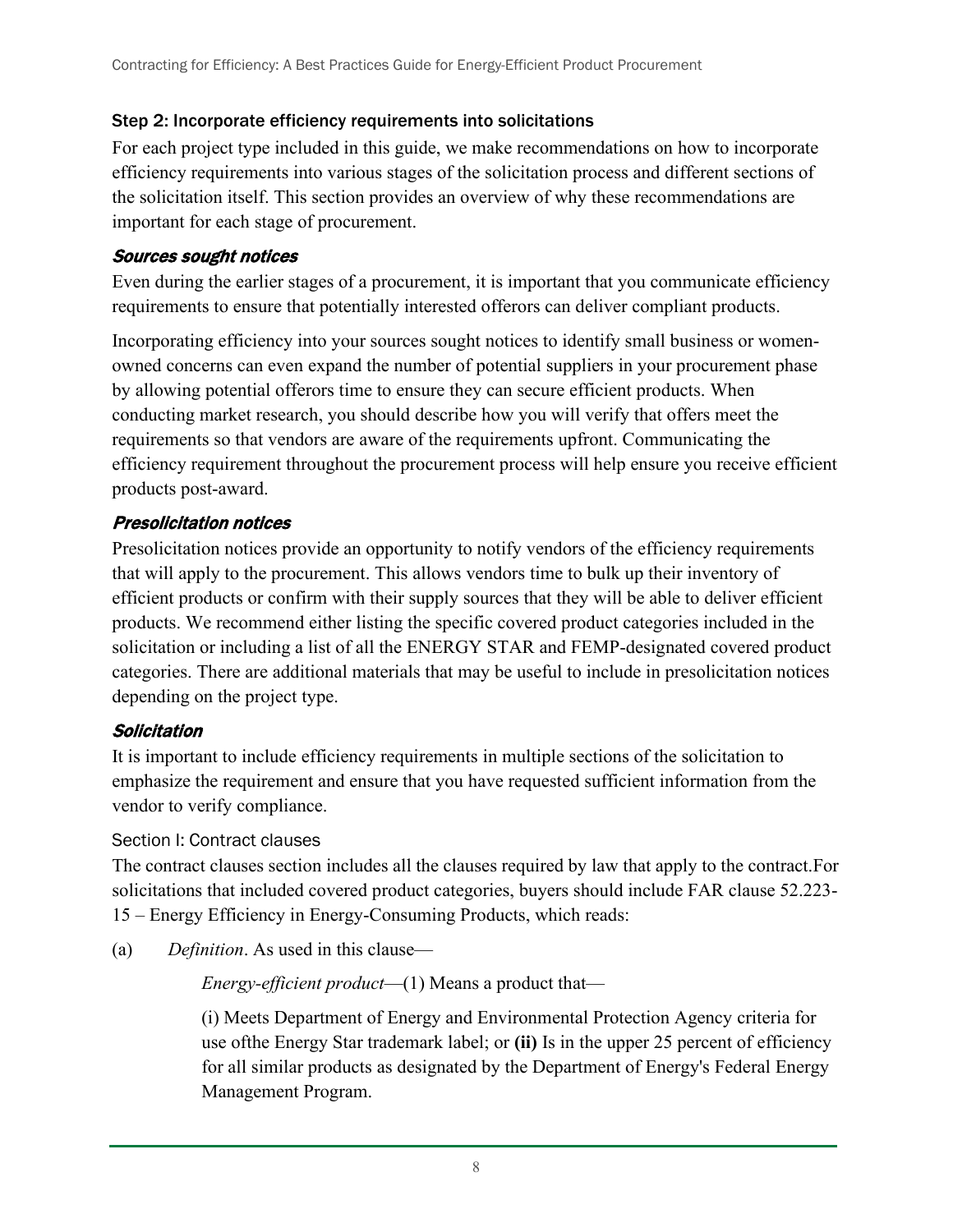(2) The term "product" does not include any energy-consuming product or system designed or procured for combat or combat-related missions (42 United States Code [U.S.C.] 8259b).

(b) The Contractor shall ensure that energy-consuming products are energy efficient products (i.e., ENERGY STAR® products or FEMP-designated products) at the time of contract award, for products that are—

(1) Delivered;

(2) Acquired by the Contractor for use in performing services at a Federallycontrolled facility;

(3) Furnished by the Contractor for use by the Government; or

(4) Specified in the design of a building or work, or incorporated during its construction,renovation, or maintenance.

(c) The requirements of paragraph (b) apply to the Contractor (including any subcontractor) unless—

> (1) The energy-consuming product is not listed in the ENERGY STAR® Program or FEMP; or

(2) Otherwise approved in writing by the Contracting Officer.

(d) Information about these products is available for—

(1) ENERGY STAR® at [https://www.energystar.gov/products;](https://www.energystar.gov/products) and

(2) FEMP at [https://www.energy.gov/eere/femp/energy-efficient-products-and](https://www.energy.gov/eere/femp/energy-efficient-products-and-energy-saving-technologies)[energy-saving-technologies.](https://www.energy.gov/eere/femp/energy-efficient-products-and-energy-saving-technologies)

Including this clause is legally required for solicitations that include energy-consuming products and is the first step in communicating to the vendor that they must deliver efficient products.

Section C: Statement of work

The statement of work describes the project and is an excellent opportunity to emphasize the efficiency requirement. Although the statement of work and other descriptive sections do not typically contain detailed product information, you can communicate to offerors that energy efficiency is a priority for your project. They will know instantly upon reading the project description that the energy efficiency requirement applies.

Section C (or in attachments): Technical specifications

Offerors look to the technical specifications to understand what the individual product requirements are for a given project. Technical specifications will typically include a wide range of characteristics including size, color, and various performance requirements. It is important to include efficiency requirements in the technical specifications section so that they are tied to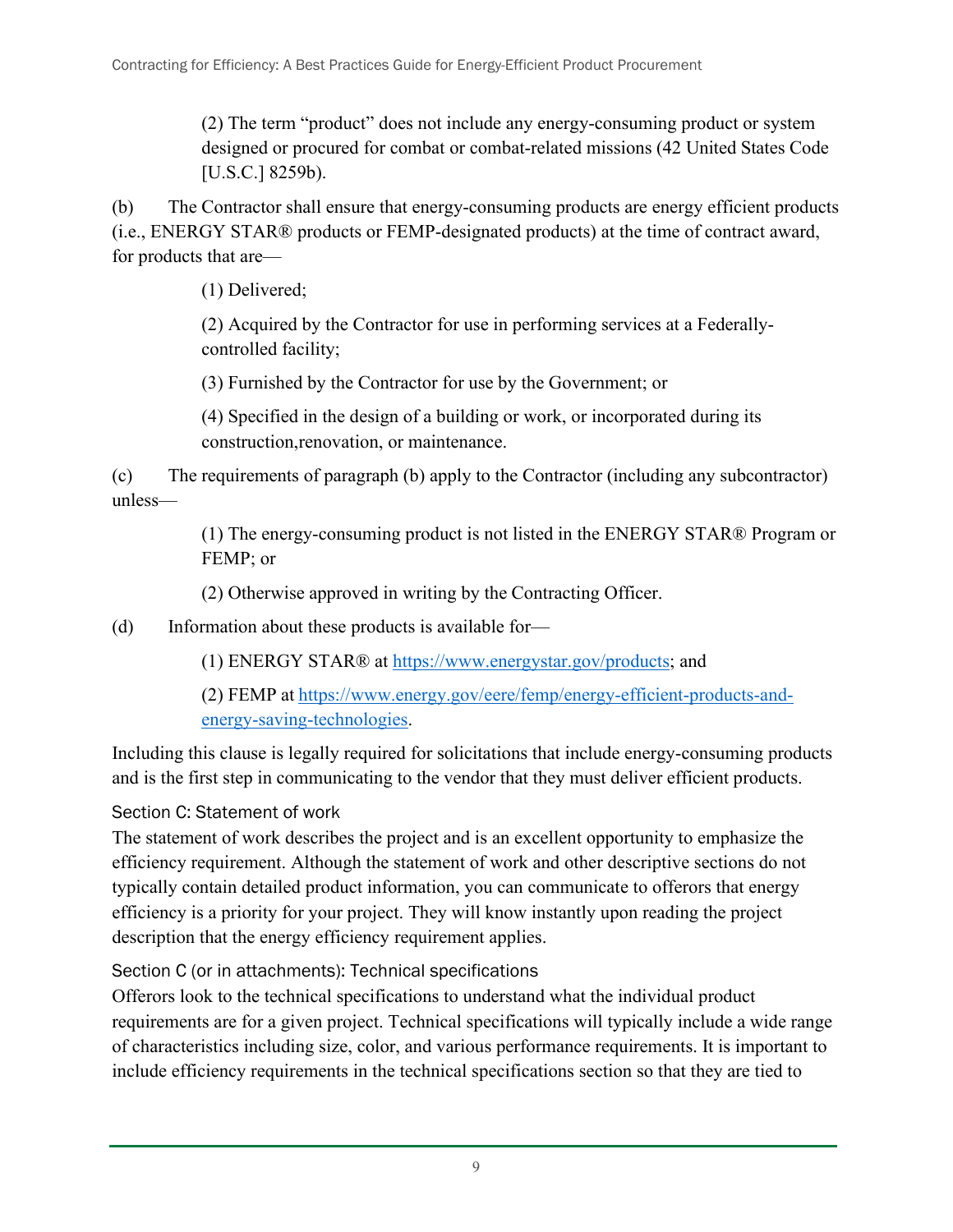other product characteristics. Vendors may not know the federal efficiency requirements for individual products or may be unaware that the requirement applies.

#### Section L: Instructions to offerors

Requesting certain items from offerors will better allow you to evaluate offers for compliance with efficiency requirements. Requiring offerors to submit manufacturer cut sheets (technical descriptions generated by the manufacturer that include efficiency information) for individual products will allow the government to confirm that they meet efficiency requirements. Providing energy cost information in the solicitation will allow offerors to demonstrate the cost savings associated with efficient products. Allowing offerors to submit multiple models gives them the opportunity to provide products that may exceed the stated efficiency requirements.

#### Section M: Evaluation factors

The evaluation factors section of the solicitation outlines the factors you will consider in awarding the contract. Although purchasing efficient products is legally required, it is worthwhile to emphasize this requirement in the evaluation factors because vendors may be uncertain about the requirements. First, reiterate to vendors that offers that include products that do not meet ENERGY STAR or FEMP-designated efficiency requirements will be considered non-compliant, and you will only evaluate compliant offers. You can match the cut sheets provided to the list of covered product categories and associated efficiency information to determine if they are compliant. If a product is covered by ENERGY STAR, an ENERGY STAR certified product will be marked with the ENERGY STAR label. If the product has efficiency requirements set by FEMP, confirm that the information in the cut sheet meets these standards.

When evaluating compliant offers, you may wish to go beyond a baseline level of efficiency to evaluate based on lifecycle costs. Evaluating solicitations on lifecycle cost allows vendors to offer packages that may have higher upfront costs but will ultimately save your agency money. Evaluating based on lifecycle cost and/or the inclusion of energy-efficient products in offers can help ensure you receive offers that comply with efficiency requirements, or even exceed them.

#### Step 3: Confirm the delivery of compliant products

After issuing an award, verification is an important component of energy-efficient product procurement. There are a number of ways to verify and report on the delivery of these products. When recording the procurement in the Federal Procurement Data System (FPDS), mark it as containing energy-efficient products in the sustainability data field. As products are delivered, verify that the cut sheets provided match the products on the invoice. You can even consider requiring the vendor to report on how they are complying with the efficiency requirements.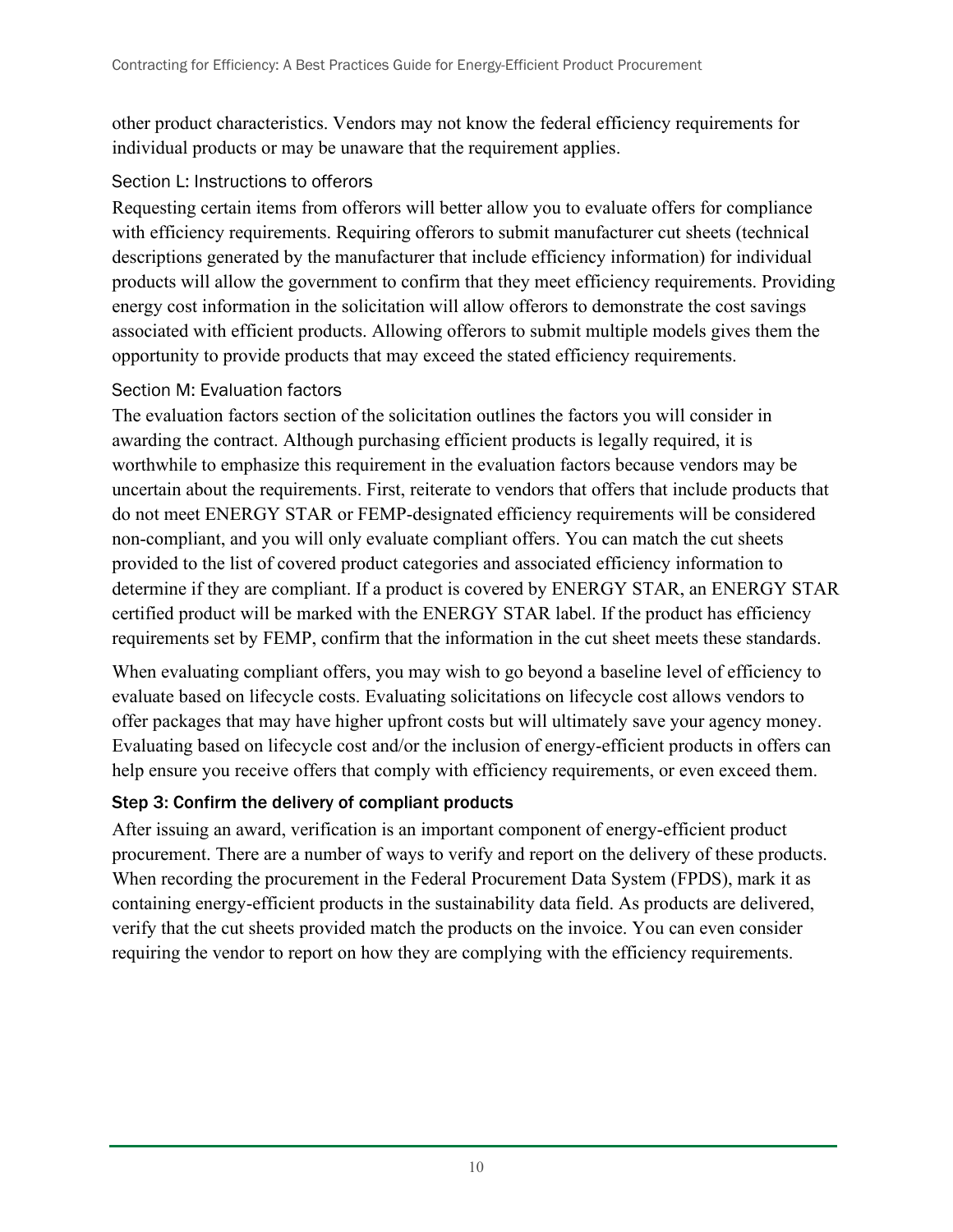## <span id="page-19-0"></span>3 Resources

#### <span id="page-19-1"></span>Federal Energy Management Program

<https://www.energy.gov/eere/femp/federal-energy-management-program>

FEMP provides a wide variety of resources to help federal agencies procure energy- and waterefficient products.

#### Covered Product Category List

<https://www.energy.gov/eere/femp/search-energy-efficient-products>

FEMP maintains a list of all the covered product categories subject to efficiency requirements.

#### Product Overview Documents

For product categories covered by FEMP and several priority categories covered by ENERGY STAR, FEMP provides product overview documents that include comprehensive guidance on federal procurements for the given product category, including a summary of efficiency requirements, a cost-effectiveness example, and additional buying considerations for the federal sector. Product overview documents can be accessed by clicking on a given product category on the covered product category list.

#### United Nations Standard Products and Services Codes (UNSPSC) and Environmental Attribute Code (ENAC) Mappings

[https://www.energy.gov/eere/femp/downloads/product-codes-tracking-energy-efficient-product](https://www.energy.gov/eere/femp/downloads/product-codes-tracking-energy-efficient-product-purchases)[purchases](https://www.energy.gov/eere/femp/downloads/product-codes-tracking-energy-efficient-product-purchases)

FEMP has mapped UNSPSCs and ENACs to the FEMP-designated and ENERGY STAR certified product categories subject to federal efficiency requirements. Federal agencies may find this mapping useful in tracking and reporting on sustainable acquisition activities.

#### Energy and Cost Savings Calculators

<https://energy.gov/eere/femp/energy-and-cost-savings-calculators-energy-efficient-products>

Federal buyers can estimate energy and cost savings for energy- and water-efficient product categories using FEMP and ENERGY STAR's interactive calculators.

#### Energy-Efficient Product Procurement Training

FEMP's First Thursday Seminar explains executive order and FAR requirements on purchasing products designated by FEMP and labeled by ENERGY STAR. FEMP also offers additional trainings in energy management in the federal sector, with new trainings released periodically.

<http://energy.gov/eere/femp/federal-energy-management-program-training>

## <span id="page-19-2"></span>ENERGY STAR

<https://www.energystar.gov/>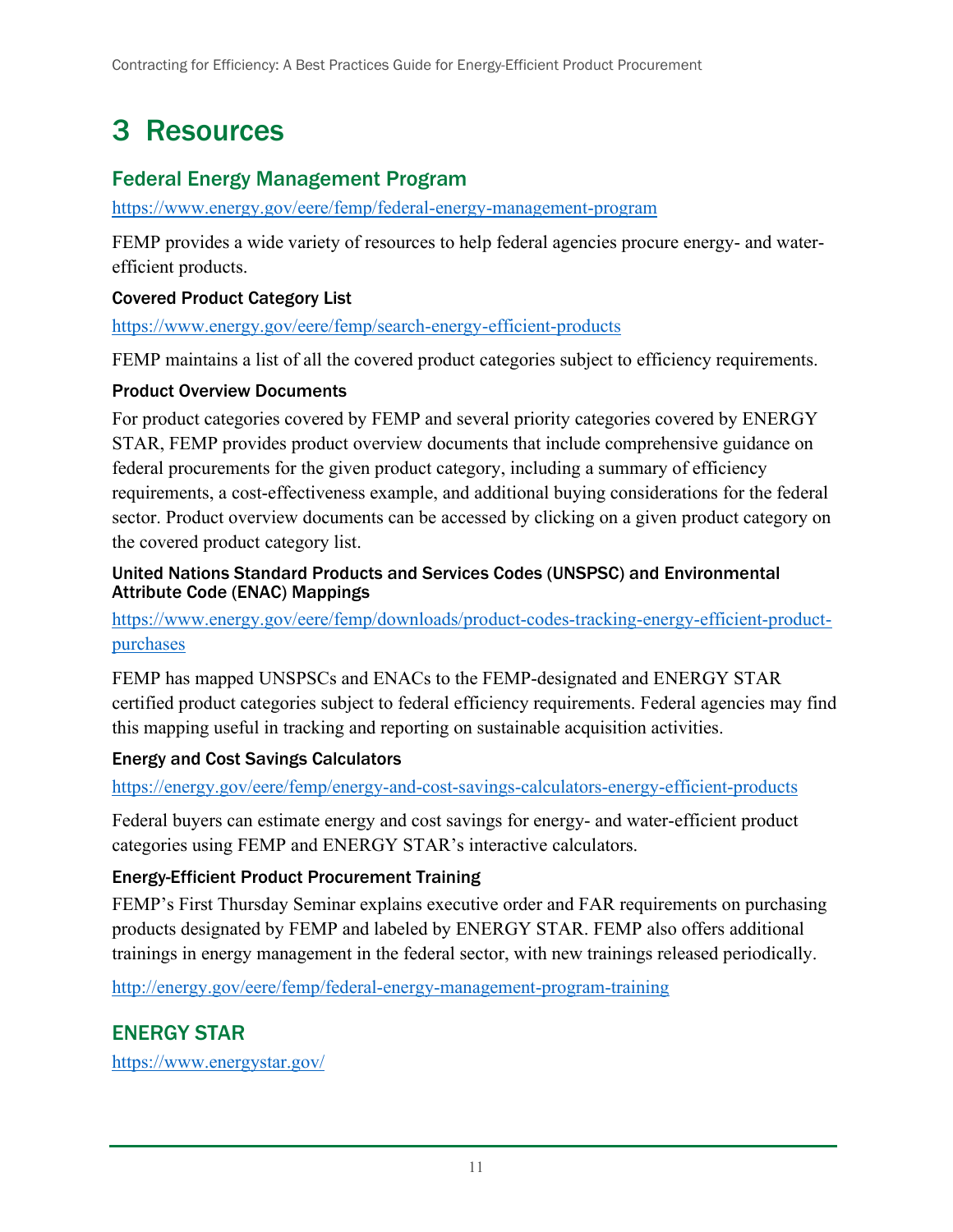#### Covered Products List

#### <https://www.energystar.gov/products>

ENERGY STAR lists all its covered product categories. Federal buyers are required to buy ENERGY STAR certified products for all products covered by ENERGY STAR.

#### Product Finder Page

<https://www.energystar.gov/productfinder/>

ENERGY STAR maintains a database of certified products for each ENERGY STAR product category. For any given product, users can search on the Product Finder page for specific model numbers, or filter by manufacturer, size, and other product characteristics.

#### Program Requirements Documents

The efficiency requirements for any given covered product category are included on the ENERGY STAR website, which can be helpful when trying to identify whether a given product is covered by an ENERGY STAR product category. The program requirements documents provide a list of included and excluded products, and provide the efficiency requirements based on various product characteristics such as size or type. Here is the program requirements document for light commercial heating and cooling products, which covers a wide range of product categories federal agencies often purchase.

[https://www.energystar.gov/sites/default/files/Light%20Commercial%20HVAC%20Version%20](https://www.energystar.gov/sites/default/files/Light%20Commercial%20HVAC%20Version%203.1%20Program%20Requirements_1.pdf) [3.1%20Program%20Requirements\\_1.pdf](https://www.energystar.gov/sites/default/files/Light%20Commercial%20HVAC%20Version%203.1%20Program%20Requirements_1.pdf)

Program requirements documents are updated as ENERGY STAR releases new efficiency requirements. Remember, if a product is not covered by ENERGY STAR, it may be covered by FEMP. For instance, ENERGY STAR does not cover commercial fluorescent luminaires, but FEMP does.

## <span id="page-20-0"></span>Green Procurement Compilation

#### <https://sftool.gov/>

The General Services Administration maintains the Green Procurement Compilation, a comprehensive green purchasing resource designed for federal contracting personnel and program managers. It includes information on sustainable purchasing requirements and model contract language for a wide range of products and services. The site also includes resources for acquisition planning and verification, covering a wide range of environmental attributes.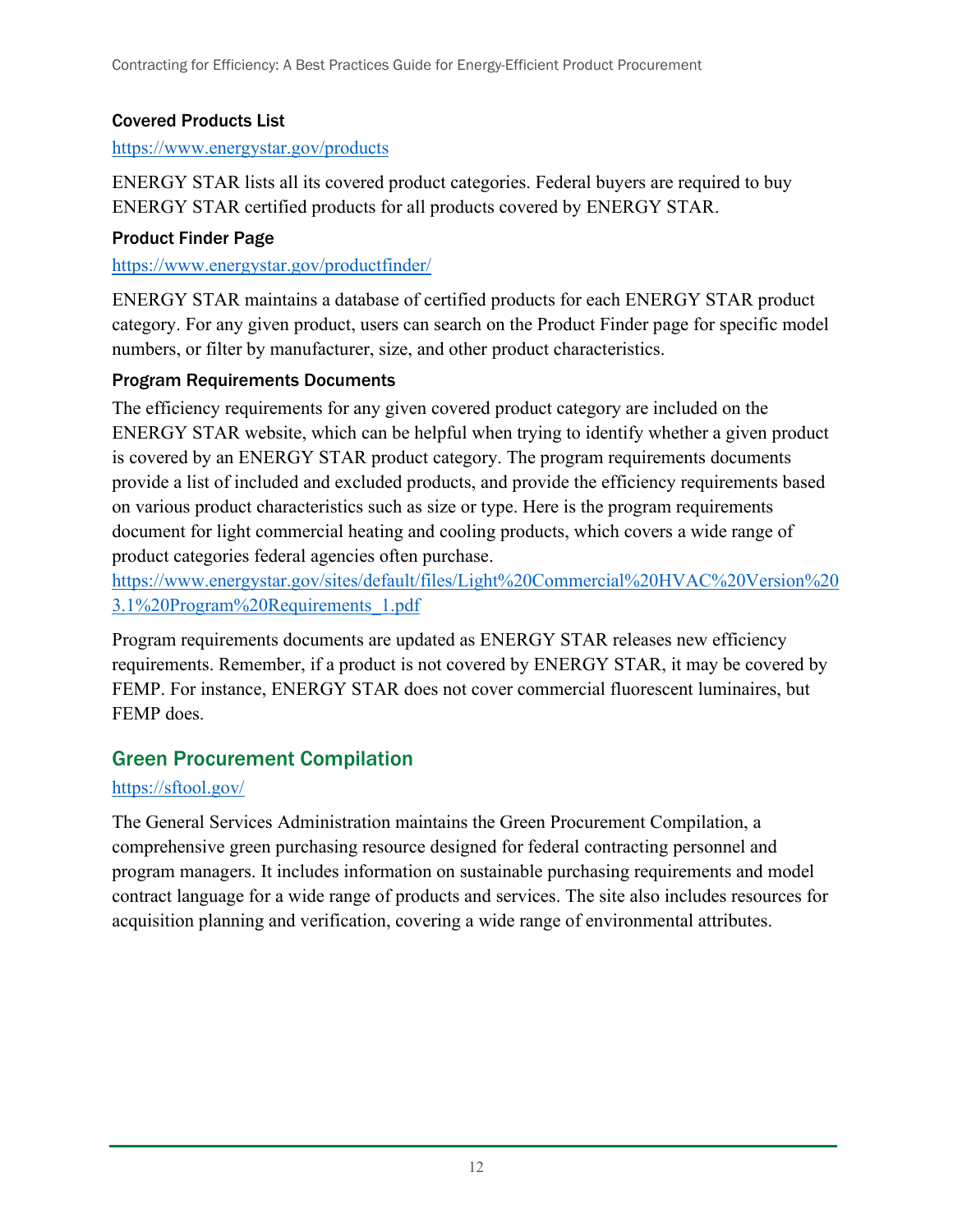## <span id="page-21-0"></span>4 IT and Electronics Product Procurement

#### <span id="page-21-1"></span>Step 1: Identify Covered Product Categories and Efficiency Requirements

Some IT and electronics products are covered by EPEAT, a standard that incorporates both efficiency requirements and additional environmental criteria. Federal buyers are required to procure products that are EPEAT-registered. Note that products that are EPEAT-registered meet ENERGY STAR efficiency requirements. A list of EPEAT-registered products is available at: [https://www.epeat.net/.](https://www.epeat.net/)

EPEAT covers the following product categories:

- Computers (desktops, workstations, and thin clients; notebooks, integrated computers, and tablets; and small-scale servers) and displays
- Imaging equipment like copiers, printers, scanners, and multifunction devices
- Televisions.

In Step 2, buyers may change "ENERGY STAR certified" to "EPEAT-registered" for products covered by EPEAT.

Other IT and electronics products not covered by EPEAT are covered by ENERGY STAR. Common products bought in the federal sector include:

- Enterprise servers
- Uninterruptible power supplies, data center storage, network equipment, and other data center equipment.

Check the ENERGY STAR Product Finder page for examples of product models that have earned the ENERGY STAR label.

### <span id="page-21-3"></span><span id="page-21-2"></span>Step 2: Incorporate Efficiency Requirements into the Solicitation

Table 4-1. Guidance for Different Stages of a Solicitation

| <b>Market Research</b>                                                                                                                                                                                           |
|------------------------------------------------------------------------------------------------------------------------------------------------------------------------------------------------------------------|
| Include language in your sources sought notices that emphasizes the requirement for any<br>IT and electronics products to be ENERGY STAR certified.                                                              |
| <b>Presolicitation</b>                                                                                                                                                                                           |
| Include language in the presolicitation notice that emphasizes the requirement for any IT<br>and electronics products to be ENERGY STAR certified.                                                               |
| If you know which covered product categories will be in your solicitation, list them here with<br>the requirement that they be ENERGY STAR certified. Or, attach the full list of covered<br>product categories. |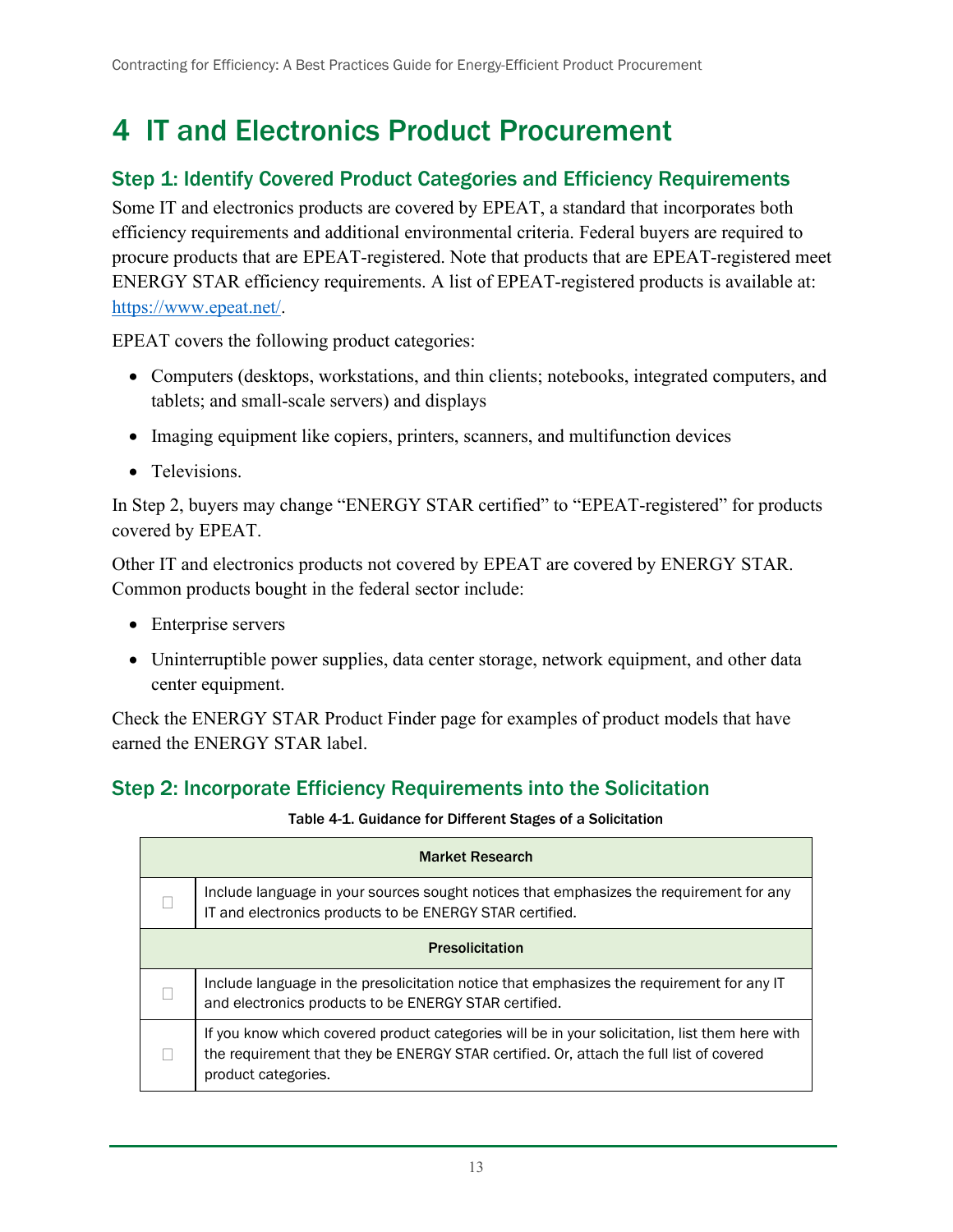| <b>Solicitation</b>                                                                                                                                                                                                                                                                                                                                                                                     |
|---------------------------------------------------------------------------------------------------------------------------------------------------------------------------------------------------------------------------------------------------------------------------------------------------------------------------------------------------------------------------------------------------------|
| Section C/Description: Prioritize energy efficiency in your statement of work so offerors are<br>immediately aware of the importance of the requirement. Mention in your statement of<br>work that all products delivered must be ENERGY STAR certified.                                                                                                                                                |
| Section C/Specifications or Section B/Supplies: Specify the requirement for products to be<br>ENERGY STAR certified in the same section as other product characteristics, like size and<br>other features. Some IT and electronics products, such as workstations, have customizable<br>configurations. Be sure to require an ENERGY STAR configuration when you list other<br>product characteristics. |
| <b>Section I:</b> Include FAR clause 52.223-15 in the contract clauses section.                                                                                                                                                                                                                                                                                                                         |
| <b>Section L:</b> Require offerors to submit a list of covered product categories included in the<br>contract and demonstrate compliance with the ENERGY STAR requirement. This means<br>showing that the given products are on the ENERGY STAR Product Finder page, or providing<br>cut sheets that include the ENERGY STAR label. Allow the offeror to submit multiple<br>products.                   |
| <b>Section M:</b> Evaluate offers based on identification of all covered product categories and<br>demonstrated compliance with the ENERGY STAR. Emphasize that technical acceptability<br>means products must be ENERGY STAR certified.                                                                                                                                                                |

### <span id="page-22-0"></span>Step 3: Verify the Delivery of Efficient Products

Compare the invoices you receive to the cut sheets the vendor provided. Check that the delivered products are on the ENERGY STAR Product Finder page. Mark the contract as containing energy-efficient products in the sustainability data field in FPDS. Once verified, mark the delivered products as energy-efficient in property management records, if applicable.

### <span id="page-22-1"></span>Additional Resources

The Green Procurement Compilation provides an overview of buying guidance for office electronic products. [https://sftool.gov/greenprocurement/green-products/10/office-electronics/0.](https://sftool.gov/greenprocurement/green-products/10/office-electronics/0)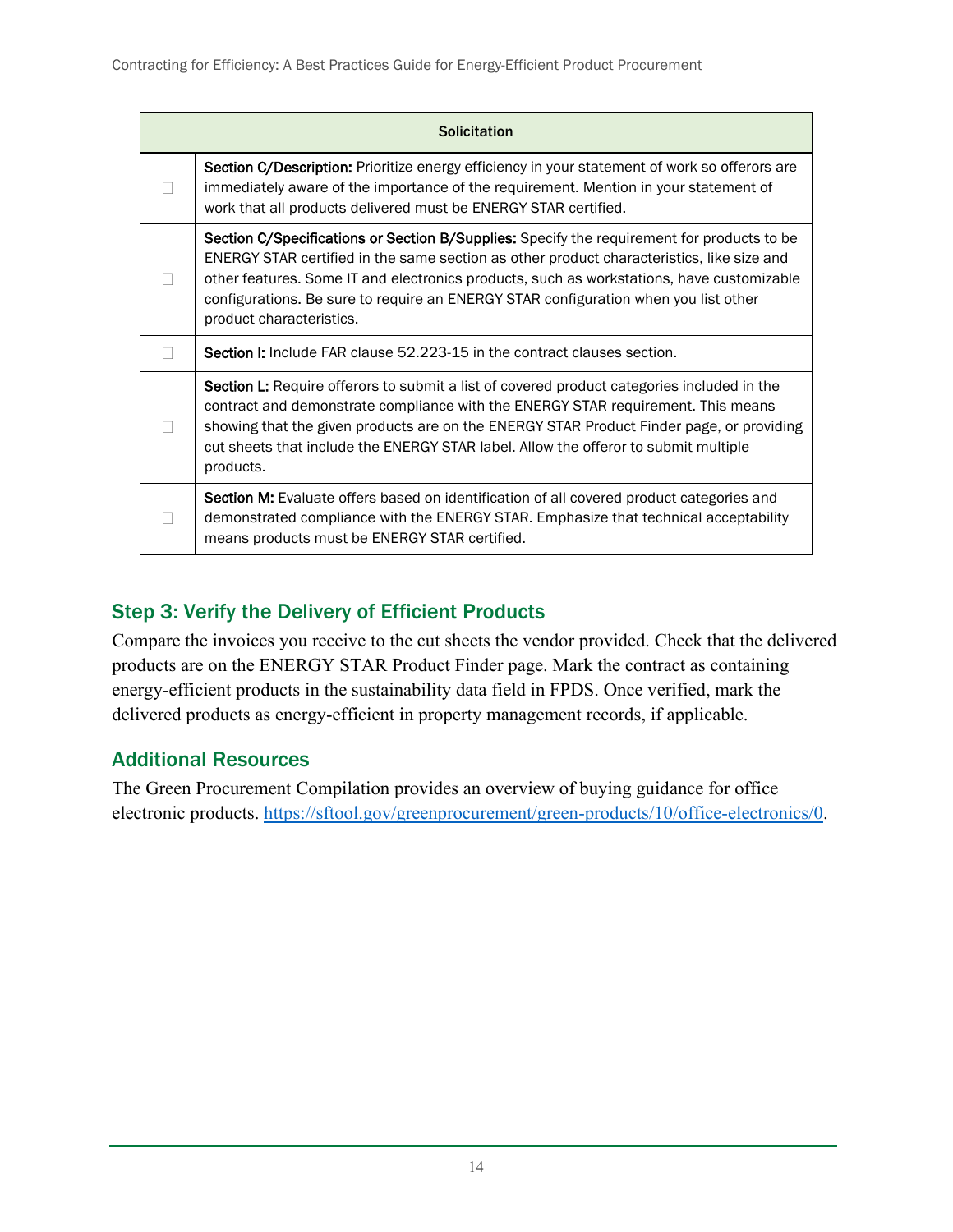## **Excellence in contracting: Department of Homeland Security, United States Customs and Border Protection**

In June 2017, the Department of Homeland Security issued a solicitation for the lease and maintenance of copiers at Customs and Border Protection offices in San Diego. The Department of Homeland Security referenced the requirement to purchase ENERGY STAR Certified products in multiple places throughout the solicitation process. The solicitation contained language requiring Energy Star certified multi-function copiers in the scope of work, using the language *"The lease of the copiers shall include all supplies including, but not limited to, toner, parts, adaptors, staples and cartridges, maintenance, and labor at no additional fee. The copiers shall also be Energy Star certified."* They again identified the need for these products by including FAR Clause 52.223-15 Energy Efficiency in Energy-Consuming Products. Through referencing the requirements in two different places the contractor highlighted the importance of supplying energy efficient products and this will likely result in the Department of Homeland Security receiving products that meet federal energy efficiency standards.

### <span id="page-23-0"></span>Model Contract Language

#### Section C – Performance Work Statement/Descriptions, Specifications

The Contractor shall comply with Sections 524 and Sections 525 of the Energy Independence and Security Act of 2007; Section 104 of the Energy Policy Act of 2005; and the FAR to provide ENERGY STAR certified products in delivery of IT and Electronics products.

The Contractor shall provide products that are EPEAT-registered for products covered by EPEAT or have earned the ENERGY STAR label and meet the ENERGY STAR guidelines for energy efficiency for other IT and Electronics products. The Contractor shall use these products to the maximum extent possible without jeopardizing the intended end use or detracting from the overall quality delivered to the end user. Products with different configuration options should use the ENERGY STAR configuration.

The following is a list of IT and Electronics product categories for which EPEAT-registered products are available. The most current list is available at [https://epeat.net/:](https://epeat.net/)

- Computers and displays
- Televisions
- Imaging equipment including copiers, printers, scanners, and mailing machines.

The following is a list of IT and Electronics products for which ENERGY STAR certified products are available. It is not all-inclusive and is evolving; the most current list is available at [www.energystar.gov/products.](http://www.energystar.gov/products)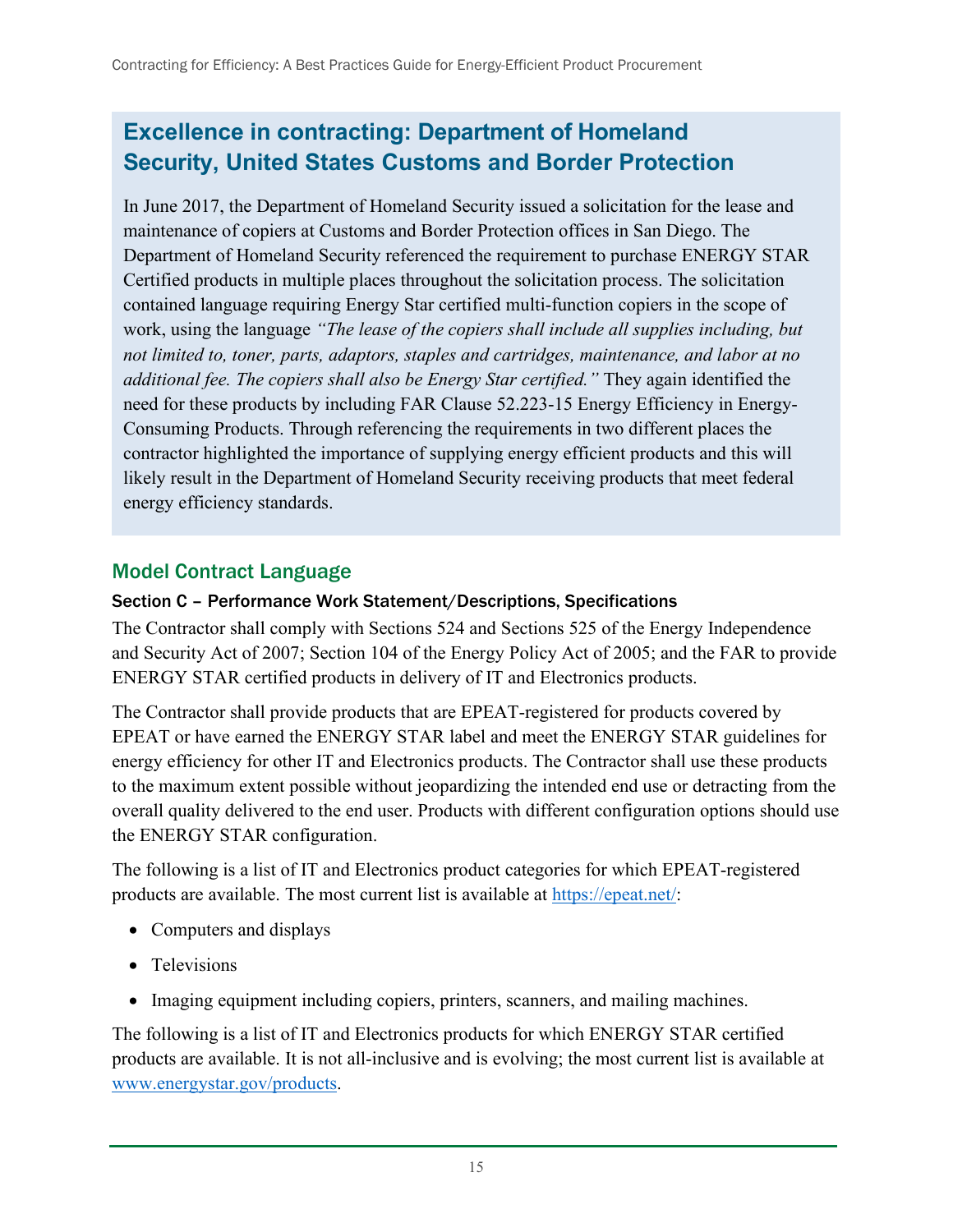- Audio/video equipment
- Data center storage and enterprise servers
- Large and small network equipment
- Telephones
- Uninterruptible power supplies.

The Contractor shall comply with the clause at FAR 52.223-15, Energy Efficiency in Energy-Consuming Products.

The Contractor shall report quarterly on the purchases of ENERGY STAR certified and EPEATregistered products in the performance of this contract. The report shall include the following:

- A list of all energy consuming products purchased during the past quarter;
- A list of all ENERGY STAR certified-products purchased during the past quarter;
- Manufacturer cut sheets or other documentation that confirms the products are ENERGY STAR certified.

#### Section I – Contract Clause

(a) *Definition.* As used in this clause—

*Energy-efficient product*—(1) Means a product that—

(i) Meets Department of Energy and Environmental Protection Agency criteria for use of the Energy Star trademark label; or

(ii) Is in the upper 25 percent of efficiency for all similar products as designated by the Department of Energy's Federal Energy Management Program.

(2) The term "product" does not include any energy-consuming product or system designed or procured for combat or combat-related missions (42 U.S.C. 8259b).

(b) The Contractor shall ensure that energy-consuming products are energy efficient products (i.e., ENERGY STAR® products or FEMP-designated products) at the time of contract award, for products that are—

(1) Delivered;

(2) Acquired by the Contractor for use in performing services at a Federallycontrolled facility;

(3) Furnished by the Contractor for use by the Government; or

(4) Specified in the design of a building or work, or incorporated during its construction, renovation, or maintenance.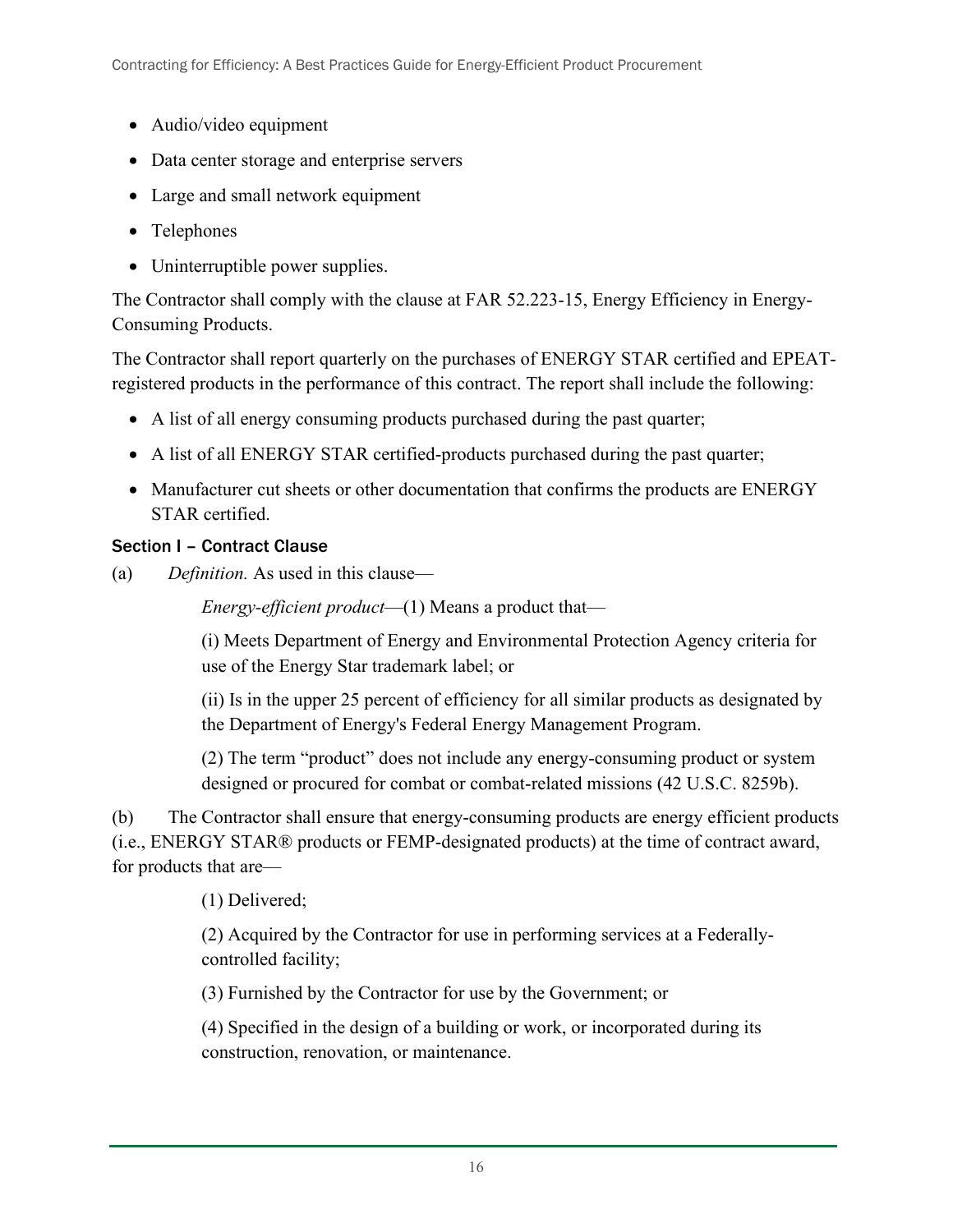(c) The requirements of paragraph (b) apply to the Contractor (including any subcontractor) unless—

> (1) The energy-consuming product is not listed in the ENERGY STAR® Program or FEMP; or

(2) Otherwise approved in writing by the Contracting Officer.

(d) Information about these products is available for—

(1) ENERGY STAR® at [https://www.energystar.gov/products;](https://www.energystar.gov/products) and

(2) FEMP at [https://www.energy.gov/eere/femp/energy-efficient-products-and](https://www.energy.gov/eere/femp/energy-efficient-products-and-energy-saving-technologies)[energy-saving-technologies.](https://www.energy.gov/eere/femp/energy-efficient-products-and-energy-saving-technologies)

#### Section L – Instructions to Offerors

In the technical proposal, the Offeror shall identify the ENERGY STAR certified and EPEATregistered products to be purchased and supplied or used under this contract. The Offeror shall demonstrate that these products to be supplied or used under this contract comply with the ENERGY STAR guidelines.

The Offeror shall document prior experience in specifying, purchasing, and using ENERGY STAR certified and EPEAT-registered products. The Offeror shall provide a list of all relevant contracts over the past two years involving the specification, purchase, and use of ENERGY STAR certified and EPEAT-registered products.

#### Section M – Evaluation Factors for Award

### Technical Approach/Technical Evaluation Factor

The Government will evaluate the Offeror's technical approach with an emphasis on the identification of all ENERGY STAR certified and EPEAT-registered products to be purchased and delivered under this contract.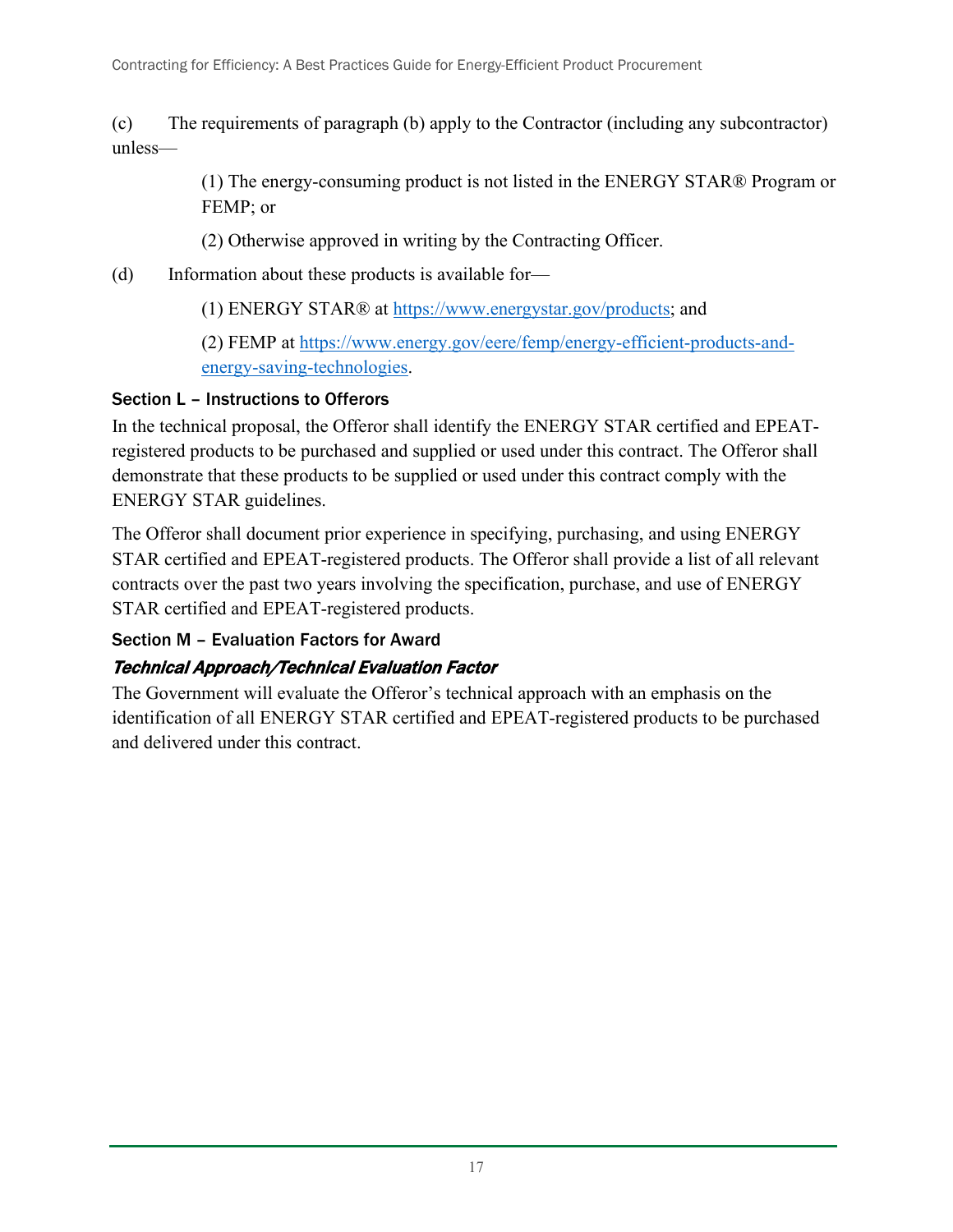## <span id="page-26-0"></span>5 Appliances Product Procurement

#### <span id="page-26-1"></span>Step 1: Identify Covered Product Categories and Efficiency Requirements

Appliance products are covered by ENERGY STAR. Appliances commonly bought in the federal sector include:

- Clothes washers (commercial and residential)
- Clothes dryers (residential)
- Residential refrigerators, freezers, and dishwashers.

Check the ENERGY STAR Product Finder page for examples of model numbers that have earned the ENERGY STAR label when buying appliances.

### <span id="page-26-3"></span><span id="page-26-2"></span>Step 2: Incorporate Efficiency Requirements into the Solicitation

#### Table 5-1. Guidance for Different Stages of a Solicitation

|        | <b>Market Research</b>                                                                                                                                                                                                                                                                                                                                                  |  |  |
|--------|-------------------------------------------------------------------------------------------------------------------------------------------------------------------------------------------------------------------------------------------------------------------------------------------------------------------------------------------------------------------------|--|--|
|        | Include language in your sources sought notices that emphasizes the requirement for appliances to<br>be ENERGY STAR certified.                                                                                                                                                                                                                                          |  |  |
|        | <b>Presolicitation</b>                                                                                                                                                                                                                                                                                                                                                  |  |  |
|        | Include language in the presolicitation notice that emphasizes the requirement for appliances to be<br><b>ENERGY STAR certified.</b>                                                                                                                                                                                                                                    |  |  |
|        | If you know which covered product categories will be in your solicitation, list them here with the<br>requirement that they be ENERGY STAR certified. Or, attach the full list of covered product<br>categories.                                                                                                                                                        |  |  |
|        | <b>Solicitation</b>                                                                                                                                                                                                                                                                                                                                                     |  |  |
|        | Section C/Description: Prioritize energy efficiency in your statement of work so offerors are<br>immediately aware of the importance of the requirement. Mention in your statement of work that all<br>products delivered must be ENERGY STAR certified.                                                                                                                |  |  |
| $\Box$ | Section C/Specifications or Section B/Supplies: Specify the requirement for products to be ENERGY<br>STAR certified in the same section as other product characteristics, like size and other features.                                                                                                                                                                 |  |  |
| П      | Section I: Include FAR clause 52.223-15 in the contract clauses section.                                                                                                                                                                                                                                                                                                |  |  |
|        | Section L: Require offerors to submit a list of covered product categories included in the contract<br>and demonstrate compliance with efficiency requirements. This means showing that the given<br>products are on the ENERGY STAR Product Finder page, or providing cut sheets that include the<br>ENERGY STAR label. Allow the offeror to submit multiple products. |  |  |
|        | Section M: Evaluate offers based on identification of all covered product categories and<br>demonstrated compliance with requirements. Emphasize that technical acceptability means<br>products must be ENERGY STAR certified.                                                                                                                                          |  |  |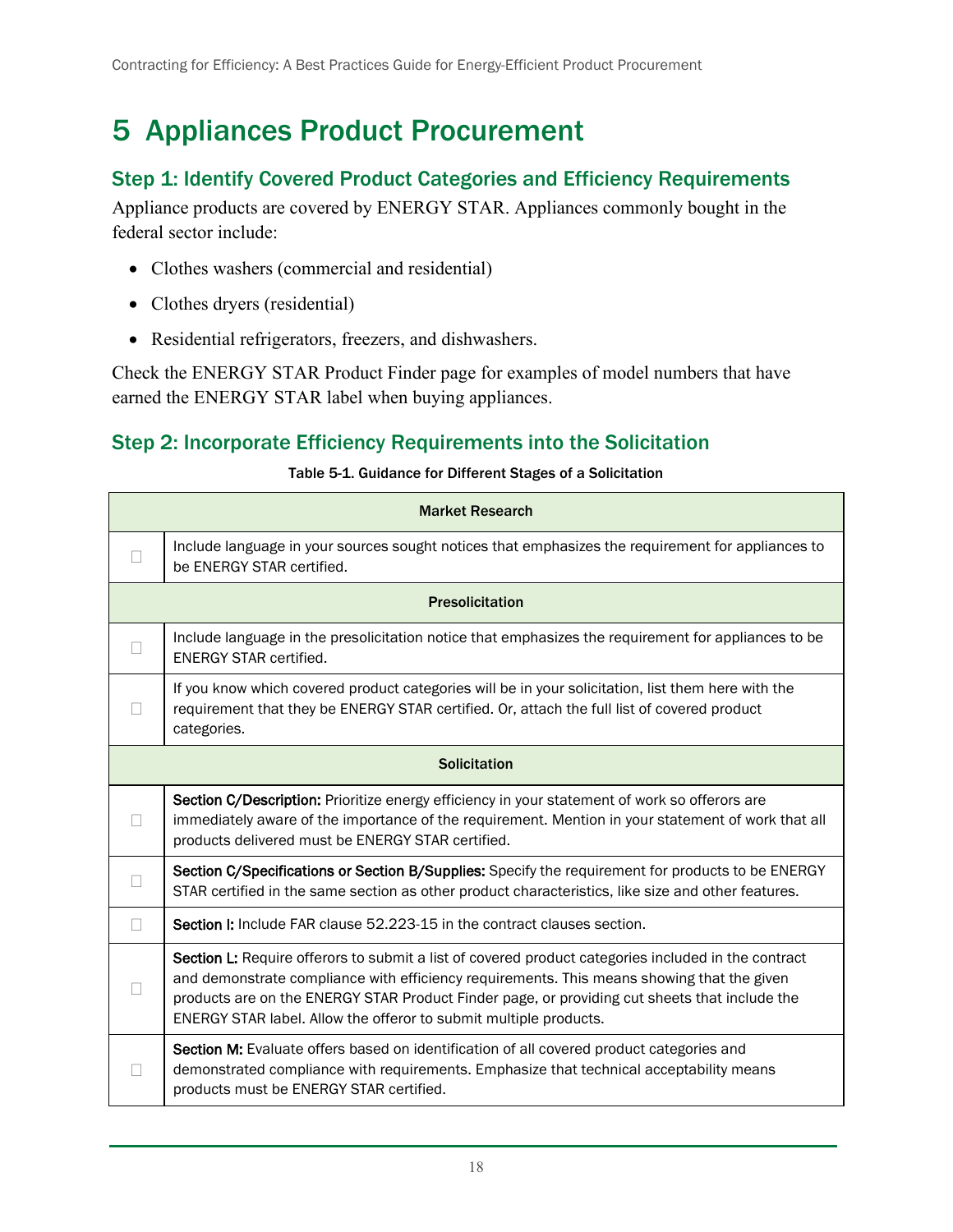### <span id="page-27-0"></span>Step 3: Verify the Delivery of Efficient Products

Compare the invoices you receive to the cut sheets the vendor provided. Confirm that the products purchased are on the ENERGY STAR Product Finder page. Mark the contract as containing energy-efficient products in the sustainability data field in FPDS. Once verified, mark the delivered products as energy-efficient in property management records, if applicable.

#### <span id="page-27-1"></span>Additional Resources

The Green Procurement Compilation provides an overview of buying guidance for appliances: [https://sftool.gov/greenprocurement/green-products/21/appliances/0.](https://sftool.gov/greenprocurement/green-products/21/appliances/0)

## **Excellence in Contracting: Department of the Air Force, Air Mobility Command**

The Air Mobility Command of the United States Department of the Air Force issued a solicitation in April 2018 to procure residential appliances like residential dishwashers and refrigerators. The Air Force referenced the need to meet ENERGY STAR standards via the technical specifications in this solicitation using the language, *"Needs to meet or exceed the following requirements: ...Energy Star certified,"* as well as through FAR clause 52.223-15 Energy Efficiency in Energy Consuming products. Through referencing the standard in two different places the contractor highlighted the importance of supplying energy efficient products and likely will result in the Air Force receiving products that meet the minimum efficiency requirements.

#### <span id="page-27-2"></span>Model Contract Language

#### Section C – Performance Work Statement/Descriptions, Specifications

The Contractor shall comply with Sections 524 and Sections 525 of the Energy Independence and Security Act of 2007; Section 104 of the Energy Policy Act of 2005; and the FAR to provide ENERGY STAR certified products in delivery of appliance products.

The Contractor shall provide products that earn the ENERGY STAR label and meet the ENERGY STAR guidelines for energy efficiency. The Contractor shall use these products to the maximum extent possible without jeopardizing the intended end use or detracting from the overall quality delivered to the end user.

The following is a list of appliances for which ENERGY STAR certified products are available. It is not all-inclusive and is evolving; the most current list is available at [www.energystar.gov/products.](http://www.energystar.gov/products)

- Air purifiers and cleaners
- Clothes dryers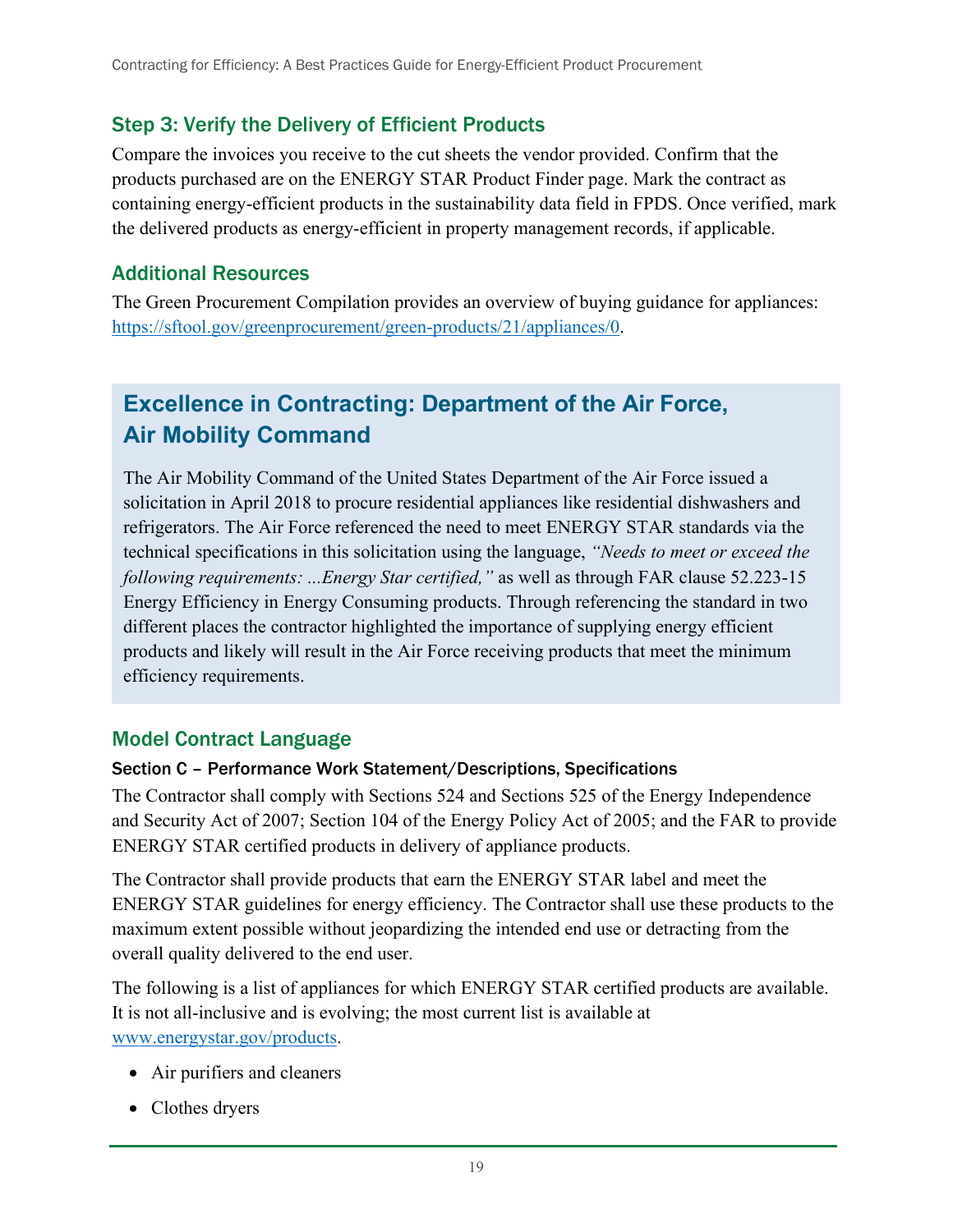- Clothes washers
- Dehumidifiers
- Dishwashers
- Refrigerators and freezers.

The Contractor shall comply with the clause at FAR 52.223-15, Energy Efficiency in Energy-Consuming Products.

The Contractor shall report quarterly on the purchases of ENERGY STAR certified products in the performance of this contract. The report shall include the following:

- A list of all energy consuming products purchased during the past quarter;
- A list of all ENERGY STAR certified-products purchased during the past quarter;
- Manufacturer cut sheets or other documentation that confirms the products are ENERGY STAR certified.

#### Section I – Contract Clause

(a) *Definition.* As used in this clause—

*Energy-efficient product*—(1) Means a product that—

(i) Meets Department of Energy and Environmental Protection Agency criteria for use of the Energy Star trademark label; or

(ii) Is in the upper 25 percent of efficiency for all similar products as designated by the Department of Energy's Federal Energy Management Program.

(2) The term "product" does not include any energy-consuming product or system designed or procured for combat or combat-related missions (42 U.S.C. 8259b).

(b) The Contractor shall ensure that energy-consuming products are energy efficient products (i.e., ENERGY STAR® products or FEMP-designated products) at the time of contract award, for products that are—

(1) Delivered;

(2) Acquired by the Contractor for use in performing services at a Federallycontrolled facility;

(3) Furnished by the Contractor for use by the Government; or

(4) Specified in the design of a building or work, or incorporated during its construction, renovation, or maintenance.

(c) The requirements of paragraph (b) apply to the Contractor (including any subcontractor) unless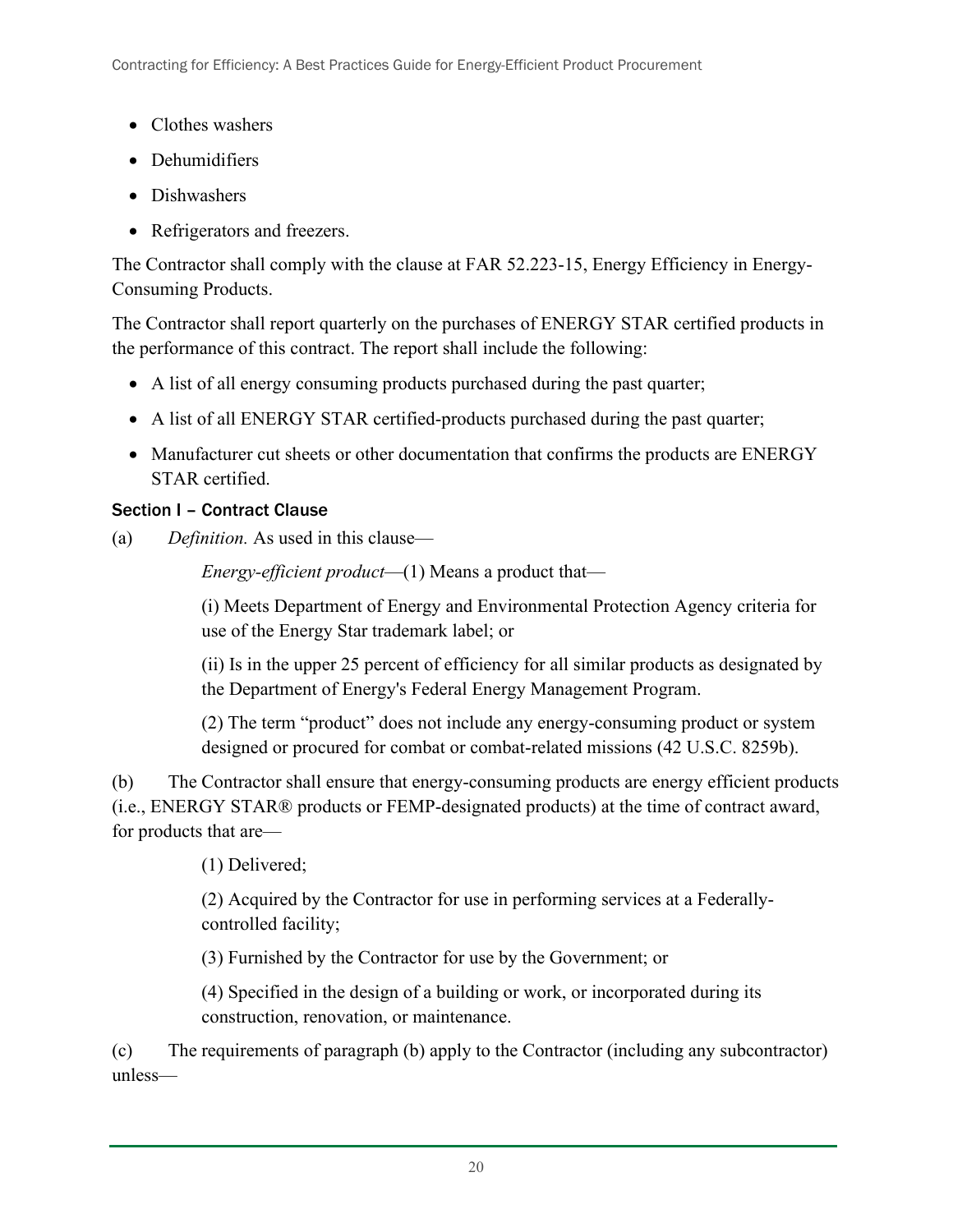(1) The energy-consuming product is not listed in the ENERGY STAR ® Program or FEMP; or

(2) Otherwise approved in writing by the Contracting Officer.

(d) Information about these products is available for—

(1) ENERGY STAR® at [https://www.energystar.gov/products;](https://www.energystar.gov/products) and

(2) FEMP at [https://www.energy.gov/eere/femp/energy-efficient-products-and](https://www.energy.gov/eere/femp/energy-efficient-products-and-energy-saving-technologies)[energy-saving-technologies.](https://www.energy.gov/eere/femp/energy-efficient-products-and-energy-saving-technologies)

#### Section L – Instructions to Offerors

In the technical proposal, the Offeror shall identify the ENERGY STAR certified products to be purchased and supplied or used under this contract. The Offeror shall demonstrate that these products to be supplied or used under this contract comply with the ENERGY STAR guidelines.

The Offeror shall document prior experience in specifying, purchasing, and using ENERGY STAR certified products. The Offeror shall provide a list of all relevant contracts over the past two years involving the specification, purchase, and use of ENERGY STAR certified products.

#### Section M – Evaluation Factors for Award

### Technical Approach/Technical Evaluation Factor

The Government will evaluate the Offeror's technical approach with an emphasis on the identification of all ENERGY STAR certified products to be purchased and delivered under this contract.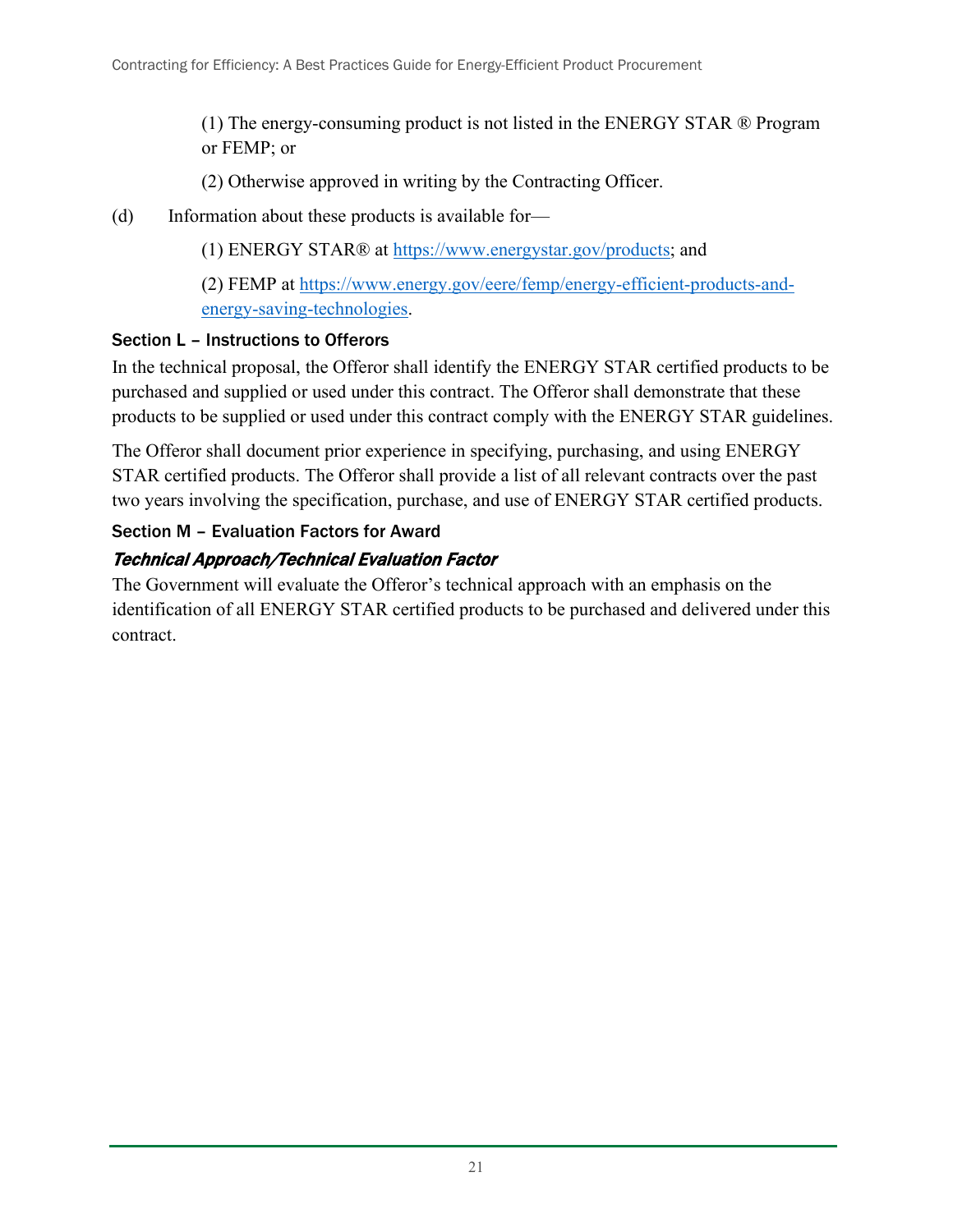## <span id="page-30-0"></span>6 Lighting Installation and Replacement Services

### <span id="page-30-1"></span>Step 1: Identify Covered Product Categories and Efficiency Requirements

There are a number of different lighting products covered by federal purchasing requirements. ENERGY STAR covers residential lighting and some commercial lighting products, including:

- Compact fluorescent and light-emitting diode (LED) light bulbs
- Under-cabinet, accent, task, and downlighting (including recessed, surface mount, and pendant).

Other commercial lighting products are covered by FEMP, including:

- Exterior lighting
- Suspended luminaires
- Fluorescent luminaires (like those used in an office building)
- Industrial lighting
- LED commercial and industrial luminaires.

In some cases it may be challenging to know which product category a given lighting product falls under. A good way to think about it is whether you could go buy the item at a retail store like Home Depot. If so, it is probably covered by ENERGY STAR and you should look for the ENERGY STAR label. If not, it is likely covered by FEMP. FEMP sets minimum requirements in Luminaire Efficacy Rating (LER), which is measured in lumens/watt. The efficiency requirements for FEMP-designated lighting products are included at the end of this section.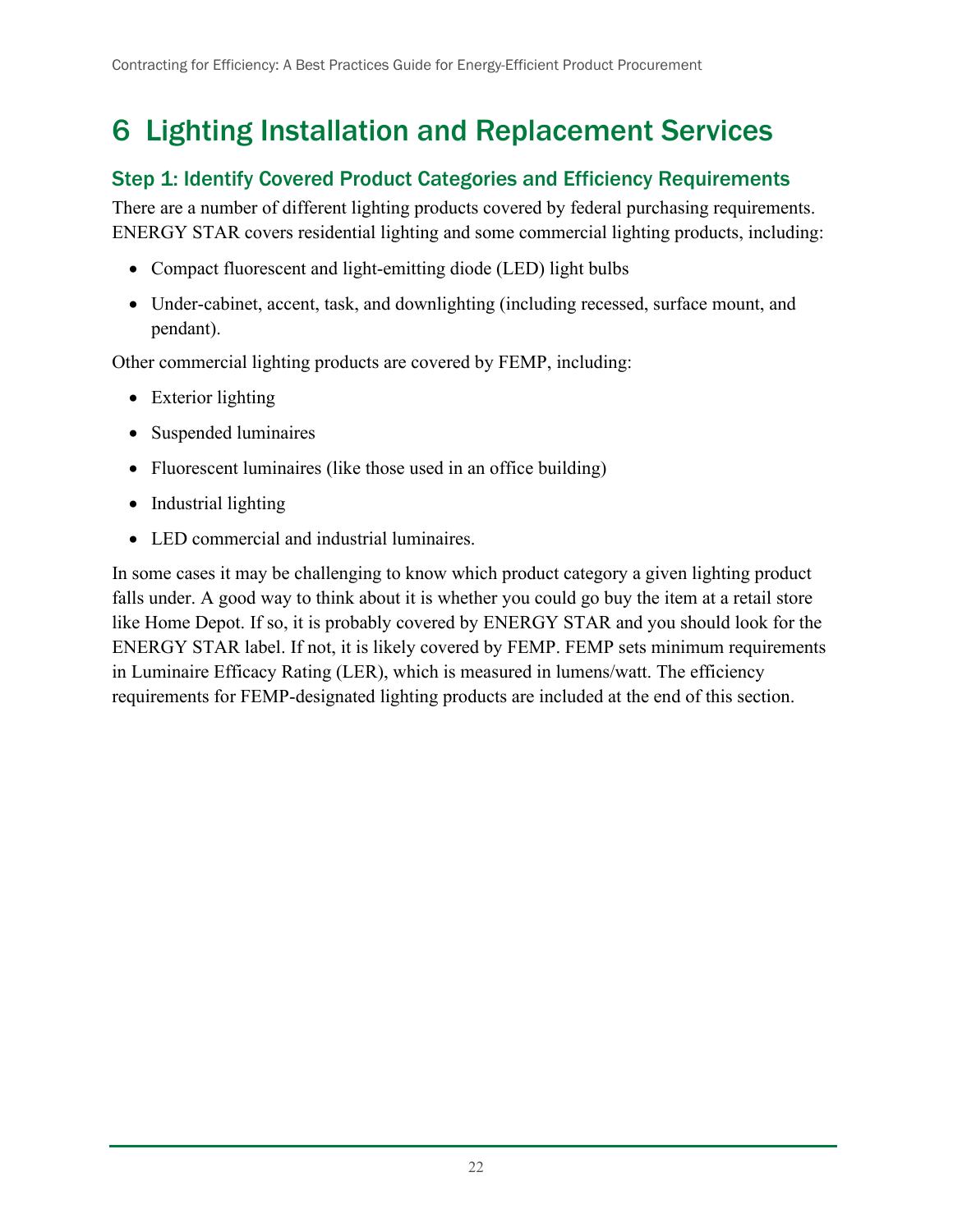### <span id="page-31-2"></span><span id="page-31-0"></span>Step 2: Incorporate Efficiency Requirements into the Solicitation

#### Table 6-1. Guidance for Different Stages of a Solicitation

|              | <b>Market Research</b>                                                                                                                                                                                                                                                                                                                                                                           |  |  |  |
|--------------|--------------------------------------------------------------------------------------------------------------------------------------------------------------------------------------------------------------------------------------------------------------------------------------------------------------------------------------------------------------------------------------------------|--|--|--|
| $\mathbf{L}$ | Include language in your sources sought notices that emphasizes the requirement for<br>lighting equipment to be energy-efficient.                                                                                                                                                                                                                                                                |  |  |  |
|              | <b>Presolicitation</b>                                                                                                                                                                                                                                                                                                                                                                           |  |  |  |
| П            | Include language in the presolicitation notice that emphasizes the requirement for lighting<br>to be energy-efficient.                                                                                                                                                                                                                                                                           |  |  |  |
| $\mathbf{L}$ | If you know which covered product categories will be in your solicitation, list them here with<br>the requirement that they be ENERGY STAR certified or meet FEMP-designated efficiency<br>requirements. Or, attach the full list of covered product categories.                                                                                                                                 |  |  |  |
|              | <b>Solicitation</b>                                                                                                                                                                                                                                                                                                                                                                              |  |  |  |
|              | Section C/Statement of Work: Prioritize energy efficiency in your statement of work so<br>offerors are immediately aware of the importance of the requirement. Mention in your<br>statement of work that all lighting products delivered must be ENERGY STAR certified or<br>meet FEMP-designated LER requirements.                                                                              |  |  |  |
| П            | Section C/Specifications: Specify the requirement for products to be ENERGY STAR<br>certified or meet FEMP-designated efficiency requirements in the same section as other<br>product characteristics, like size and other features. Include a copy of the FEMP efficiency<br>requirements if applicable.                                                                                        |  |  |  |
| $\Box$       | Section I: Include FAR clause 52.223-15 in the contract clauses section.                                                                                                                                                                                                                                                                                                                         |  |  |  |
| Н            | Section L: Require offerors to submit a list of covered product categories included in the<br>contract and demonstrate compliance with efficiency requirements. This means showing<br>that the given products are on the ENERGY STAR Product Finder page, or providing cut<br>sheets that include the LER rating for FEMP-designated products. Allow the offeror to<br>submit multiple products. |  |  |  |
|              | Section M: Evaluate offers based on identification of all covered product categories and<br>demonstrated compliance with requirements. Emphasize that technical acceptability<br>means products meet FEMP efficiency requirements or are ENERGY STAR certified.                                                                                                                                  |  |  |  |

### <span id="page-31-1"></span>Step 3: Verify the Delivery of Efficient Products

Compare the invoices you receive to the cut sheets the vendor provided. Ensure that lighting products covered by ENERGY STAR display the ENERGY STAR label. Ensure that for FEMPdesignated products that the LER on the cut sheet meets or exceeds the efficiency requirement. Mark the contract as containing energy-efficient products in the sustainability data field in FPDS. Once verified, mark the delivered products as energy-efficient in property management records, if applicable.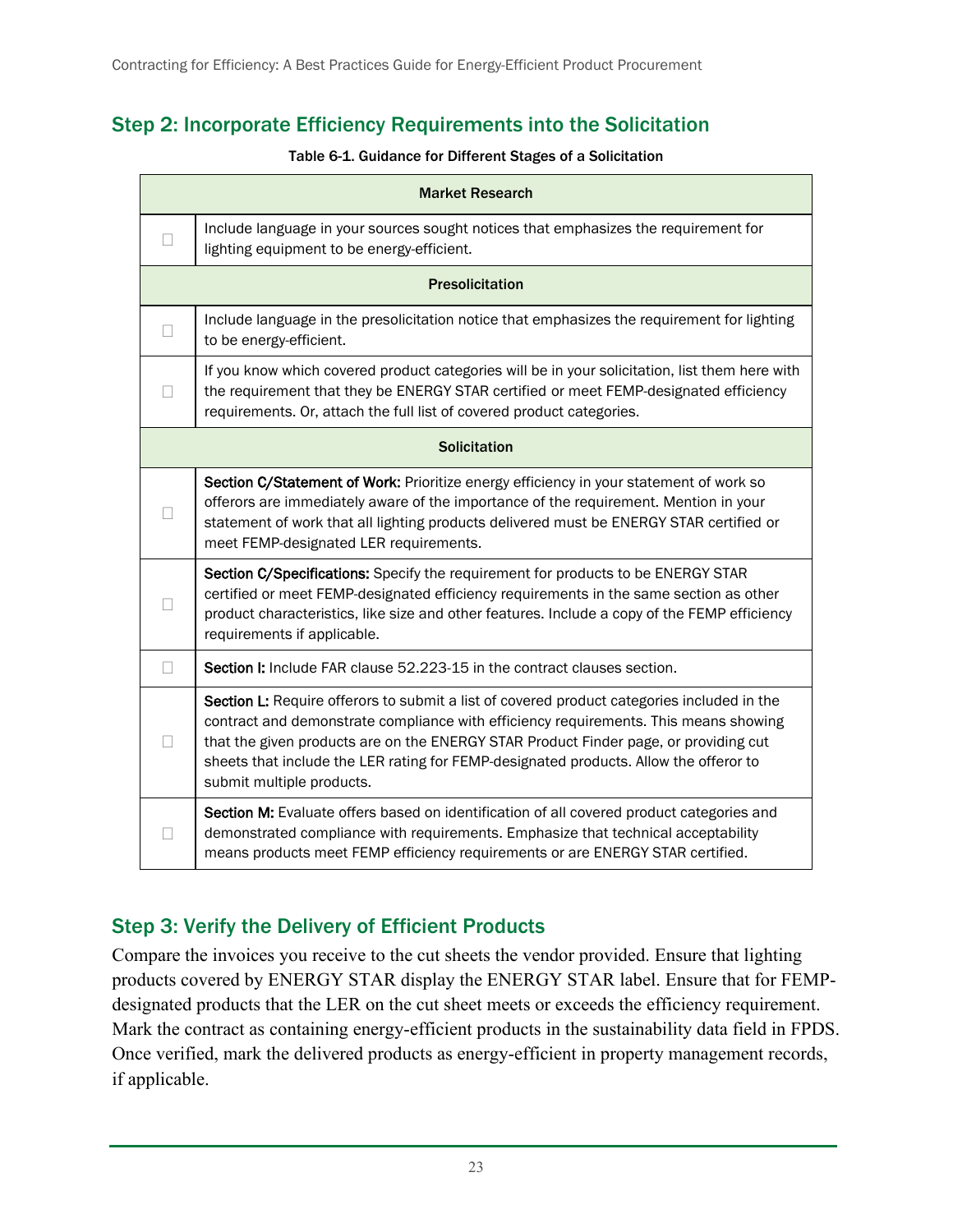#### <span id="page-32-0"></span>Additional Resources

The Green Procurement Compilation provides an overview of buying guidance for lighting products: [https://sftool.gov/greenprocurement/green-products/22/lighting-ceiling-fans/0.](https://sftool.gov/greenprocurement/green-products/22/lighting-ceiling-fans/0)

## **Excellence in Contracting: Department of the Air Force, Air Education and Training Command**

The Air Education and Training Command of the United States Department of the Air Force issued a solicitation in October 2019 to replace fluorescent interior and exterior lighting at an Air Force Base in Texas. All the fluorescent lights were to be replaced with Light Emitting Diode (LED) equivalent fixtures. In addition to highlighting the FAR 52.223-15, the solicitation also clearly identifies the LED fixture models that should replace the currently installed fluorescent luminaires throughout the base. The identified LED fixtures had Luminaire Efficacy Rating (LER) above the minimum FEMP designated values for their respective product categories.

| <b>Category</b>                              | Luminaire Efficacy (Lumens/Watt) |
|----------------------------------------------|----------------------------------|
| <b>Fuel Pump Canopy Luminaires</b>           | $\geq 113$                       |
| Parking Garage Luminaires                    | > 113                            |
| Pole/Arm-Mounted Area and Roadway Luminaires | $\geq 119$                       |
| Pole/Arm-Mounted Decorative Luminaires       | $\geq 101$                       |
| <b>Wall-Mounted Luminaires</b>               | $\geq 109$                       |
| <b>Bollards</b>                              | $\geq 81$                        |
| <b>Floodlight Luminaires</b>                 | $\geq 82$                        |

## <span id="page-32-2"></span><span id="page-32-1"></span>FEMP Efficiency Requirements for Lighting Product Categories

Table 6-2. Exterior Lighting Efficiency Requirements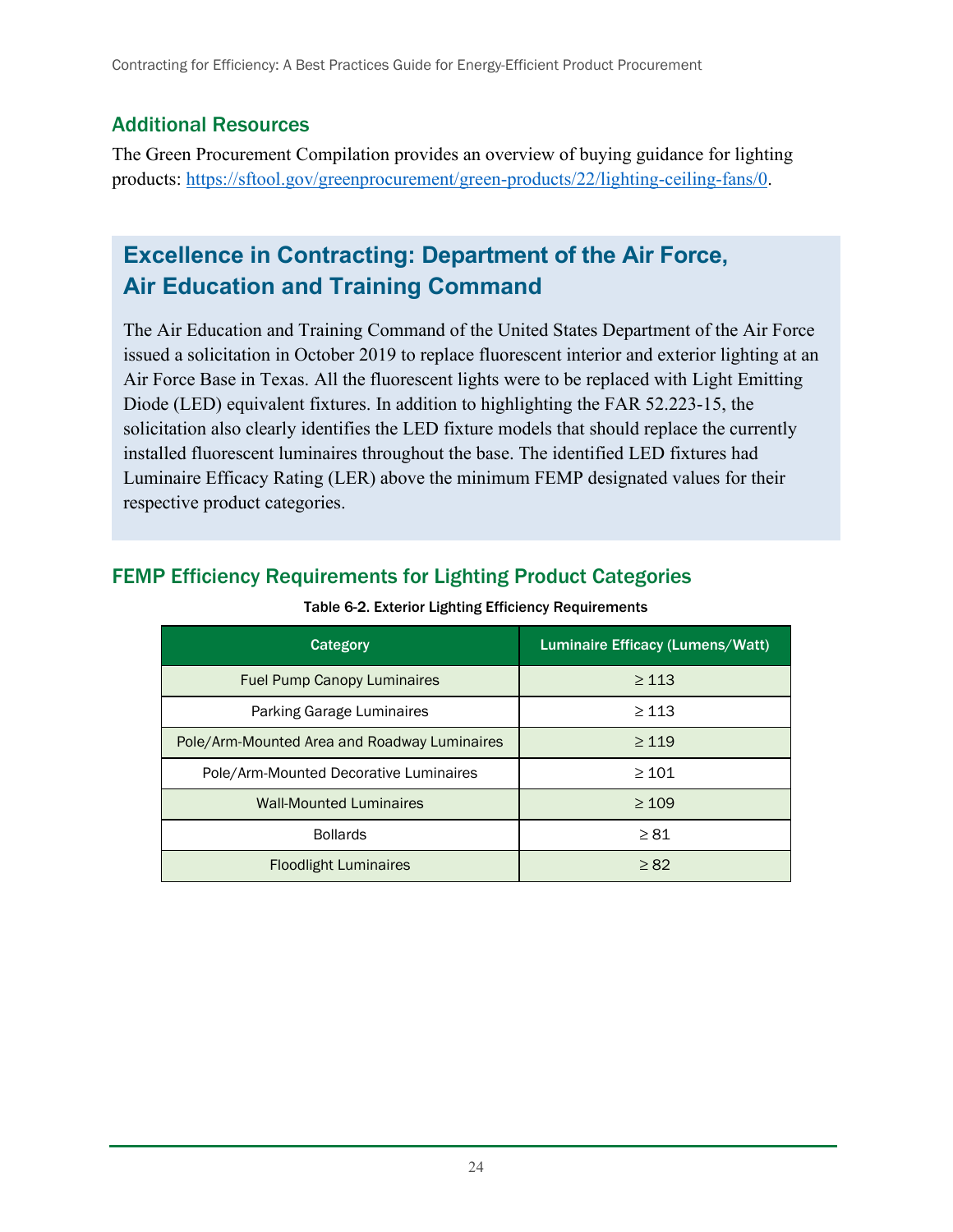<span id="page-33-0"></span>

| <b>Luminaire Type and Size</b> | <b>Optical Element</b> | Luminaire Efficacy Rating (Lumens/Watt) |                |           |  |
|--------------------------------|------------------------|-----------------------------------------|----------------|-----------|--|
|                                |                        | T <sub>5</sub> H <sub>O</sub>           | T <sub>5</sub> | T8        |  |
|                                | Lensed                 | $\geq 56$                               | $\geq 70$      | $\geq 81$ |  |
| Recessed 1'x4'                 | Louvered               | $\geq 55$                               | $\geq 68$      | $\geq 65$ |  |
|                                | Other                  | $\geq 70$                               | $\geq 73$      | $\geq 85$ |  |
|                                | Lensed                 | $\geq 75$                               | $\geq 82$      | $\geq$ 89 |  |
| Recessed 2'x4'                 | Louvered               | $\geq 66$                               | $\geq 65$      | $\geq 81$ |  |
|                                | Othera                 | $\geq 68$                               | $\geq 78$      | $\geq 88$ |  |
| Surface-Mounted 1'x4'          | Anyb                   | $\geq 75$                               | $\geq 70$      | $\geq 86$ |  |
| Surface-Mounted 2'x4'          | Any                    | $\geq 82$                               | $\geq 80$      | $\geq 87$ |  |
| Strip Light 1'x4'              |                        | $\geq 73$                               | $\geq 82$      | $\geq$ 89 |  |

Table 6-3. Ceiling-Mounted Fluorescent Luminaires Efficiency Requirements

|                         |                        | Luminaire Efficacy Rating (Lumens/Watt) |           |                |                            |                               |
|-------------------------|------------------------|-----------------------------------------|-----------|----------------|----------------------------|-------------------------------|
| Luminaire Type and Size | <b>Optical Element</b> | T <sub>5</sub> HO                       | T5        | T <sub>8</sub> | <b>Twin</b><br><b>Tube</b> | <b>T8 U-</b><br><b>Shaped</b> |
| Recessed 2'x2'          | Lensed                 | $\geq 68$                               | $\geq 69$ | $\geq 72$      | $\geq 71$                  | $\geq 75$                     |
|                         | Louvered               | $\geq 57$                               | $\geq 63$ | $\geq 64$      | $\geq 62$                  | $\geq 65$                     |
|                         | Othera                 | $\geq 57$                               | $\geq 70$ | $\geq 64$      | $\geq 64$                  | N/A <sup>c</sup>              |
| Surface-Mounted 2'x2'   | Anyb                   | $\geq 66$                               | $\geq 65$ | $\geq 64$      | $\geq 68$                  | $\geq 66$                     |

a "Other" indicates a primary optical element other than a lens or louver, such as a perforated diffuser or a combination of optical elements (not including the reflector or housing).

**b** "Any" indicates any optical element.

<sup>c</sup> N/A indicates too few models in the dataset to propose an ER for this lamp type.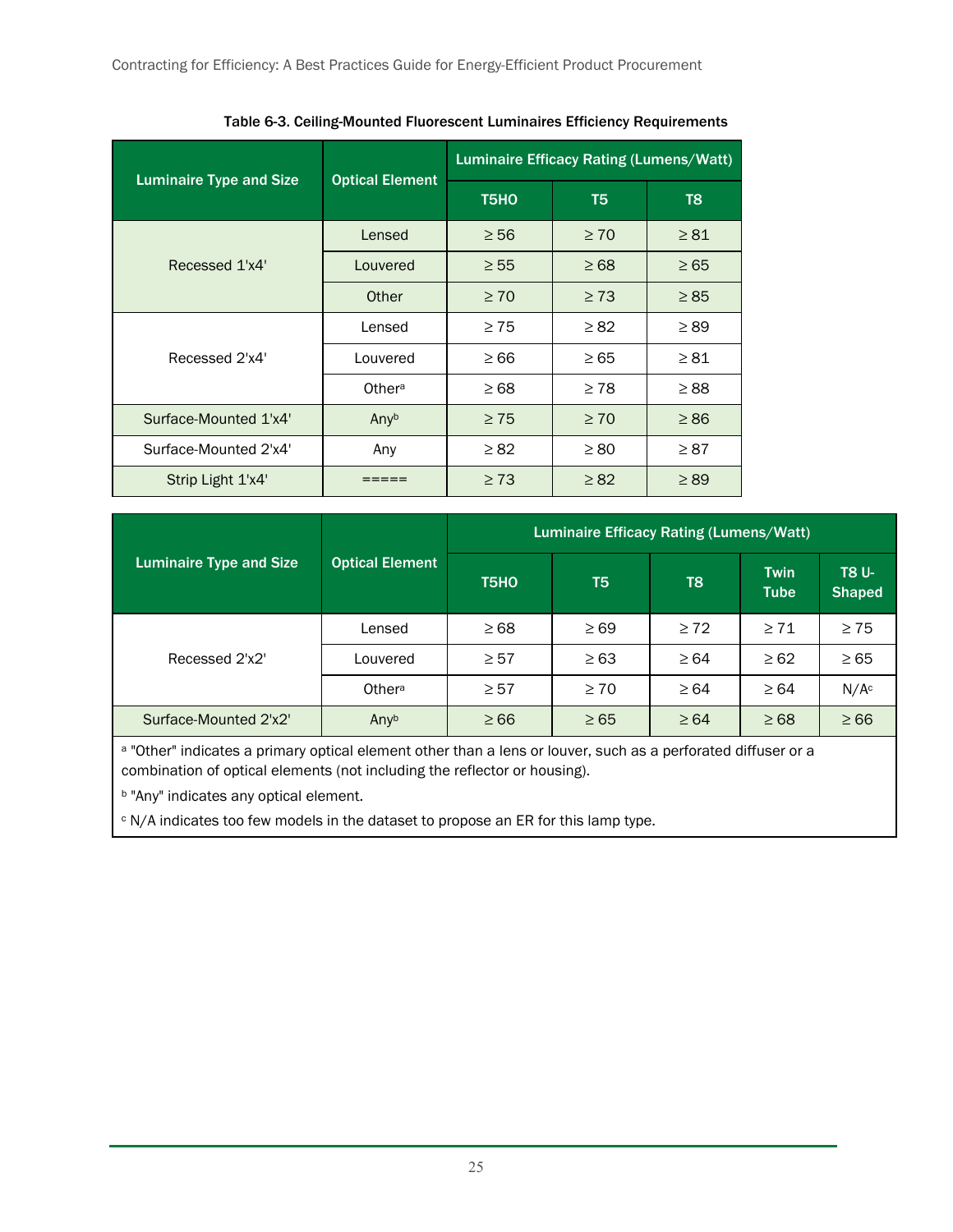<span id="page-34-0"></span>

| <b>High Bay, Linear, Fluorescent</b>                                                                                                                                                                                                                                                                                                                                                                                       |                                    |                                         |                                         |  |
|----------------------------------------------------------------------------------------------------------------------------------------------------------------------------------------------------------------------------------------------------------------------------------------------------------------------------------------------------------------------------------------------------------------------------|------------------------------------|-----------------------------------------|-----------------------------------------|--|
|                                                                                                                                                                                                                                                                                                                                                                                                                            | <b>Luminaire Size</b>              | Luminaire Efficacy Rating (Lumens/Watt) |                                         |  |
| <b>Distribution Patterna</b>                                                                                                                                                                                                                                                                                                                                                                                               |                                    | <b>F32T8</b>                            | <b>F54T5HO</b>                          |  |
| <b>Direct</b>                                                                                                                                                                                                                                                                                                                                                                                                              | $1'$ x 4'                          | $\geq 93$                               | $\geq 80$                               |  |
|                                                                                                                                                                                                                                                                                                                                                                                                                            | $2'$ x 4'                          | $\geq 92$                               | $\geq 81$                               |  |
| Semi-Direct                                                                                                                                                                                                                                                                                                                                                                                                                | $2'$ x 4'                          | $\geq 92$                               | $\geq 70$                               |  |
|                                                                                                                                                                                                                                                                                                                                                                                                                            | Low Bay, Linear, Fluorescent       |                                         |                                         |  |
|                                                                                                                                                                                                                                                                                                                                                                                                                            | $1'$ x 4'                          |                                         | $\geq 86$                               |  |
| Direct and Semi-Direct                                                                                                                                                                                                                                                                                                                                                                                                     | $2'$ x 4'                          |                                         | $\geq 85$                               |  |
|                                                                                                                                                                                                                                                                                                                                                                                                                            | $1' \times 8'$                     |                                         | $\geq 88$                               |  |
|                                                                                                                                                                                                                                                                                                                                                                                                                            | High Bay, Non-Linear, Metal Halide |                                         |                                         |  |
|                                                                                                                                                                                                                                                                                                                                                                                                                            |                                    |                                         | Luminaire Efficacy Rating (Lumens/Watt) |  |
| <b>Distribution Pattern</b>                                                                                                                                                                                                                                                                                                                                                                                                | Input Watts (W)                    | <b>Closed</b>                           | Open                                    |  |
|                                                                                                                                                                                                                                                                                                                                                                                                                            | $150$                              | $\geq 55$                               | $\geq 54$                               |  |
| Direct                                                                                                                                                                                                                                                                                                                                                                                                                     | 150 - 399                          | $\geq 57$                               | $\geq 67$                               |  |
|                                                                                                                                                                                                                                                                                                                                                                                                                            | 400 - 999                          | $\geq 65$                               | $\geq 72$                               |  |
|                                                                                                                                                                                                                                                                                                                                                                                                                            | $\geq 1000$                        | $\geq 80$                               | $\geq 81$                               |  |
|                                                                                                                                                                                                                                                                                                                                                                                                                            | < 150                              | $\geq 65$                               | $\geq 68$                               |  |
| Semi-Direct                                                                                                                                                                                                                                                                                                                                                                                                                | 150 - 399                          | $\geq 63$                               | $\geq 84$                               |  |
|                                                                                                                                                                                                                                                                                                                                                                                                                            | 400 - 999                          | $\geq 74$                               | $\geq 81$                               |  |
|                                                                                                                                                                                                                                                                                                                                                                                                                            | $\geq 1000$                        | N/A <sup>b</sup>                        | $\geq 94$                               |  |
|                                                                                                                                                                                                                                                                                                                                                                                                                            | Low Bay, Non-Linear, Metal Halide  |                                         |                                         |  |
|                                                                                                                                                                                                                                                                                                                                                                                                                            | $150$                              | $\geq 58$                               | $\geq 60$                               |  |
| Direct and Semi-Direct                                                                                                                                                                                                                                                                                                                                                                                                     | 150 - 399                          | $\geq 71$                               | $\geq 71$                               |  |
|                                                                                                                                                                                                                                                                                                                                                                                                                            | 400 - 999                          | $\geq 75$                               | $\geq 79$                               |  |
|                                                                                                                                                                                                                                                                                                                                                                                                                            | $\geq 1000$                        | N/A <sup>b</sup>                        | $\geq 81$                               |  |
| a Suspended luminaires are designated into categories that differ by the percentage of light emitted in a<br>direction above the horizontal plane of the luminaire. The categories used in this efficiency requirement<br>include direct (0 - 10% upward component) and semi-direct (10 - 40% upward component).<br>b N/A indicates too few models in the dataset to propose an efficiency requirement for this lamp type. |                                    |                                         |                                         |  |

#### Table 6-4. Industrial Luminaires Efficiency Requirements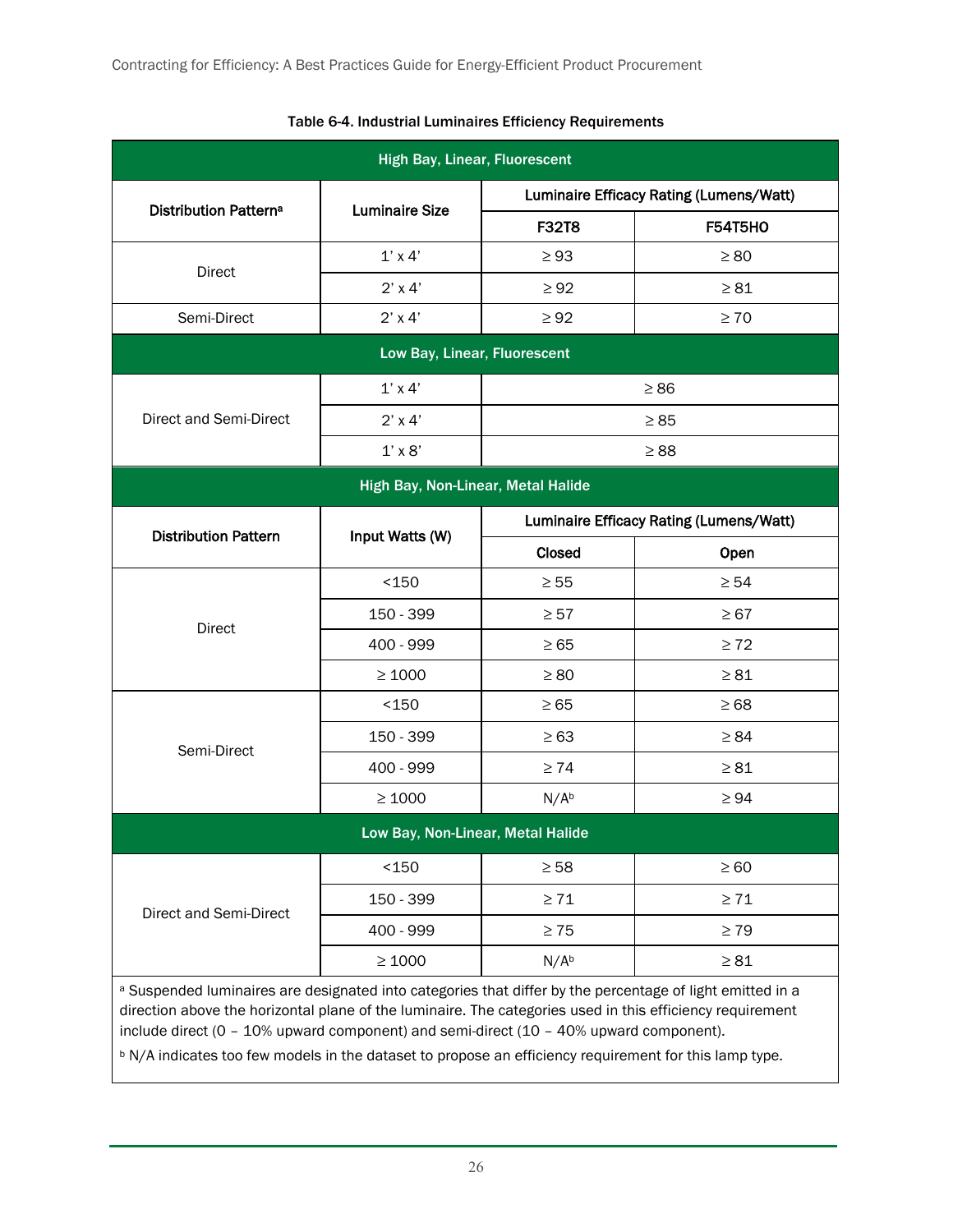<span id="page-35-0"></span>

|                                   |                              | <b>Lamp Type</b> |                       |                  |  |
|-----------------------------------|------------------------------|------------------|-----------------------|------------------|--|
| <b>Optical Element</b>            | <b>Distribution Patterna</b> | T8 (Lumens/Watt) | T5HO<br>(Lumens/Watt) | T5 (Lumens/Watt) |  |
|                                   | <b>Direct</b>                | $\geq 85$        | $\geq 71$             | $\geq 66$        |  |
|                                   | Semi-Direct                  | $\geq 90$        | $\geq 68$             | N/A <sup>c</sup> |  |
| Lensed $1' \times 4'$             | <b>General Diffuse</b>       | N/A <sup>c</sup> | N/A <sup>c</sup>      | N/A <sup>c</sup> |  |
|                                   | Semi-Indirect                | $\geq 93$        | $\geq 74$             | $\geq 75$        |  |
|                                   | Indirect                     | $\geq 92$        | $\geq 71$             | $\geq 74$        |  |
|                                   | Direct                       | $\geq 68$        | $\geq 68$             | $\geq 56$        |  |
|                                   | Semi-direct                  | $\geq 65$        | $\geq 65$             | $\geq 52$        |  |
| Louvered 1' x 4'                  | <b>General Diffuse</b>       | $\geq 76$        | $\geq 59$             | $\geq 55$        |  |
|                                   | Semi-indirect                | $\geq 87$        | $\geq 70$             | $\geq 71$        |  |
|                                   | Indirect                     | $\geq 84$        | $\geq 68$             | $\geq 70$        |  |
| Other $1' \times 4'$ <sup>b</sup> | <b>Direct</b>                | $\geq 93$        | $\geq 81$             | N/A <sup>c</sup> |  |
|                                   | Semi-direct                  | $\geq 80$        | $\geq 70$             | N/A <sup>c</sup> |  |
|                                   | <b>General Diffuse</b>       | $\geq 73$        | N/A <sup>c</sup>      | N/A <sup>c</sup> |  |
|                                   | Semi-indirect                | $\geq 88$        | $\geq 71$             | N/A <sup>c</sup> |  |
|                                   | Indirect                     | $\geq 89$        | $\geq 73$             | N/A <sup>c</sup> |  |

Table 6-5. Suspended Luminaires Efficiency Requirements

a Suspended luminaires are designated into five categories that differ by the percentage of light emitted in a direction above the horizontal plane of the luminaire. These categories are direct (0%-10% upward component), semi-direct (10%-40% upward), general diffuse (40%-60% upward), semi-indirect (60%-90% upward) and indirect (90%-100% upward).

<sup>b</sup> Other indicates a primary optical element other than a lens or louver, such as a perforated diffuser or a combination of optical elements (not including the reflector or housing).

<sup>c</sup> N/A indicates too few models in the dataset to propose an efficiency requirement for this lamp type.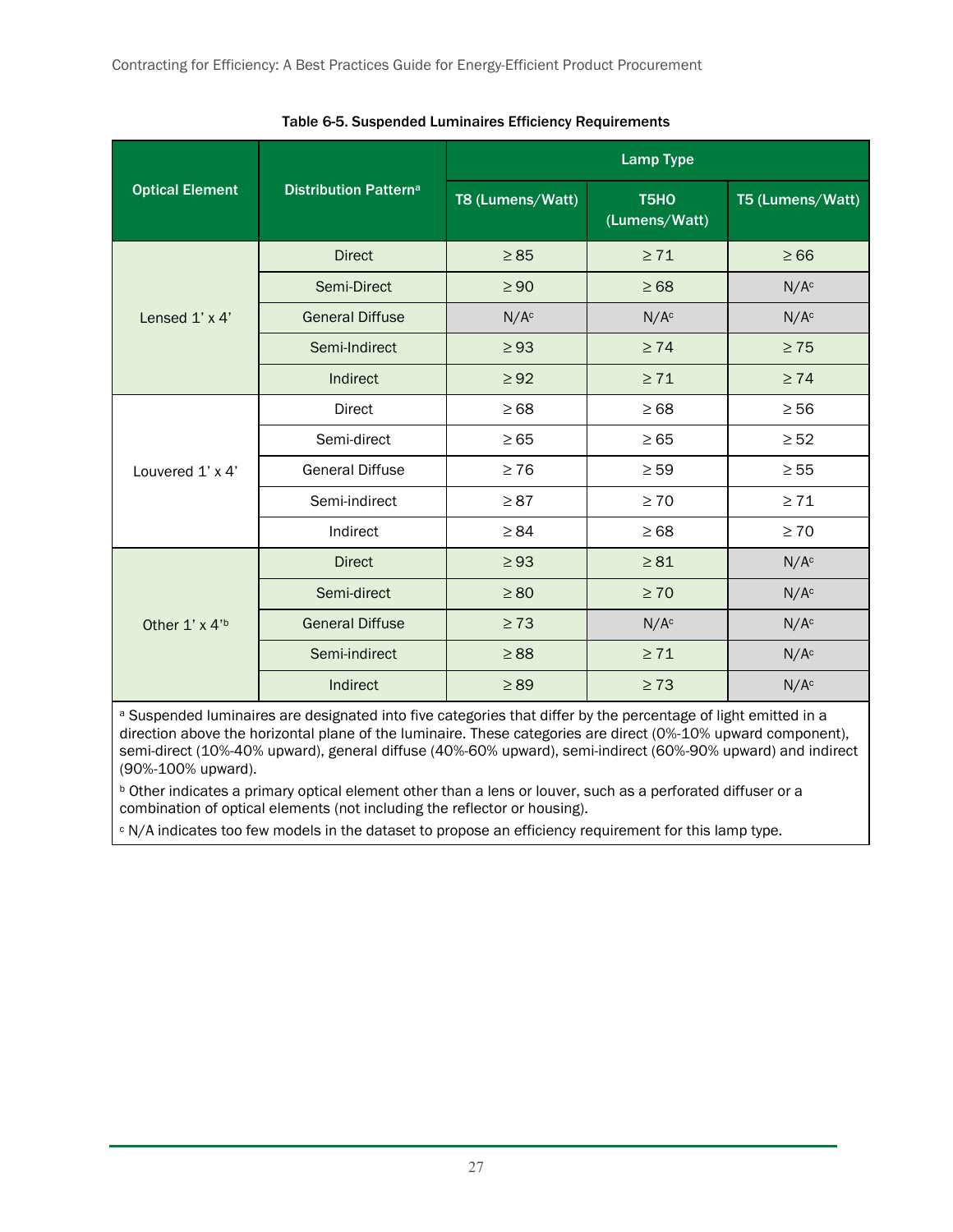<span id="page-36-1"></span>

| <b>LED Luminaire Type</b>                                                | <b>Minimum Light Output</b>  | <b>Luminaire Efficacy Rating</b><br>(Lumens/Watt) |
|--------------------------------------------------------------------------|------------------------------|---------------------------------------------------|
| Commercial - Linear Ambient <sup>a</sup>                                 | $\geq$ 375 Lumens/Foot       | $\geq 128$                                        |
| Commercial - 1'x4' Troffers                                              | $\geq$ 1,500 Lumens          | $\geq$ 120                                        |
| Commercial - 2'x2' Troffers                                              | $\geq$ 2,000 Lumens          | $\geq 123$                                        |
| Commercial - 2'x4' Troffers                                              | $\geq$ 3,000 Lumens          | $\geq$ 132                                        |
| Industrial - Low Bay                                                     | $≥ 5,000$ to < 10,000 Lumens | $\geq 125$                                        |
| Industrial - High Bay                                                    | $\geq$ 10,000 Lumens         | $\geq 155$                                        |
| a Includes luminaires with both direct and indirect lighting components. |                              |                                                   |

Table 6-6. LED Luminaires Efficiency Requirements

### <span id="page-36-0"></span>Model Contract Language

#### Section C – Performance Work Statement/Descriptions, Specifications

The Contractor shall comply with Sections 524 and Sections 525 of the Energy Independence and Security Act of 2007; Section 104 of the Energy Policy Act of 2005; and the FAR to provide ENERGY STAR certified and FEMP-designated lighting products.

The Contractor shall ensure that lighting installation and/or replacement services are performed with products that meet and/or exceed ENERGY STAR certified and FEMP-designated guidelines. The Contractor shall provide products that earn the ENERGY STAR label and meet the ENERGY STAR guidelines for energy efficiency. The Contractor shall provide products that meet FEMP-designated efficiency requirements. The Contractor shall use these products to the maximum extent possible without jeopardizing the intended end use or detracting from the overall quality delivered to the end user.

The following is a list of lighting products for which ENERGY STAR certified and FEMPdesignated products are available. It is not all-inclusive and is evolving; the most current list is available at [https://www.energy.gov/eere/femp/search-energy-efficient-products.](https://www.energy.gov/eere/femp/search-energy-efficient-products)

- Fluorescent luminaires
- Suspended luminaires
- Exterior lighting
- Industrial luminaires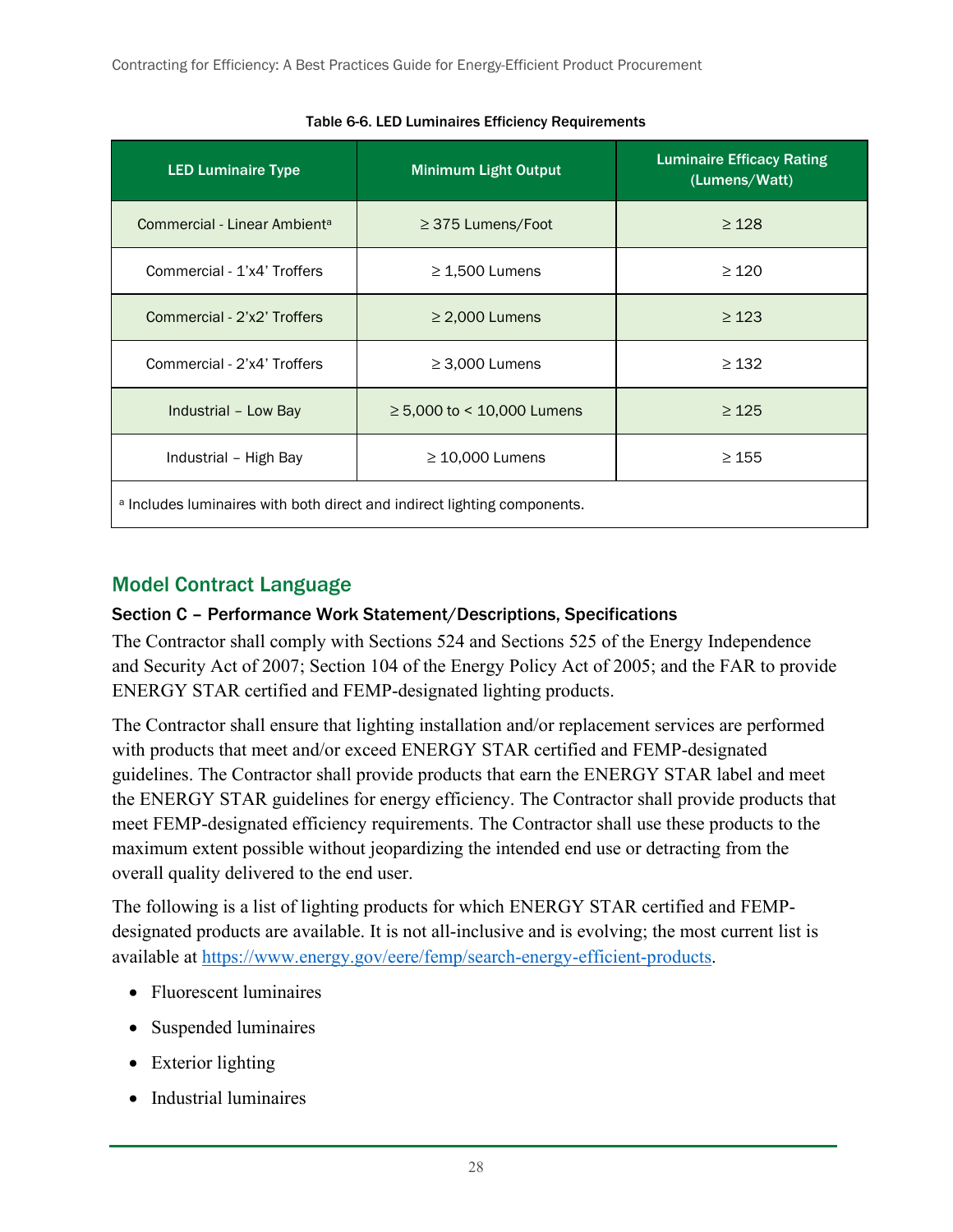- LED Luminaires
- Compact fluorescent and LED light bulbs
- Commercial and residential under-cabinet, accent, task, and downlighting.

The Contractor shall comply with the clause at FAR 52.223-15, Energy Efficiency In Energy-Consuming Products.

The Contractor shall report quarterly on the purchases of ENERGY STAR certified and FEMPdesignated products in the performance of this contract. The report shall include the following:

- A list of all energy consuming products purchased during the past quarter;
- A list of all ENERGY STAR certified and FEMP-designated products purchased during the past quarter;
- Manufacturer cut sheets or other documentation that confirms the products comply with efficiency requirements.

#### Section I – Contract Clause

(a) *Definition.* As used in this clause—

*Energy-efficient product*—(1) Means a product that—

(i) Meets Department of Energy and Environmental Protection Agency criteria for use of the Energy Star trademark label; or

(ii) Is in the upper 25 percent of efficiency for all similar products as designated by the Department of Energy's Federal Energy Management Program.

(2) The term "product" does not include any energy-consuming product or system designed or procured for combat or combat-related missions (42 U.S.C. 8259b).

(b) The Contractor shall ensure that energy-consuming products are energy efficient products (i.e., ENERGY STAR® products or FEMP-designated products) at the time of contract award, for products that are—

(1) Delivered;

(2) Acquired by the Contractor for use in performing services at a federallycontrolled facility;

(3) Furnished by the Contractor for use by the Government; or

(4) Specified in the design of a building or work, or incorporated during its construction, renovation, or maintenance.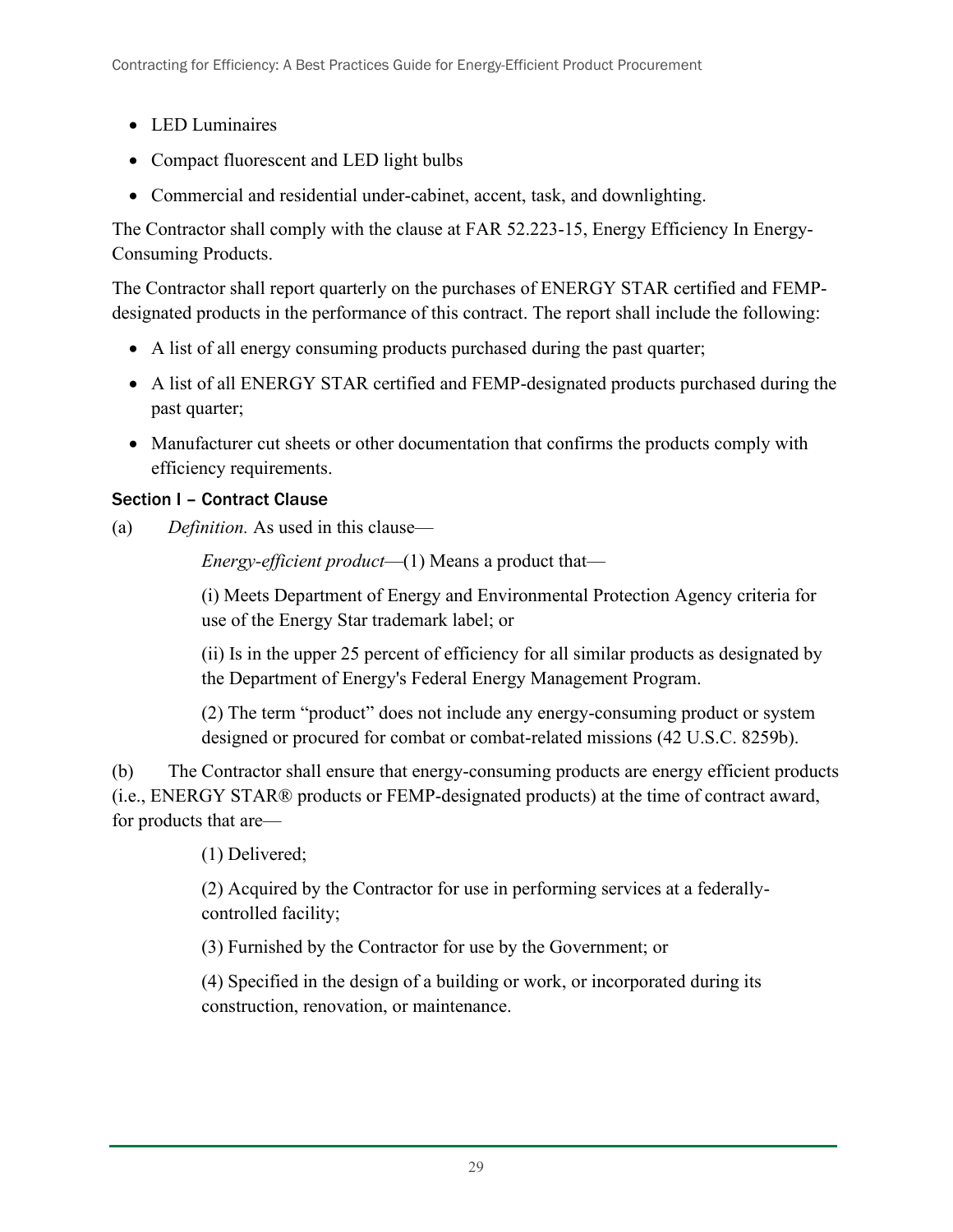(c) The requirements of paragraph (b) apply to the Contractor (including any subcontractor) unless—

> (1) The energy-consuming product is not listed in the ENERGY STAR ® Program or FEMP; or

(2) Otherwise approved in writing by the Contracting Officer.

- (d) Information about these products is available for—
	- (1) ENERGY STAR® at [https://www.energystar.gov/products;](https://www.energystar.gov/products) and

(2) FEMP at [https://www.energy.gov/eere/femp/energy-efficient-products-and](https://www.energy.gov/eere/femp/energy-efficient-products-and-energy-saving-technologies)[energy-saving-technologies.](https://www.energy.gov/eere/femp/energy-efficient-products-and-energy-saving-technologies)

#### Section L – Instructions to Offerors

In the technical proposal, the Offeror shall identify the ENERGY STAR certified and FEMPdesignated products to be purchased and supplied or used under this contract. The Offeror shall demonstrate that these products to be supplied or used under this contract comply with the ENERGY STAR guidelines and FEMP-designated guidelines.

The Offeror shall document prior experience in specifying, purchasing, and using ENERGY STAR certified and FEMP-designated lighting products. The Offeror shall provide a list of all relevant contracts over the past two years involving the specification, purchase, and use of ENERGY STAR certified and FEMP-designated lighting products.

If Offeror is going to subcontract any work, state sub's experience in the purchasing and use of ENERGY STAR certified and FEMP-designated products.

#### Section M – Evaluation Factors for Award

### Technical Approach/Technical Evaluation Factor

The Government will evaluate the Offeror's technical approach for fulfilling renovation work with an emphasis of the following areas:

- 1. Identification of all ENERGY STAR certified and FEMP-designated products to be used and installed in the performance of this contract; and
- 2. The Offeror's proposed past performance experience with the use of ENERGY STAR certified and FEMP-designated lighting products.

The Agency's utility price is  $\lceil \cdot \rceil$  \$/kWh for use in lifecycle cost and energy savings analysis.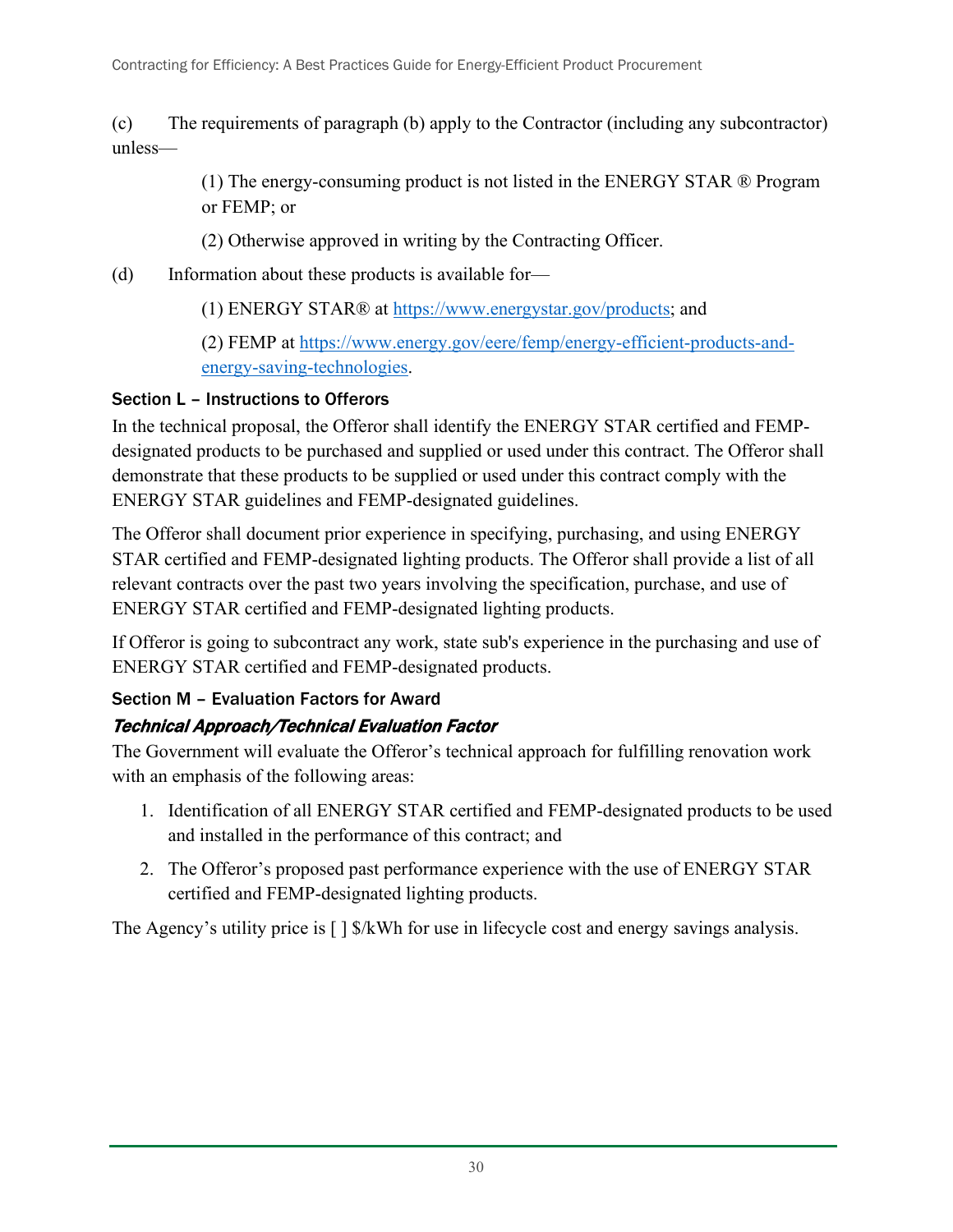## <span id="page-39-0"></span>7 Building Renovation and HVAC/Water Heating Equipment Replacement and/or Installation **Services**

## <span id="page-39-1"></span>Step 1: Identify Covered Product Categories and Efficiency Requirements

HVAC and water heating equipment often needs to be replaced on its own or in the course of building renovation. FEMP covers many larger HVAC and water heating product categories:

- Air-cooled electric chillers
- Water-cooled electric chillers
- Commercial boilers ( $\geq$ 300,000 Btu/h and  $\leq$  10,000,000 Btu/h)
- Electric resistance water heaters.

Other air conditioning, space heating, and water heating equipment is covered by ENERGY STAR:

- Commercial water heaters
- Residential gas, solar, and geothermal water heaters
- Residential boilers (≤300,000 Btu/h)
- Residential furnaces
- Commercial and residential air conditioners and heat pumps
- Room air conditioners.

It is especially important to pay attention to the size of the equipment you are specifying to identify which efficiency requirements apply, or if they apply at all. For example, there are no federal efficiency requirements for some individual components of HVAC systems such as condensing units, air handling units, or HVAC controls systems. FEMP's Minimum Efficiency Requirements Tables for Heating and Cooling Product Categories, included in the appendix to this document, provide efficiency requirements for all heating and cooling equipment covered by ENERGY STAR and FEMP.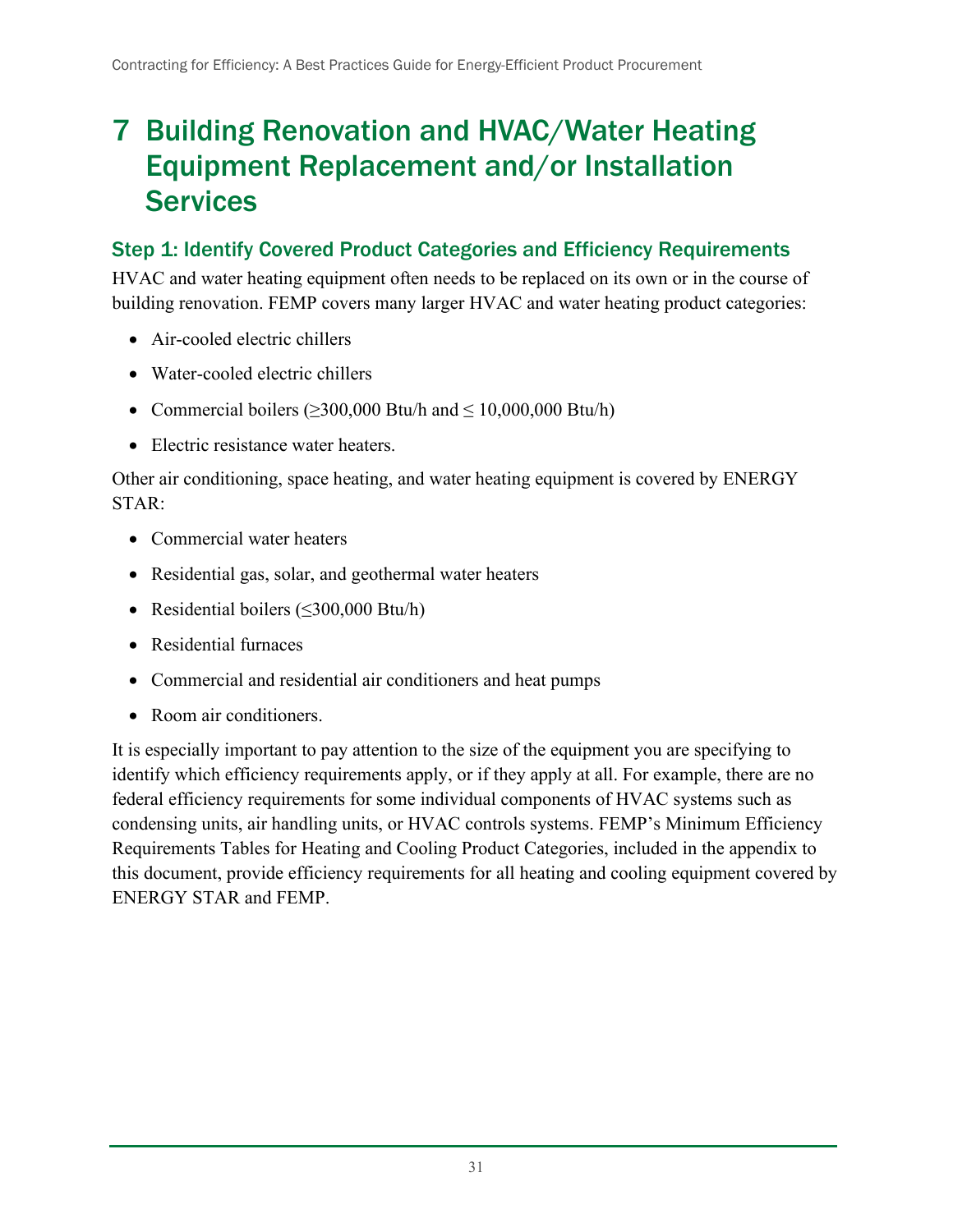## <span id="page-40-2"></span><span id="page-40-0"></span>Step 2: Incorporate Efficiency Requirements into the Solicitation

#### Table 7-1. Guidance for Different Stages of a Solicitation

|              | <b>Market Research</b>                                                                                                                                                                                                                                                                                                                                              |
|--------------|---------------------------------------------------------------------------------------------------------------------------------------------------------------------------------------------------------------------------------------------------------------------------------------------------------------------------------------------------------------------|
| $\mathbf{L}$ | Include language in your sources sought notice that emphasizes the requirement for all<br>HVAC and water heating equipment to be FEMP-designated or ENERGY STAR certified.                                                                                                                                                                                          |
|              | <b>Presolicitation</b>                                                                                                                                                                                                                                                                                                                                              |
| П            | Include language in the presolicitation notice emphasizes the requirement for all HVAC and<br>water heating equipment to be ENERGY STAR certified or FEMP- designated.                                                                                                                                                                                              |
|              | If you know which covered product categories will be in your solicitation, list them here with<br>the appropriate efficiency requirement. You can also attach the Minimum Efficiency<br>Requirements Tables for Heating and Cooling Product Categories, which list all the covered<br>product categories and associated efficiency requirements for HVAC equipment. |
|              | <b>Solicitation</b>                                                                                                                                                                                                                                                                                                                                                 |
|              | Section C/Statement of Work: Prioritize energy efficiency in your statement of work so<br>offerors are immediately aware of the importance of the requirement.<br>Mention in your statement of work that HVAC and water heating equipment should be<br>ENERGY STAR certified or meet FEMP-designated efficiency levels.                                             |
|              | Section C/Specifications: If you are specifying the equipment the vendor will use, specify<br>the efficiency requirements in the same section as other product characteristics. You can<br>include the Minimum Efficiency Requirements Tables for Heating and Cooling Product<br>Categories, in this section.                                                       |
| П            | Section I: Include FAR clause 52.223-15 in the contract clauses section.                                                                                                                                                                                                                                                                                            |
| ĪΤ           | Section L: Require offerors to submit a list of covered product categories included in the<br>contract and demonstrate compliance with efficiency requirements. This means either<br>showing that a product is on the ENERGY STAR Product Finder page or meets FEMP-<br>designated efficiency requirements.<br>Allow the offeror to submit multiple products.       |
|              | Section M: Evaluate offers based on identification of all covered product categories and<br>demonstrated compliance with requirement. Emphasize that technical acceptability means<br>products meet FEMP efficiency requirements or are ENERGY STAR certified.                                                                                                      |

### <span id="page-40-1"></span>Step 3: Verify the Delivery of Efficient Products

Confirm that the delivered products match the cut sheets provided and are ENERGY STAR certified or meet FEMP-designated efficiency requirements. Mark the contract as containing energy-efficient products in the sustainability data field in FPDS. Once verified, mark the delivered products as energy-efficient in property management records, if applicable.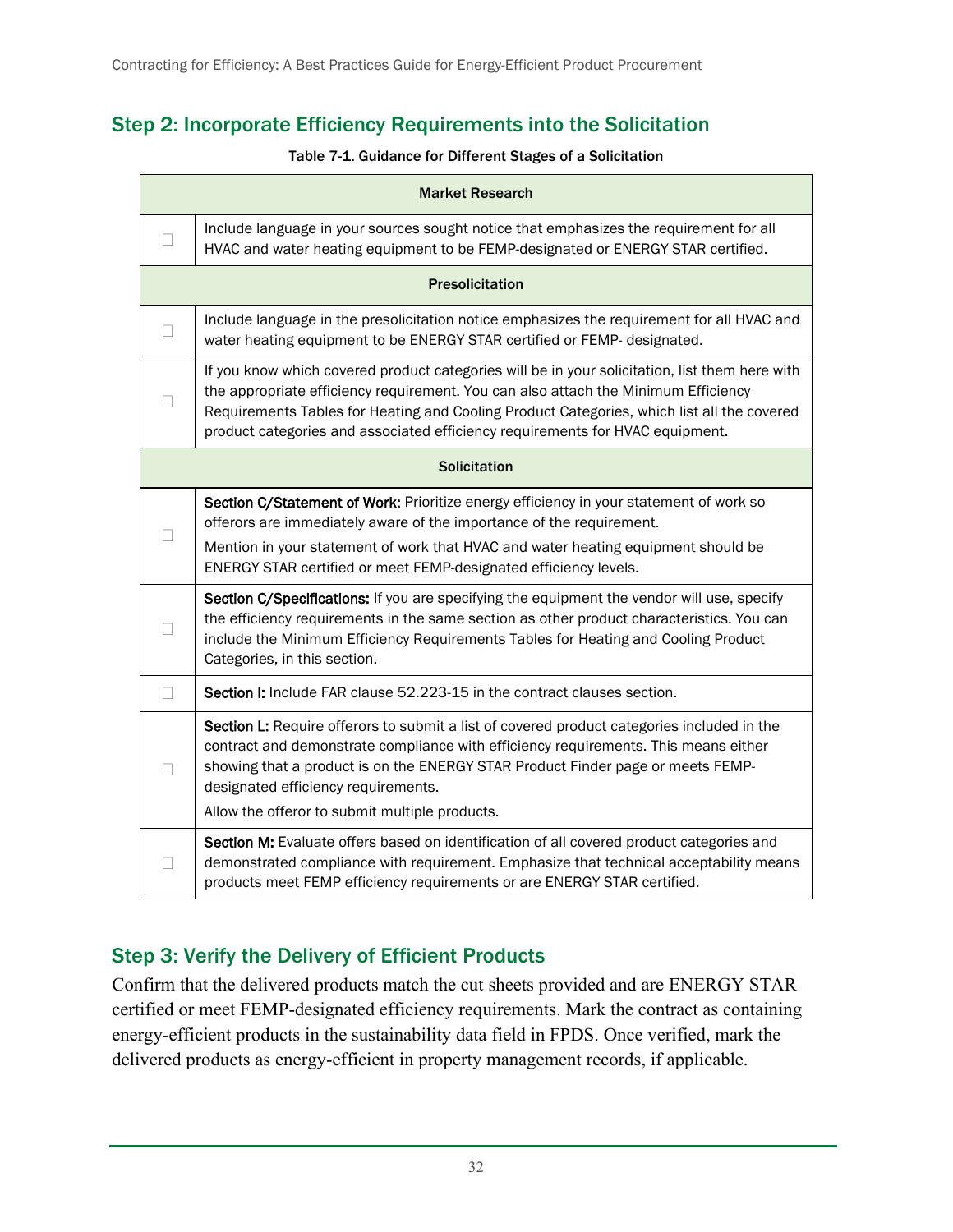## <span id="page-41-0"></span>Additional Resources

The Green Procurement Compilation provides an overview of buying guidance for HVAC and other mechanical equipment. [https://sftool.gov/greenprocurement/green](https://sftool.gov/greenprocurement/green-%20products/24/hvacmechanical/0)[products/24/hvacmechanical/0.](https://sftool.gov/greenprocurement/green-%20products/24/hvacmechanical/0)

FEMP has developed Minimum Efficiency Requirements Tables for Heating and Cooling Product Categories, included in the appendix of this document and on the FEMP website, for inclusion in solicitations for HVAC equipment. [https://www.energy.gov/eere/femp/incorporate](https://www.energy.gov/eere/femp/incorporate-minimum-efficiency-requirements-heating-and-cooling-products-federal)[minimum-efficiency-requirements-heating-and-cooling-products-federal.](https://www.energy.gov/eere/femp/incorporate-minimum-efficiency-requirements-heating-and-cooling-products-federal)

## **Excellence in Contracting: National Guard Bureau, Department of the Army**

In December 2020, the National Guard Bureau of the Department of the Army issued a solicitation for installing two packaged air conditioner units at an Air Refueling Wing in Pennsylvania. Besides including the FAR clause 52.223-15, the solicitation document included a number of components to help ensure that the Department of the Army would receive efficient products, such as:

- 1. Mentioning that the air conditioning units must be ENERGY STAR rated.
- 2. Clearly specifying Season Energy Efficiency Ratio (SEER) and Energy Efficient Ratio (EER) values that are equal to or greater than the minimum ENERGY STAR ratings for the air conditioning units.

## <span id="page-41-1"></span>Model Contract Language

#### Section C – Performance Work Statement/Descriptions, Specifications

The Contractor shall comply with Sections 524 and Sections 525 of the Energy Independence and Security Act of 2007; Section 104 of the Energy Policy Act of 2005; and the FAR to provide ENERGY STAR certified and FEMP-designated products in performance of renovation and replacement services.

The Contractor shall ensure that building renovation and HVAC/water heating replacement/installation services are performed with products that meet and/or exceed ENERGY STAR certified and FEMP-designated guidelines. The Contractor shall provide products that earn the ENERGY STAR label and meet the ENERGY STAR guidelines for energy efficiency. The Contractor shall provide products that meet FEMP-designated efficiency requirements. The Contractor shall use these products to the maximum extent possible without jeopardizing the intended end use or detracting from the overall quality delivered to the end user.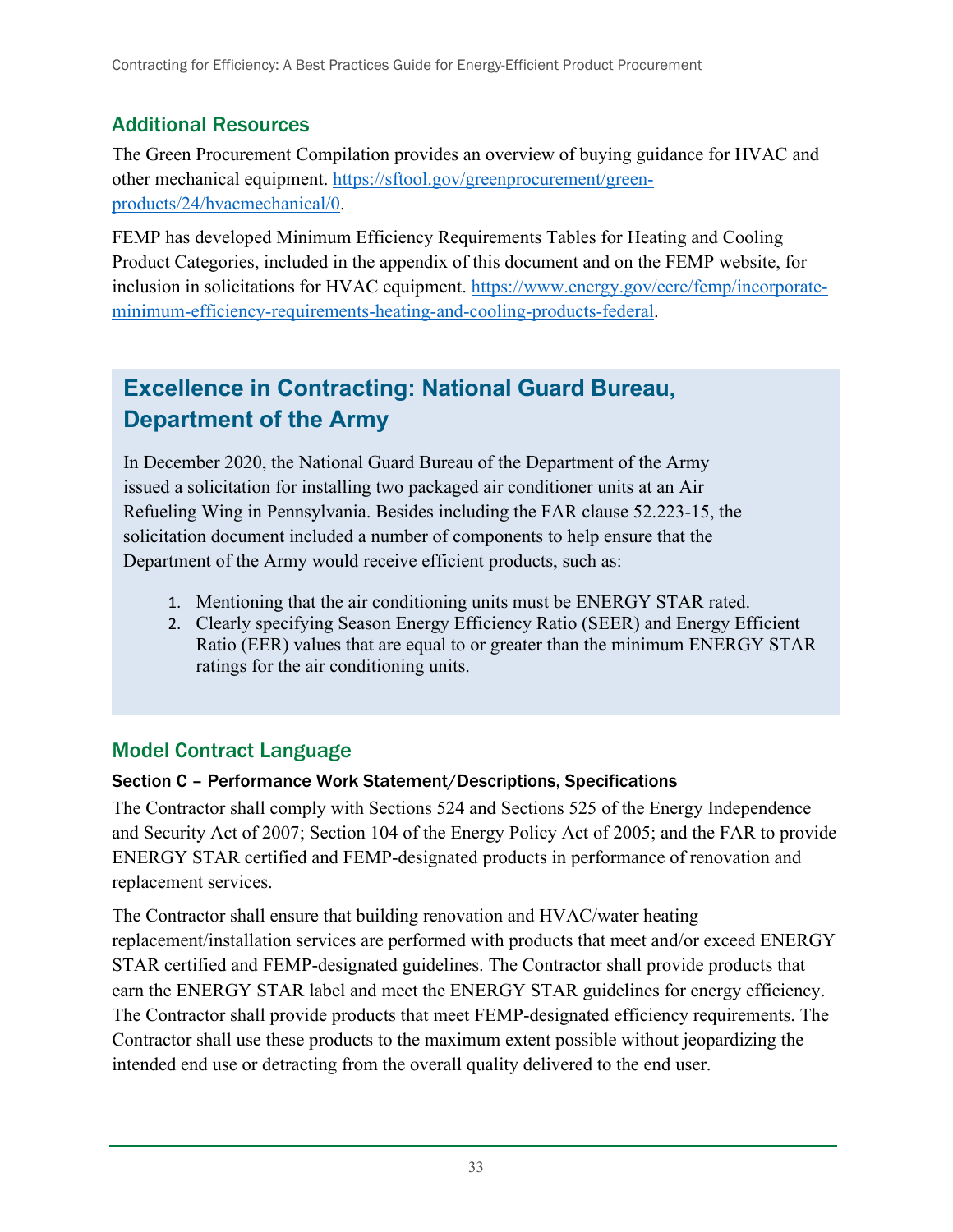The following is a list of HVAC/water heating products for which ENERGY STAR certified and FEMP-designated products are available. It is not all-inclusive and is evolving; the most current list is available at [https://www.energy.gov/eere/femp/search-energy-efficient-products.](https://www.energy.gov/eere/femp/search-energy-efficient-products)

- Air Conditioners
- Boilers
- Chillers
- Furnaces
- Heat Pumps
- Water Heaters.

The Contractor shall comply with the clause at FAR 52.223-15, Energy Efficiency In Energy-Consuming Products.

The Contractor shall report quarterly on the purchases of ENERGY STAR certified and FEMPdesignated products in the performance of this contract. The report shall include the following:

- A list of all energy consuming products purchased during the past quarter;
- A list of all ENERGY STAR certified and FEMP-designated products purchased during the past quarter;
- Manufacturer cut sheets or other documentation that confirms the products comply with efficiency requirements.

#### Section I – Contract Clause

(a) *Definition.* As used in this clause—

*Energy-efficient product*—(1) Means a product that—

(i) Meets Department of Energy and Environmental Protection Agency criteria for use of the Energy Star trademark label; or

(ii) Is in the upper 25 percent of efficiency for all similar products as designated by the Department of Energy's Federal Energy Management Program.

(2) The term "product" does not include any energy-consuming product or system designed or procured for combat or combat-related missions (42 U.S.C. 8259b).

(b) The Contractor shall ensure that energy-consuming products are energy efficient products (i.e., ENERGY STAR® products or FEMP-designated products) at the time of contract award, for products that are—

(1) Delivered;

(2) Acquired by the Contractor for use in performing services at a Federallycontrolled facility;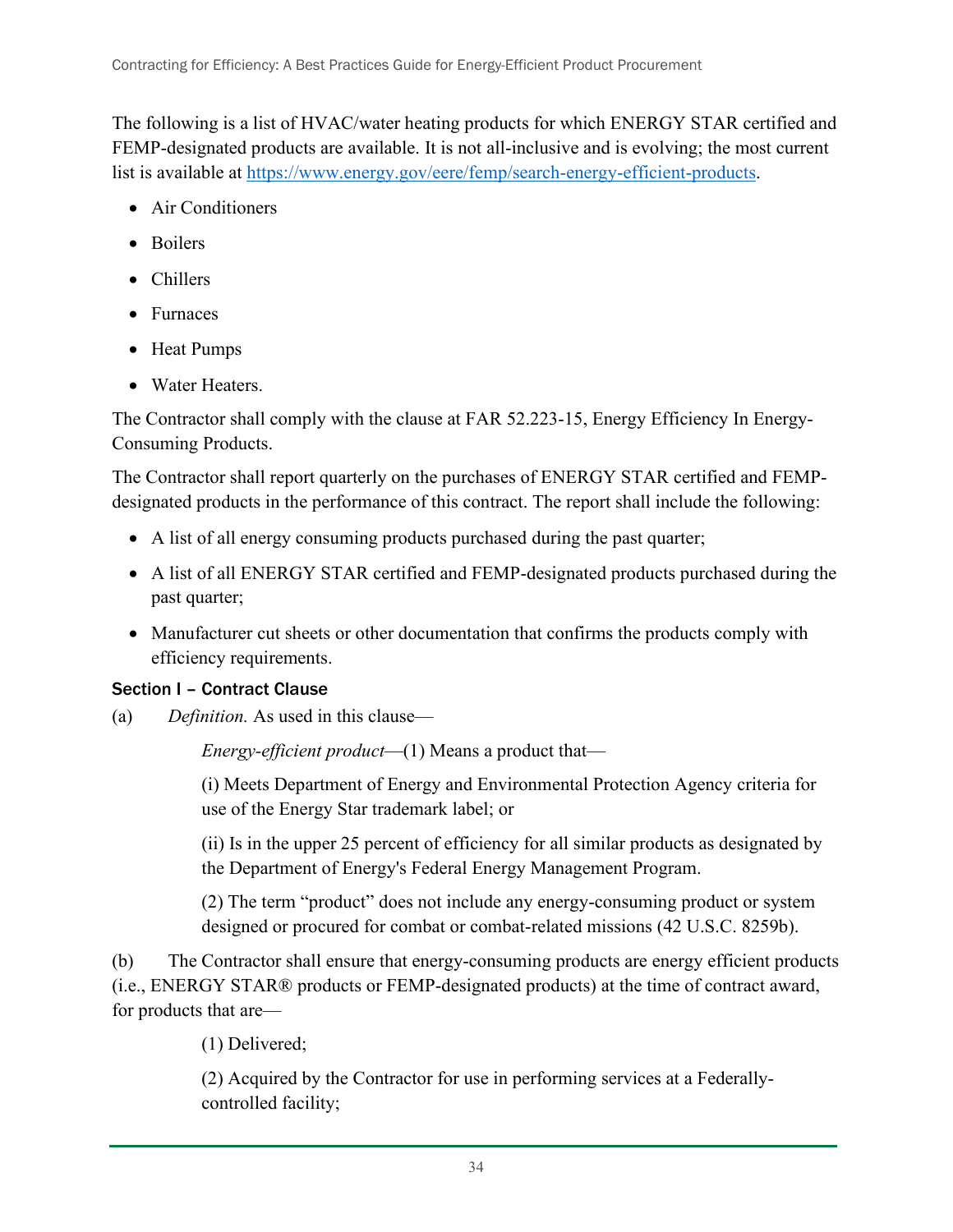(3) Furnished by the Contractor for use by the Government; or

(4) Specified in the design of a building or work, or incorporated during its construction, renovation, or maintenance.

(c) The requirements of paragraph (b) apply to the Contractor (including any subcontractor) unless—

> (1) The energy-consuming product is not listed in the ENERGY STAR ® Program or FEMP; or

(2) Otherwise approved in writing by the Contracting Officer.

(d) Information about these products is available for—

(1) ENERGY STAR® at [https://www.energystar.gov/products;](https://www.energystar.gov/products) and

(2) FEMP at [https://www.energy.gov/eere/femp/energy-efficient-products-and](https://www.energy.gov/eere/femp/energy-efficient-products-and-energy-saving-technologies)[energy-saving-technologies.](https://www.energy.gov/eere/femp/energy-efficient-products-and-energy-saving-technologies)

#### Section L – Instructions to Offerors

In the technical proposal, the Offeror shall identify the ENERGY STAR certified and FEMPdesignated products to be purchased and supplied or used under this contract. The Offeror shall demonstrate that these products to be supplied or used under this contract comply with the ENERGY STAR guidelines and FEMP-designated guidelines.

The Offeror shall document prior experience in specifying, purchasing, and using ENERGY STAR certified and FEMP designated products. The Offeror shall provide a list of all relevant contracts over the past two years involving the specification, purchase, and use of ENERGY STAR certified and FEMP designated products.

If Offeror is going to subcontract any work, state sub's experience in the purchasing and use of ENERGY STAR certified and FEMP-designated products.

#### Section M – Evaluation Factors for Award

#### Technical Approach/Technical Evaluation Factor

The Government will evaluate the Offeror's technical approach for fulfilling renovation work with an emphasis of the following areas:

- 1. Identification of all ENERGY STAR certified and FEMP-designated products to be used and installed in the performance of this construction contract; and
- 2. The Offeror's proposed past performance experience with the use of ENERGY STAR certified and FEMP-designated products in renovation or construction projects.

The Agency's utility price is  $\lceil \cdot \rceil$  \$/kWh for use in lifecycle cost and energy savings analysis.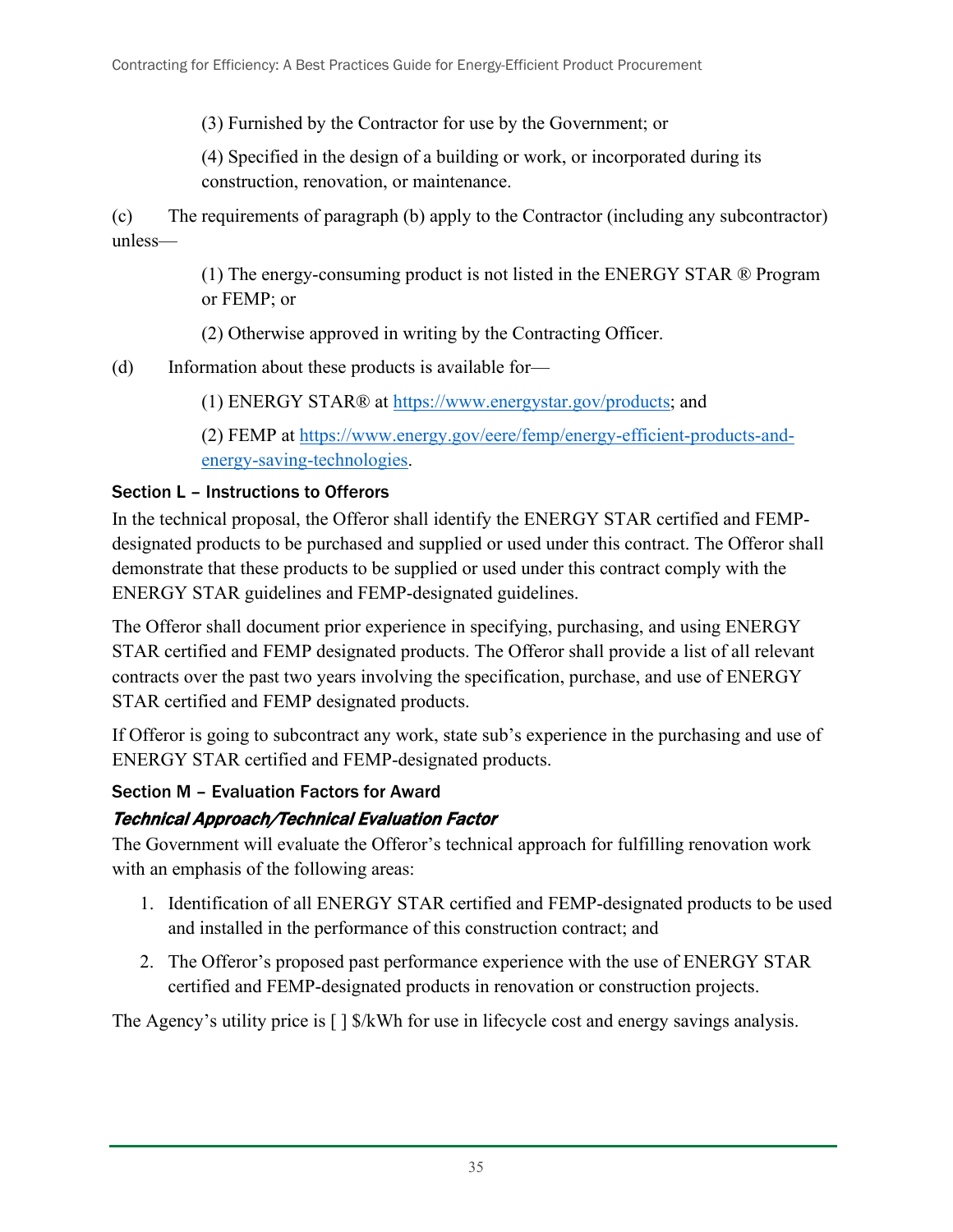## <span id="page-44-0"></span>8 Architecture/Engineering and Design-Build/Design-Bid-Build Services

#### <span id="page-44-1"></span>Step 1: Identify Covered Product Categories and Efficiency Requirements

In the case of architecture/engineering or design-build/design-bid-build services, buyers do not have the opportunity to identify the specific equipment that will be purchased as part of the project. This means that you will need to communicate the federal efficiency requirements even more explicitly in the solicitation to ensure that you receive efficient equipment later on.

### <span id="page-44-4"></span><span id="page-44-2"></span>Step 2: Incorporate Efficiency Requirements into the Solicitation

|   | <b>Market Research</b>                                                                                                                                                                                                                                                                                                                                                                                 |
|---|--------------------------------------------------------------------------------------------------------------------------------------------------------------------------------------------------------------------------------------------------------------------------------------------------------------------------------------------------------------------------------------------------------|
|   | Include language in your sources sought notice that emphasizes the requirement for<br>energy-efficient design, including efficient equipment.                                                                                                                                                                                                                                                          |
|   | <b>Presolicitation</b>                                                                                                                                                                                                                                                                                                                                                                                 |
|   | Include language in your presolicitation notice that emphasizes the requirement that<br>equipment to be included in future projects be high efficiency. You can also attach the full<br>list of covered product categories.                                                                                                                                                                            |
|   | <b>Solicitation</b>                                                                                                                                                                                                                                                                                                                                                                                    |
|   | Section C/Statement of Work/Performance Work Statement: Require contractors to use<br>life-cycle cost analysis in their design approach, and to use ENERGY STAR or FEMP-<br>designated products when applicable. You can also attach the HVAC Equipment Efficiency<br>Requirements table, which lists all the covered product categories and associated<br>efficiency requirements for HVAC equipment. |
| П | Section I: Include FAR clause 52.223-15 in the contract clauses section.                                                                                                                                                                                                                                                                                                                               |
|   | Section L: Require offerors to include a narrative that identifies how they intend to meet<br>the energy-efficient purchasing requirement. In a two-phase proposal, you can request cut<br>sheets for a selection of the proposed HVAC and lighting equipment to demonstrate<br>compliance.                                                                                                            |
|   | Section M: Evaluate offers based on the offeror's ability to design a building, renovation, or<br>repair that includes FEMP-designated and ENERGY STAR certified equipment, as<br>applicable.                                                                                                                                                                                                          |

#### Table 8-1. Guidance for Different Stages of a Solicitation

### <span id="page-44-3"></span>Step 3: Verify the Delivery of Efficient Products

At the 35% design phase, require a list from the contractor of the equipment expected to be used in the project that includes information that confirms it is either ENERGY STAR certified or meets FEMP efficiency requirements. Mark the contract as containing energy-efficient products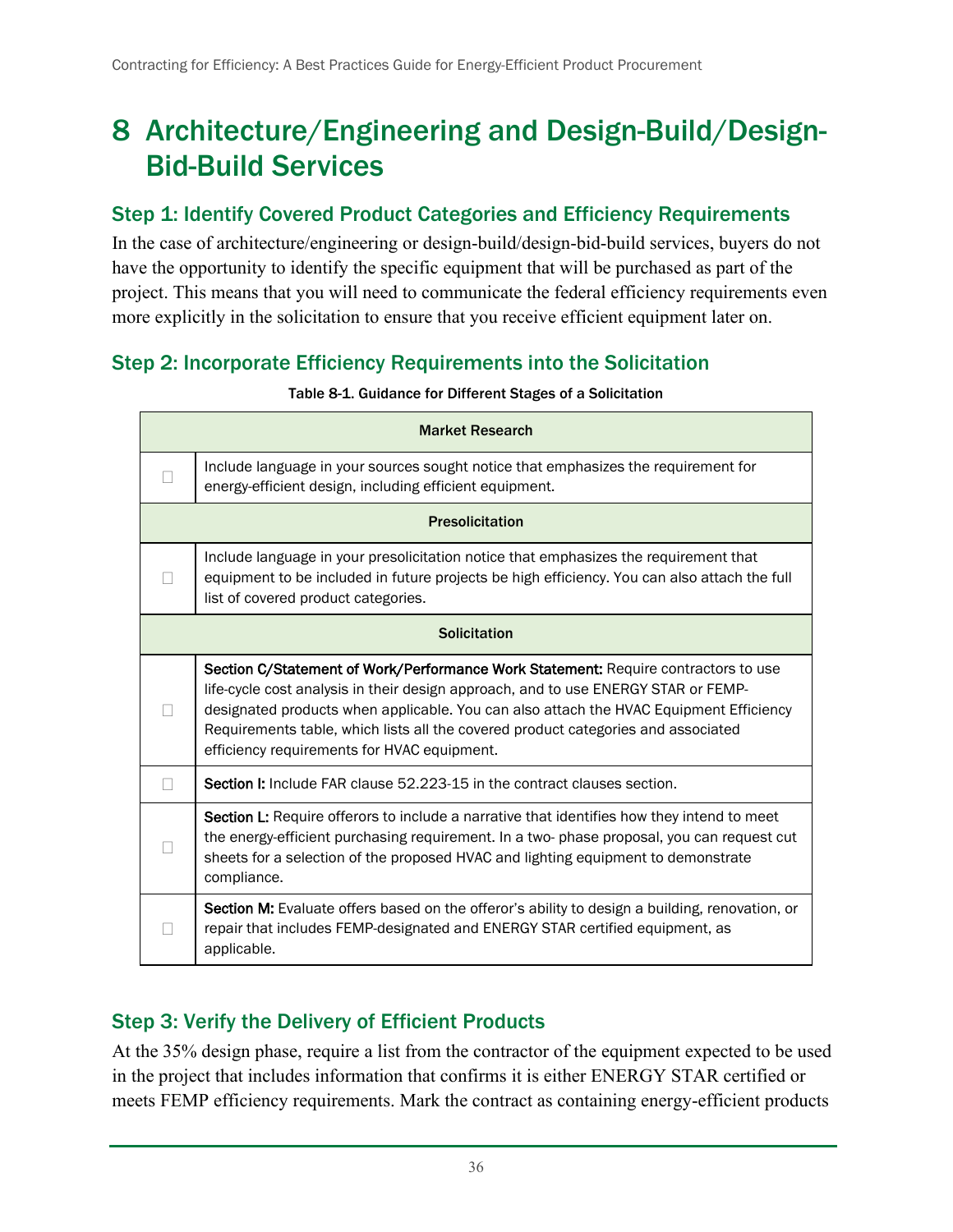in the sustainability data field in FPDS. Once verified, mark the delivered products as energyefficient in property management records, if applicable.

#### <span id="page-45-0"></span>FEMP-Designated Efficiency Requirements

FEMP's Minimum Efficiency Requirements Tables for Heating and Cooling Product Categories summarize all the FEMP and ENERGY STAR requirements for federal buyers for HVAC and water heating equipment. Include this table as part of your solicitation package for vendor reference.

## **Excellence in Contracting: Department of Agriculture, Agricultural Research Service**

The United States Department of Agriculture demonstrated how to incorporate efficiency requirements in the procurement process for Architecture/Engineering (A/E) services. In March 2021, they posted a solicitation for A/E services for multiple construction/renovation projects in some Northeastern states in the country. In the solicitation notice, the Department of Agriculture emphasized energy efficiency as a priority and required offerors to demonstrate their ability to meet the requirements in a number of ways, including:

- 1. Requiring in the Statement of Work that "*Every effort shall be made to design an energy efficient building. The project design shall incorporate the use of advanced technologies and practices to promote energy efficiency, water conservation, heat recovery, and the use of solar and other renewable types of energy*".
- 2. Attaching a separate document highlighting the Department of Agriculture's "Energy, Water, and Sustainability Policy". Mentioning the importance of incorporating ENERGY STAR and FEMP designated energy efficient products in all buildings that are designed/renovated through the A/E solicitation.

#### <span id="page-45-1"></span>Model Contract Language

#### Section C – Performance Work Statement/Descriptions, Specifications

The Contractor shall comply with Sections 524 and Sections 525 of the Energy Independence and Security Act of 2007; Section 104 of the Energy Policy Act of 2005; and the FAR to provide ENERGY STAR certified and FEMP-designated products in design for renovations or new construction.

The Contractor shall prioritize the inclusion of energy-efficient equipment in developing plans and specifications for projects. A number of covered product categories are often specified in design projects, such as:

• Chillers, boilers, air conditioners, and heat pumps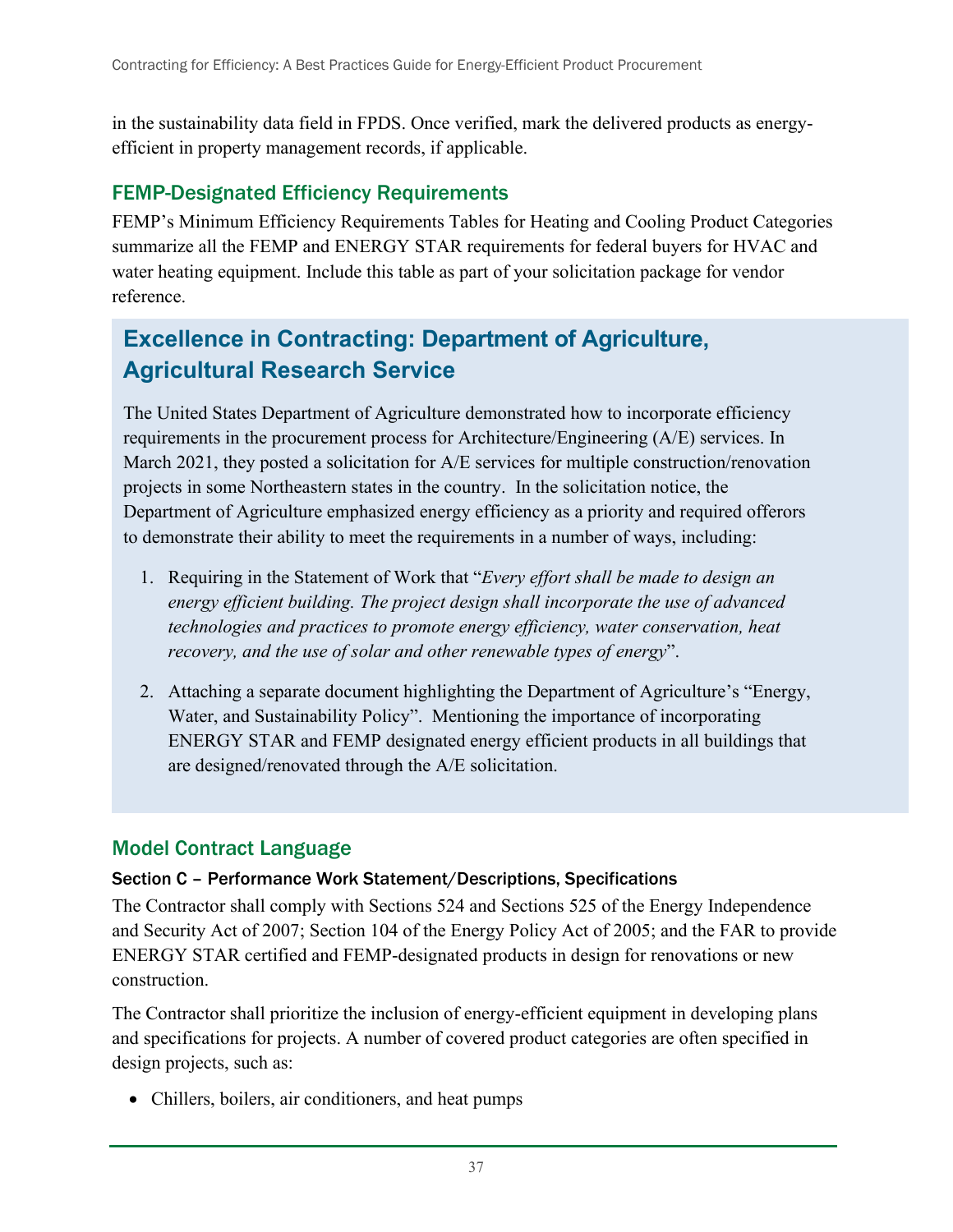- Water heaters
- Interior and exterior lighting products.

The Contractor shall specify products that earn the ENERGY STAR label and meet the ENERGY STAR guidelines for energy efficiency and/or that meet FEMP-designated efficiency requirements. A full list of product categories subject to efficiency requirement is available at the most current list is available at [https://www.energy.gov/eere/femp/search-energy-efficient](https://www.energy.gov/eere/femp/search-energy-efficient-products)[products.](https://www.energy.gov/eere/femp/search-energy-efficient-products) The Contractor shall include these products in design to the maximum extent possible without jeopardizing the intended end use or detracting from the overall quality delivered to the end user.

#### Section I – Contract Clause

(a) *Definition.* As used in this clause—

*Energy-efficient product*—(1) Means a product that—

(i) Meets Department of Energy and Environmental Protection Agency criteria for use of the Energy Star trademark label; or

(ii) Is in the upper 25 percent of efficiency for all similar products as designated by the Department of Energy's Federal Energy Management Program.

(2) The term "product" does not include any energy-consuming product or system designed or procured for combat or combat-related missions (42 U.S.C. 8259b).

(b) The Contractor shall ensure that energy-consuming products are energy efficient products (i.e., ENERGY STAR® products or FEMP-designated products) at the time of contract award, for products that are—

(1) Delivered;

(2) Acquired by the Contractor for use in performing services at a Federallycontrolled facility;

(3) Furnished by the Contractor for use by the Government; or

(4) Specified in the design of a building or work, or incorporated during its construction, renovation, or maintenance.

(c) The requirements of paragraph (b) apply to the Contractor (including any subcontractor) unless—

> (1) The energy-consuming product is not listed in the ENERGY STAR® Program or FEMP; or

(2) Otherwise approved in writing by the Contracting Officer.

(d) Information about these products is available for—

(1) ENERGY STAR® at [https://www.energystar.gov/products;](https://www.energystar.gov/products) and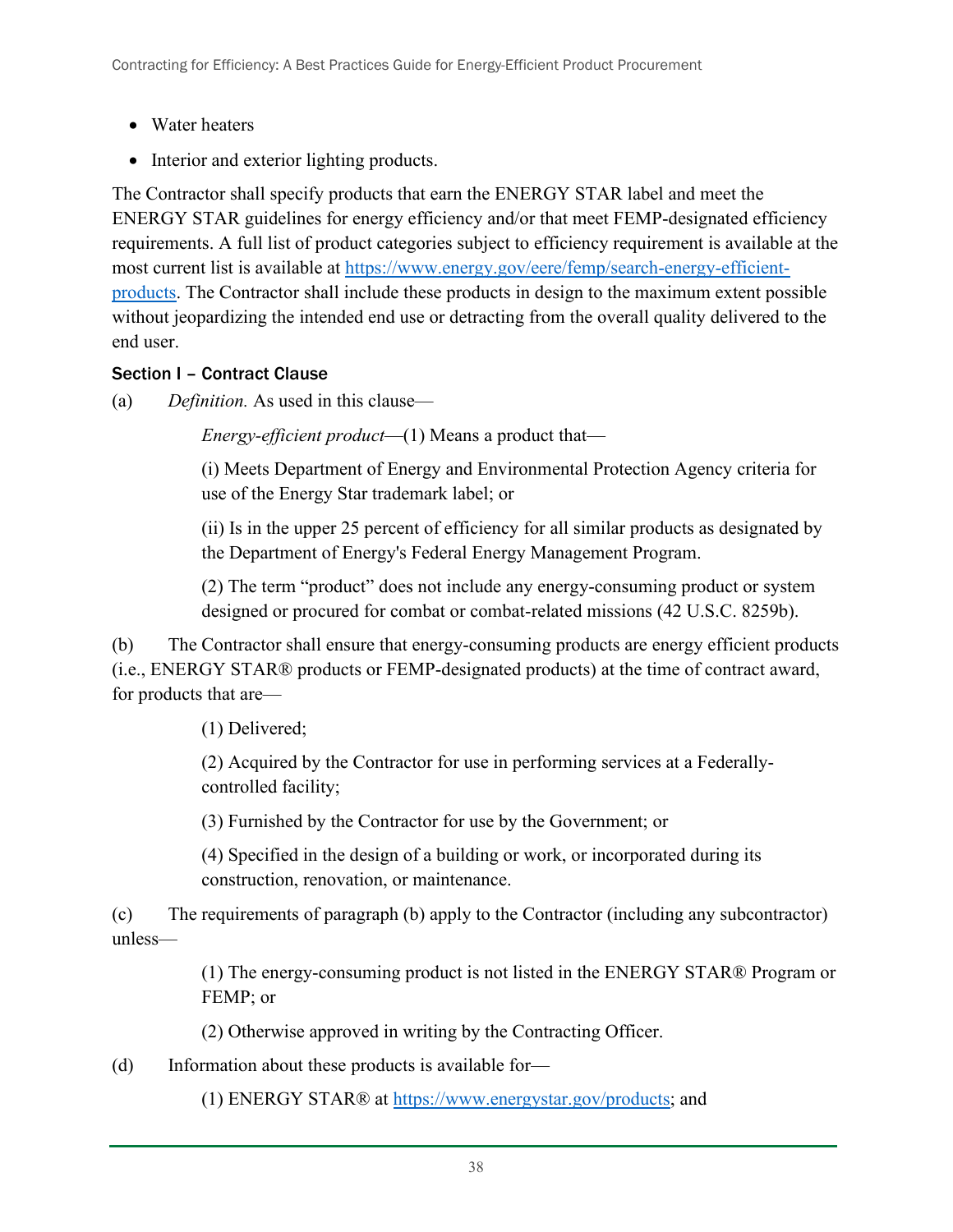#### (2) FEMP at [https://www.energy.gov/eere/femp/energy-efficient-products-and](https://www.energy.gov/eere/femp/energy-efficient-products-and-energy-saving-technologies)[energy-saving-technologies.](https://www.energy.gov/eere/femp/energy-efficient-products-and-energy-saving-technologies)

#### Section L – Instructions to Offerors

In the technical proposal, the Offeror shall include a narrative that describes how the contractor intends to include lifecycle cost analysis and ENERGY STAR certified/FEMP-designated products in the design approach.

The Offeror shall document prior experience in specifying, purchasing, and using ENERGY STAR certified and FEMP-designated products. The Offeror shall provide a list of all relevant contracts over the past two years involving the design of new construction or renovation that included the use of ENERGY STAR certified and FEMP-designated products.

If Offeror is going to subcontract any work, state sub's experience in the purchasing and use of ENERGY STAR certified and FEMP-designated products.

#### Section M – Evaluation Factors for Award

#### Technical Approach/Technical Evaluation Factor

The Government will evaluate the Offeror's technical approach for fulfilling design work with an emphasis of the following areas:

- 1. The Offeror's ability to incorporate efficiency into building design, renovation, and repair as described in the Offeror's narrative; and
- 2. The Offeror's proposed past performance experience with the incorporation of ENERGY STAR certified and FEMP-designated products in design and/or construction for buildings, renovations, and/or repairs.

The Agency's utility price is  $\lceil \frac{1}{2} \cdot \frac{1}{2} \cdot \frac{1}{2} \cdot \frac{1}{2} \cdot \frac{1}{2} \cdot \frac{1}{2} \cdot \frac{1}{2} \cdot \frac{1}{2} \cdot \frac{1}{2} \cdot \frac{1}{2} \cdot \frac{1}{2} \cdot \frac{1}{2} \cdot \frac{1}{2} \cdot \frac{1}{2} \cdot \frac{1}{2} \cdot \frac{1}{2} \cdot \frac{1}{2} \cdot \frac{1}{2} \cdot \frac{1}{2} \cdot \frac{1}{2} \cdot \frac{1}{2} \$ analysis.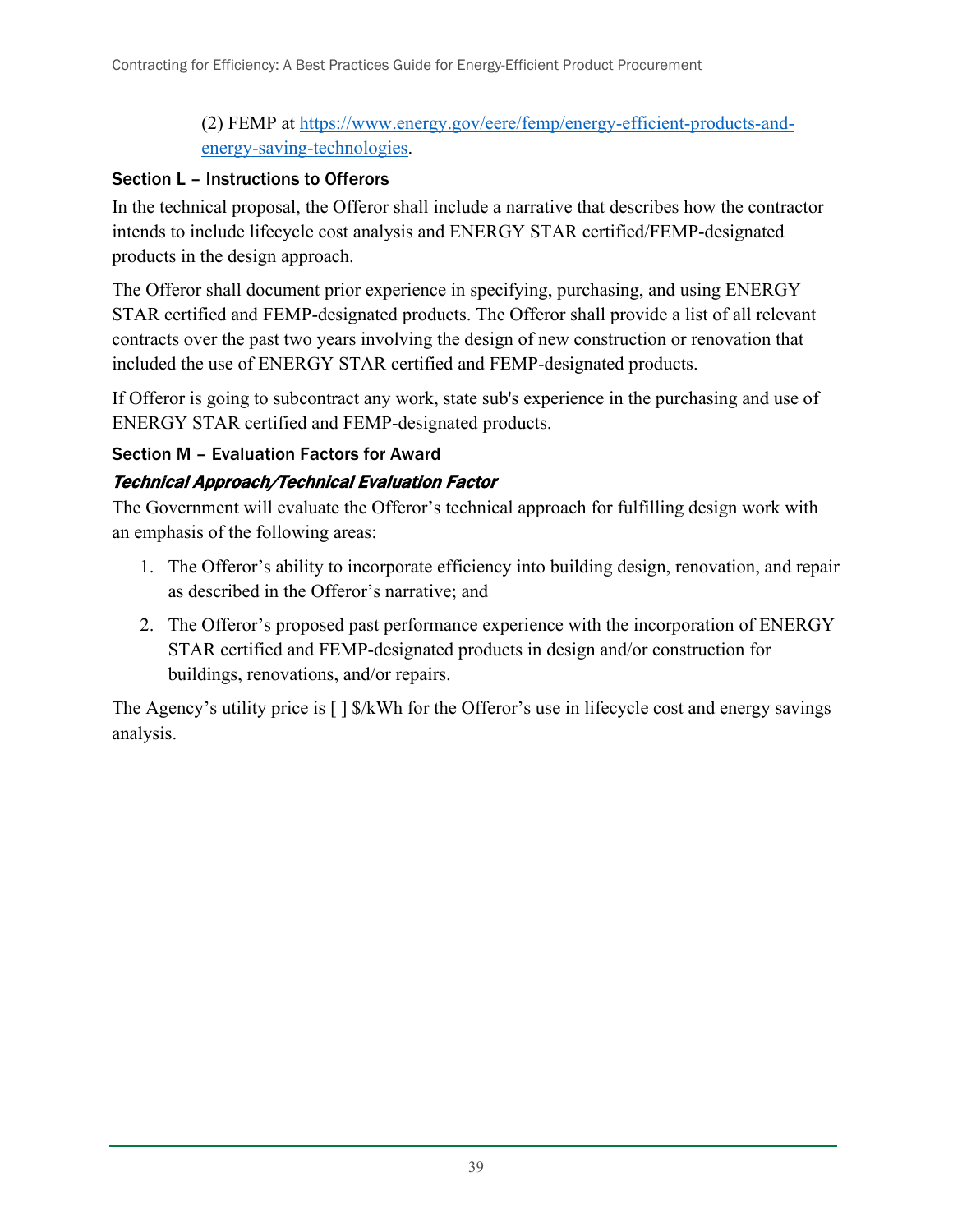## <span id="page-48-0"></span>9 Operations and Maintenance Services

### <span id="page-48-1"></span>Step 1: Identify Covered Product Categories and Efficiency Requirements

Almost any covered product category could be included under an O&M contract, whether for a specific product type (e.g., HVAC equipment) or O&M of a building overall. However, in the case of O&M services, the government does not always have the opportunity to identify the specific equipment that may be purchased over the course of the contract. Although O&M services do not explicitly call for purchases of new equipment, there may be times when the O&M contractor replaces equipment. In these cases, it is important that you have communicated the requirement to use only FEMP-designated or ENERGY STAR certified equipment.

### <span id="page-48-4"></span><span id="page-48-2"></span>Step 2: Incorporate Efficiency Requirements into the Solicitation

| <b>Market Research</b>                                                                                                                                                                                                               |
|--------------------------------------------------------------------------------------------------------------------------------------------------------------------------------------------------------------------------------------|
| Include language in your sources sought notice that emphasizes the agency's interest in<br>minimizing energy use in the maintenance and operation of buildings and equipment.                                                        |
| <b>Presolicitation</b>                                                                                                                                                                                                               |
| Include language in your presolicitation notice that emphasizes the requirement for<br>equipment to be maintained to achieve high efficiency. You can also attach the full list of<br>covered product categories.                    |
| <b>Solicitation</b>                                                                                                                                                                                                                  |
| Section C/Statement of Work/Performance Work Statement: Require contractors to use<br>lifecycle cost analysis in making decisions about investment in products, and to use<br>ENERGY STAR or FEMP-designated products as applicable. |
| <b>Section I:</b> Include FAR clause 52.223-15 in the contract clauses section.                                                                                                                                                      |
| <b>Section L:</b> Require offerors to include a narrative that identifies how they intend to meet<br>the energy-efficient purchasing requirement.                                                                                    |
| <b>Section M:</b> Evaluate offers based on the offeror's proposed sustainability plan and ability to<br>maintain products efficiently and purchase efficient products as needed.                                                     |

#### Table 9-1. Guidance for Different Stages of a Solicitation

### <span id="page-48-3"></span>Step 3: Verify the Delivery of Efficient Products

Require the contractor to report quarterly on any equipment installed that is subject to efficiency requirements. Once verified, mark the delivered products as energy-efficient in property management records, if applicable.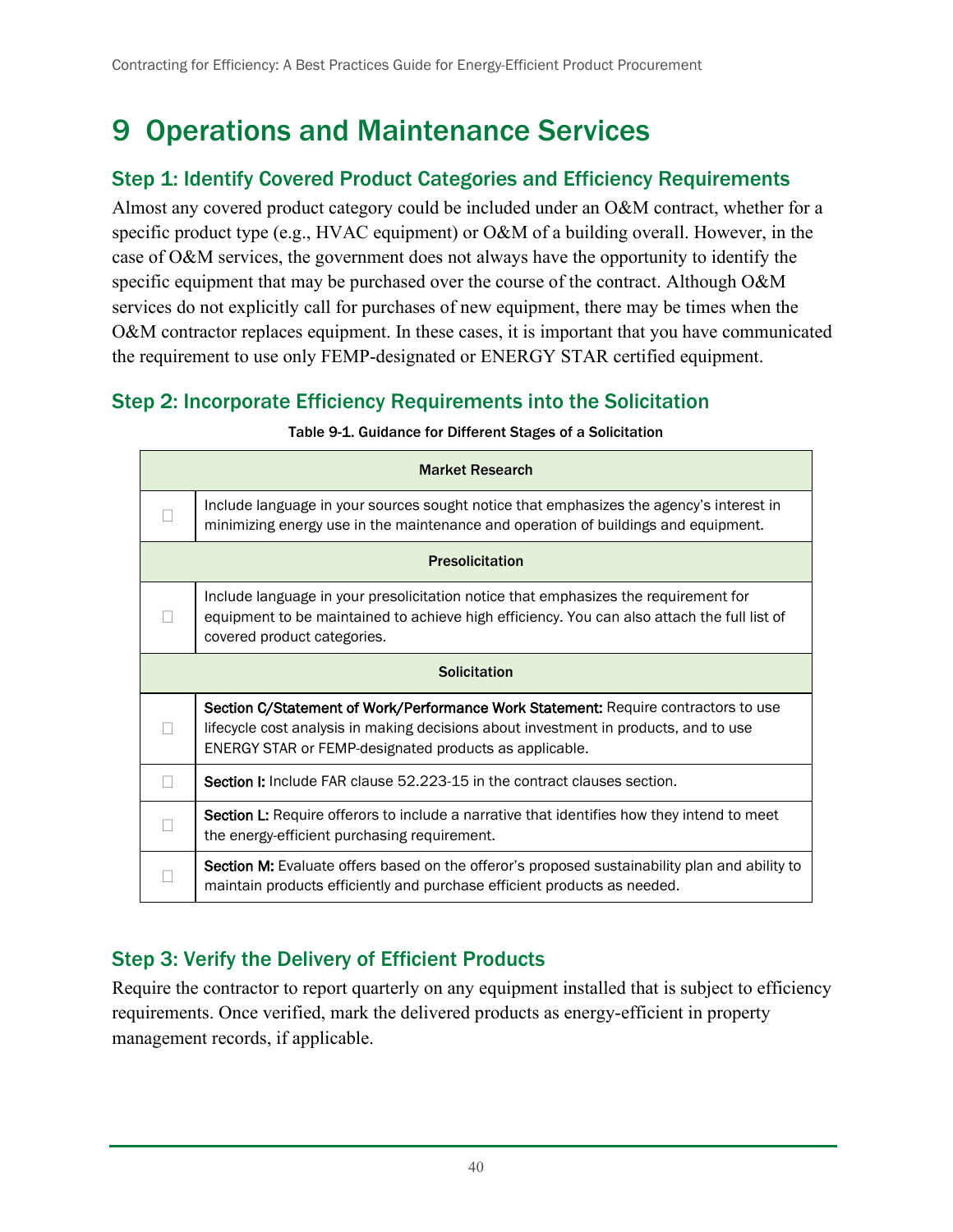## **Excellence in Contracting: Department of Veterans Affairs, Network Contracting Office (NCO) 8**

In March 2021, the Department of Veterans Affairs issued a presolicitation for Chiller Maintenance Services. The presolicitation included a section on Environmental and Energy Conservation Objectives as part of nine specific tasks listed. An example of the language included under that task is: "*This requirement is in compliance with the advancement of sustainable acquisitions by ensuring that 95 percent of new contract actions for the supply of products and for the acquisition of services (including construction) require that the products are— Energy‐efficient (ENERGY STAR® or Federal Energy Management Program (FEMP)‐designated)*".

By including this task in the solicitation, the agency is communicating to contractors that energy efficiency is a priority and that any procurement or maintenance of energy-consuming products would be subject to efficiency requirements.

#### <span id="page-49-0"></span>Model Contract Language

#### Section C – Performance Work Statement/Descriptions, Specifications

The Contractor shall comply with Sections 524 and Sections 525 of the Energy Independence and Security Act of 2007; Section 104 of the Energy Policy Act of 2005; and the FAR to provide ENERGY STAR certified and FEMP-designated products in performance of operation and maintenance services.

The Contractor shall maintain the building or equipment in such a way to ensure that energy savings are maximized. Any replacement equipment required in the operation and maintenance of the building or equipment shall meet and/or exceed ENERGY STAR certified and FEMPdesignated guidelines. The Contractor shall provide products that earn the ENERGY STAR label and meet the ENERGY STAR guidelines for energy efficiency. The Contractor shall provide products that meet FEMP-designated efficiency requirements. The Contractor shall use these products to the maximum extent possible without jeopardizing the intended end use or detracting from the overall quality delivered to the end user.

The following is a list of product types for which ENERGY STAR certified and FEMPdesignated products are available.

- Heating and cooling products
- Water heating equipment
- IT and electronics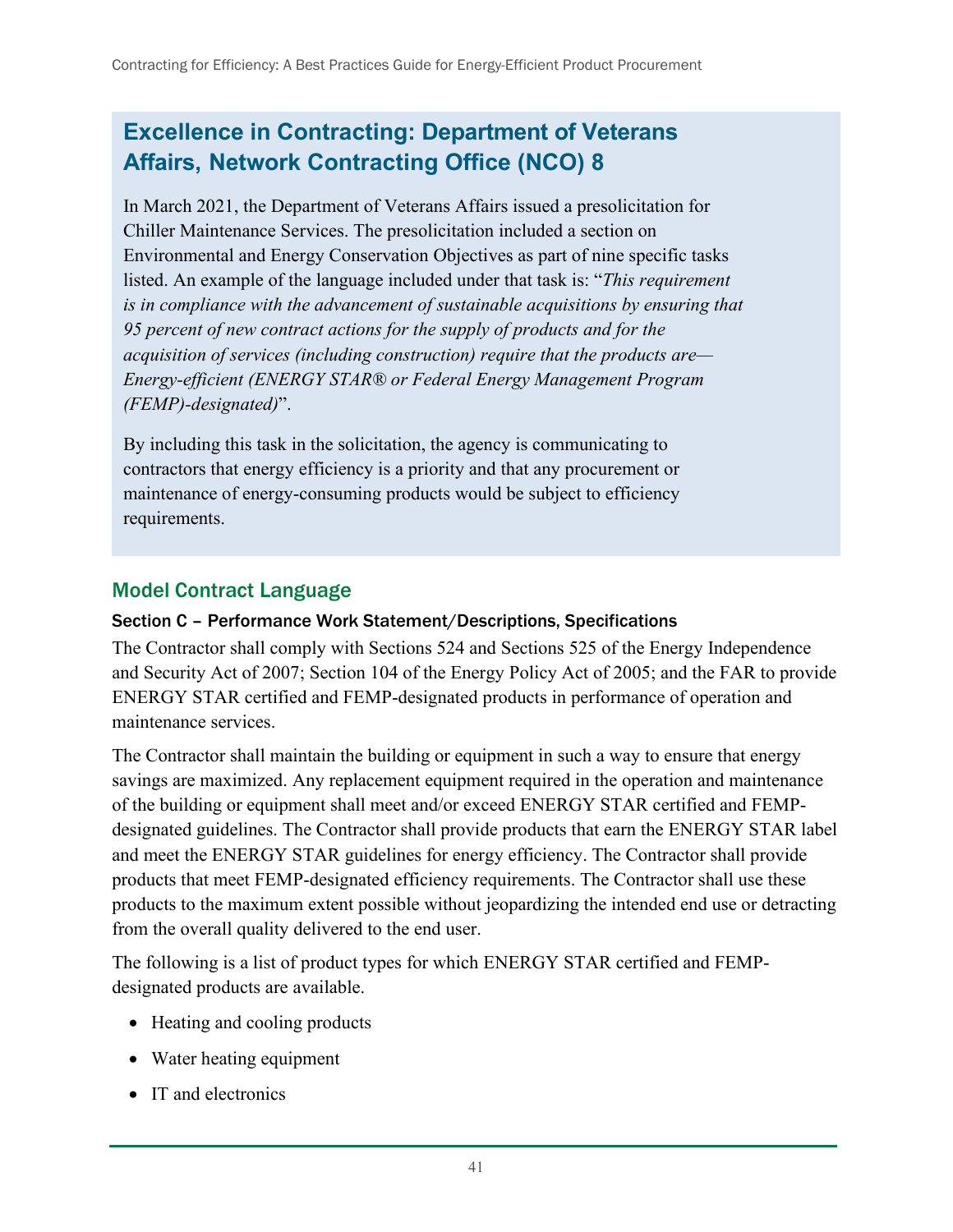- Lighting products
- Appliances
- Commercial food service equipment.

The Contractor shall comply with the clause at FAR 52.223-15, Energy Efficiency In Energy-Consuming Products.

The Contractor shall deliver a quarterly efficiency report that includes the following:

- A list of all energy consuming products purchased during the past quarter;
- A list of all ENERGY STAR certified and FEMP-designated products purchased during the past quarter;
- Manufacturer cut sheets or other documentation that confirms the products comply with efficiency requirements.

### Section I – Contract Clause

(a) *Definition.* As used in this clause—

*Energy-efficient product*—(1) Means a product that—

(i) Meets Department of Energy and Environmental Protection Agency criteria for use of the Energy Star trademark label; or

(ii) Is in the upper 25 percent of efficiency for all similar products as designated by the Department of Energy's Federal Energy Management Program.

(2) The term "product" does not include any energy-consuming product or system designed or procured for combat or combat-related missions (42 U.S.C. 8259b).

(b) The Contractor shall ensure that energy-consuming products are energy efficient products (i.e., ENERGY STAR® products or FEMP-designated products) at the time of contract award, for products that are—

(1) Delivered;

(2) Acquired by the Contractor for use in performing services at a Federallycontrolled facility;

(3) Furnished by the Contractor for use by the Government; or

(4) Specified in the design of a building or work, or incorporated during its construction, renovation, or maintenance.

(c) The requirements of paragraph (b) apply to the Contractor (including any subcontractor) unless—

> (1) The energy-consuming product is not listed in the ENERGY STAR® Program or FEMP; or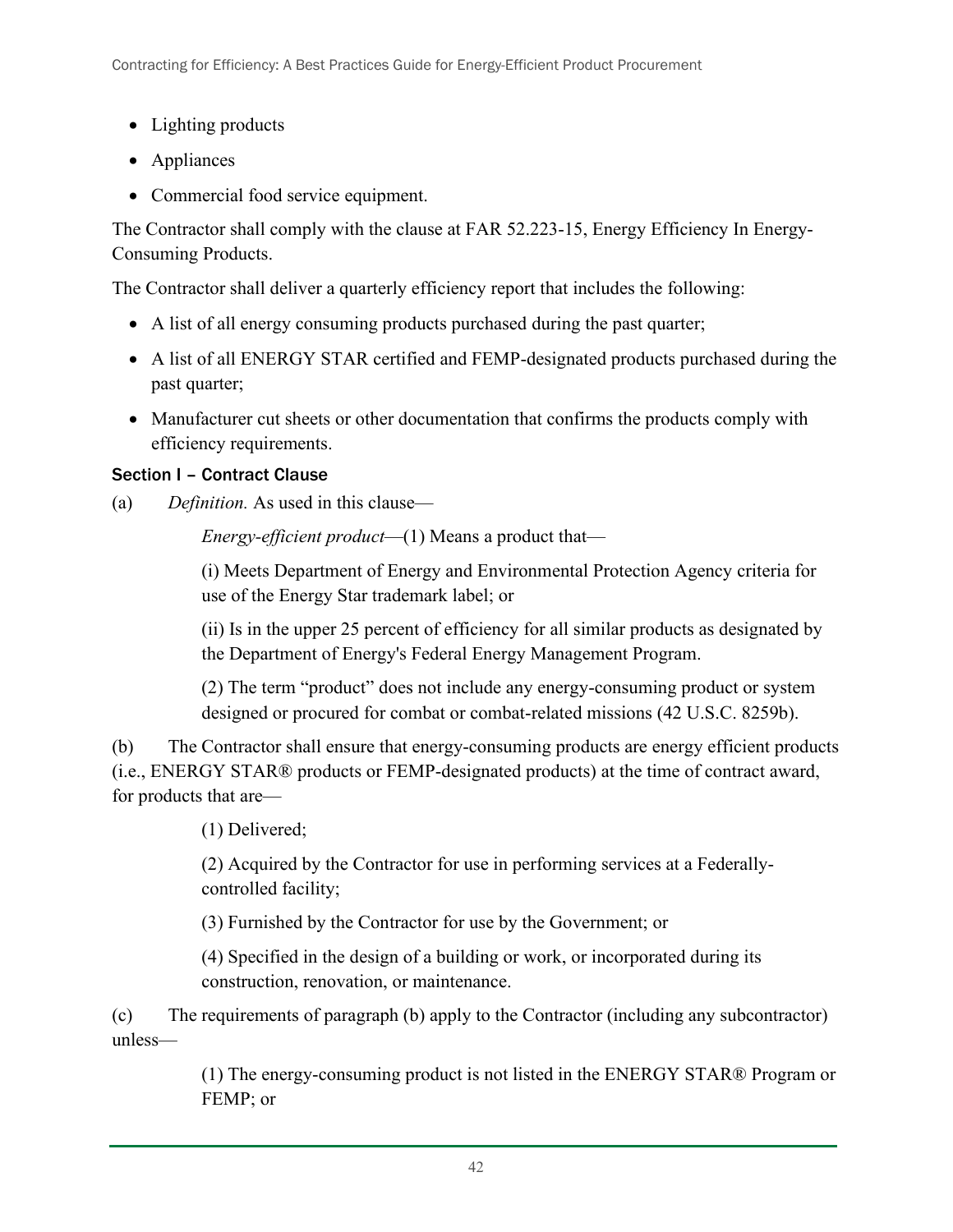- (2) Otherwise approved in writing by the Contracting Officer.
- (d) Information about these products is available for—
	- (1) ENERGY STAR® at [https://www.energystar.gov/products;](https://www.energystar.gov/products) and
	- (2) FEMP at [https://www.energy.gov/eere/femp/energy-efficient-products-and](https://www.energy.gov/eere/femp/energy-efficient-products-and-energy-saving-technologies)[energy-saving-technologies.](https://www.energy.gov/eere/femp/energy-efficient-products-and-energy-saving-technologies)

#### Section L – Instructions to Offerors

In the technical proposal, the Offeror shall identify the ENERGY STAR certified and FEMPdesignated products to be supplied and purchased or used under this contract. The Offeror shall demonstrate that these products to be supplied or used under this contract comply with the ENERGY STAR guidelines and FEMP-designated guidelines.

The Offeror shall document prior experience in specifying, purchasing, and using ENERGY STAR certified and FEMP designated products. The Offeror shall provide a list of all relevant contracts over the past two years involving the specification, purchase, and use of ENERGY STAR certified and FEMP-designated products.

If Offeror is going to subcontract any work, state sub's experience in the purchasing and use of ENERGY STAR certified and FEMP-designated products.

### Section M – Evaluation Factors for Award

### Technical Approach/Technical Evaluation Factor

The Government will evaluate the Offeror's technical approach for fulfilling O&M work with an emphasis of the following areas:

- 1. Identification of all ENERGY STAR certified and FEMP-designated products to be used and installed in the performance of this operation and maintenance contract; and
- 2. The Offeror's proposed past performance experience with the use of ENERGY STAR certified and FEMP-designated products in operation and maintenance projects.

The Agency's utility price is  $\lceil \frac{1}{2} \cdot \frac{1}{2} \cdot \frac{1}{2} \cdot \frac{1}{2} \cdot \frac{1}{2} \cdot \frac{1}{2} \cdot \frac{1}{2} \cdot \frac{1}{2} \cdot \frac{1}{2} \cdot \frac{1}{2} \cdot \frac{1}{2} \cdot \frac{1}{2} \cdot \frac{1}{2} \cdot \frac{1}{2} \cdot \frac{1}{2} \cdot \frac{1}{2} \cdot \frac{1}{2} \cdot \frac{1}{2} \cdot \frac{1}{2} \cdot \frac{1}{2} \cdot \frac{1}{2} \$ analysis.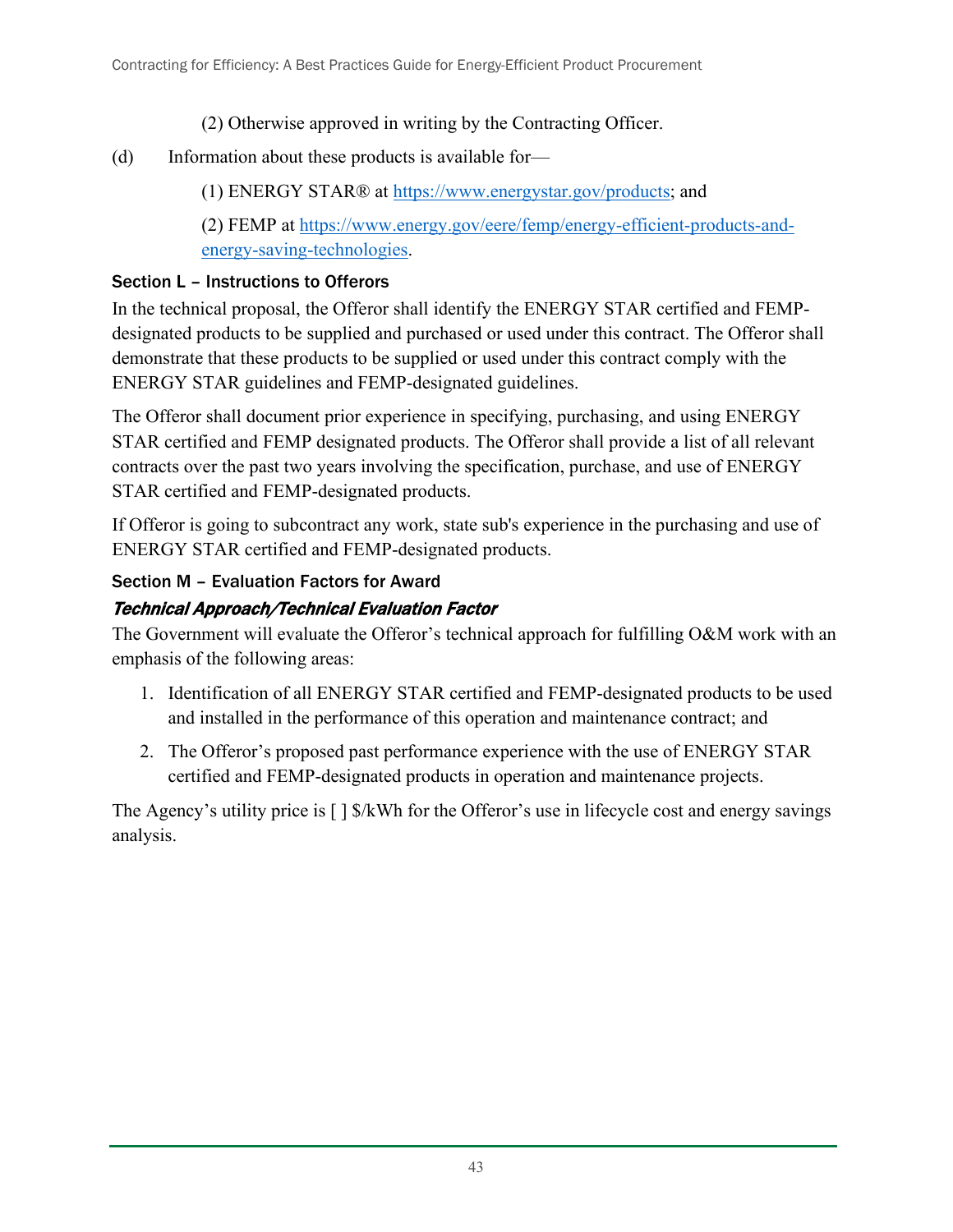## <span id="page-52-0"></span>10 Food Services

#### <span id="page-52-1"></span>Step 1: Identify Covered Product Categories and Efficiency Requirements

Food service solicitations often include one or more of the following covered product categories:

- Commercial refrigerators and freezers
- Commercial fryers
- Commercial griddles
- Ice machines, air-cooled or water-cooled
- Commercial ovens
- Hot food holding cabinets
- Commercial steamers or steam cookers.

All of these covered product categories are covered by ENERGY STAR, with the exception of water-cooled ice-machines, which are covered by FEMP. For products covered by ENERGY STAR, you can find a list of certified products on the ENERGY STAR Product Finder page.

Efficiency requirements for water-cooled ice-machines are included at the end of this section and on the FEMP website.

Many of these same items are also frequently procured as product purchases, rather than in the context of food services. The structure will be similar to that described in the Appliances section of this guide.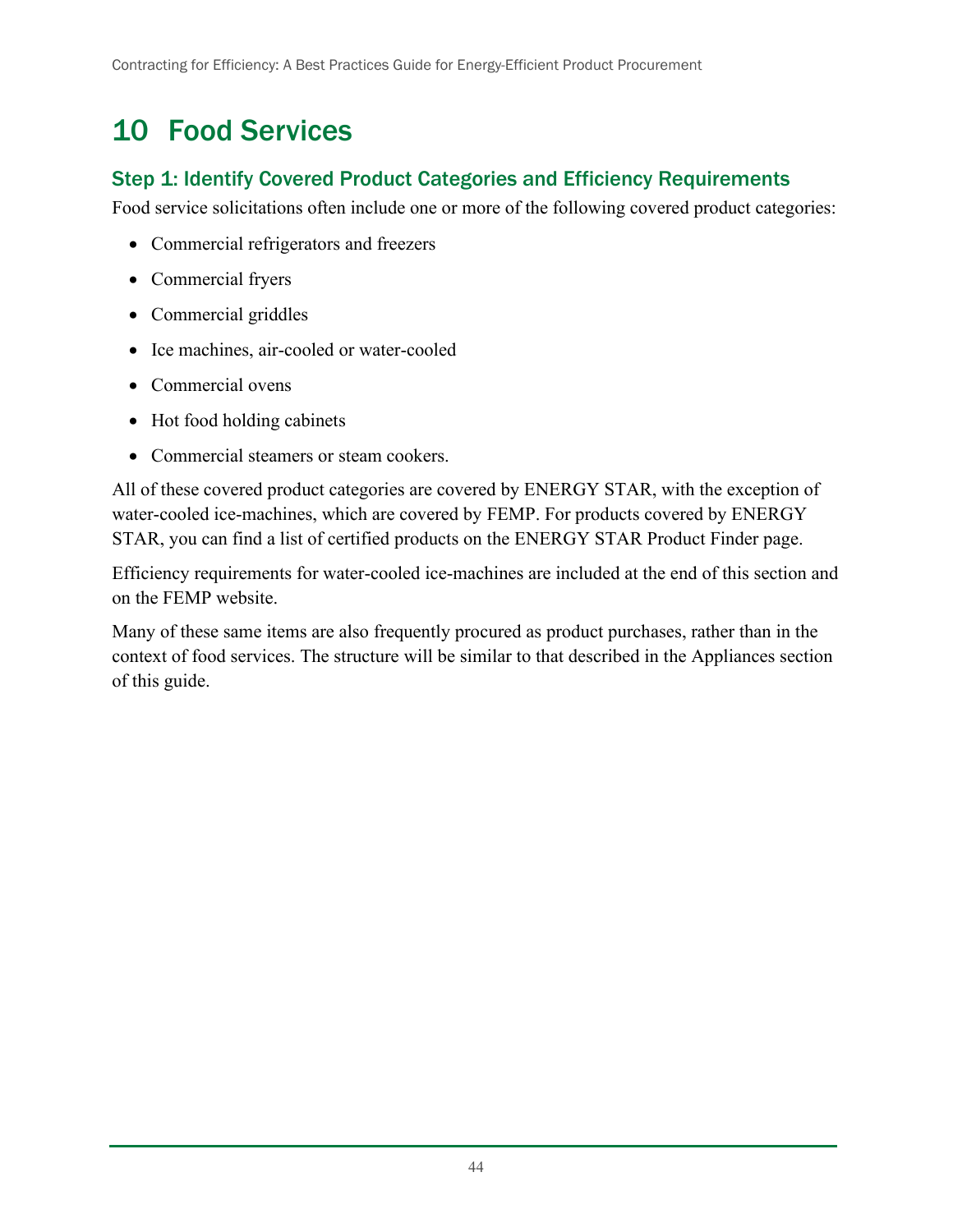## <span id="page-53-2"></span><span id="page-53-0"></span>Step 2: Incorporate Efficiency Requirements into the Solicitation

#### Table 10-1. Guidance for Different Stages of a Solicitation

|        | <b>Market Research</b>                                                                                                                                                                                                                                                                                                                                                                                                                             |
|--------|----------------------------------------------------------------------------------------------------------------------------------------------------------------------------------------------------------------------------------------------------------------------------------------------------------------------------------------------------------------------------------------------------------------------------------------------------|
| $\Box$ | Include language in your sources sought notices that emphasizes the requirement for any<br>kitchen equipment to be ENERGY STAR certified or FEMP-designated.                                                                                                                                                                                                                                                                                       |
|        | <b>Presolicitation</b>                                                                                                                                                                                                                                                                                                                                                                                                                             |
| П      | Include language in the presolicitation notice emphasizes the requirement for any food<br>service equipment to be ENERGY STAR certified or FEMP-designated.                                                                                                                                                                                                                                                                                        |
|        | If you know which covered product categories will be in your solicitation, list them here with<br>the appropriate efficiency requirement. Or, attach the full list of covered product<br>categories.                                                                                                                                                                                                                                               |
|        | <b>Solicitation</b>                                                                                                                                                                                                                                                                                                                                                                                                                                |
|        | Section C/Statement of Work: Prioritize energy efficiency in your statement of work so<br>offerors are immediately aware of the importance of the requirement. Mention in your<br>statement of work that food service equipment should be ENERGY STAR certified or meet<br>FEMP-designated efficiency levels.                                                                                                                                      |
|        | Section C/Specifications: If you are specifying the equipment the vendor will use, specify<br>the efficiency requirements in the same section as other product characteristics. For<br>example, when you state the required dimensions of a refrigerator, you should also require<br>it to be ENERGY STAR certified. If you are not specifying the equipment the contractor will<br>use, be sure to attach the list of covered product categories. |
| □      | Section I: Include FAR clause 52.223-15 in the contract clauses section.                                                                                                                                                                                                                                                                                                                                                                           |
|        | Section L: Require offerors to submit a list of covered product categories included in the<br>contract and demonstrate compliance with efficiency requirements. This means either<br>showing that a product is on the ENERGY STAR Product Finder page or meets FEMP-<br>designated efficiency requirements. Allow the offeror to submit multiple products.                                                                                         |
| Ш      | Section M: Evaluate offers based on identification of all covered product categories and<br>demonstrated compliance with requirement. Emphasize that technical acceptability means<br>products meet FEMP efficiency requirements or are ENERGY STAR certified.                                                                                                                                                                                     |

### <span id="page-53-1"></span>Step 3: Verify the Delivery of Efficient Products

Confirm that the delivered products match the cut sheets provided and are ENERGY STAR certified, or, if a water-cooled ice machine is delivered, meets FEMP-designated efficiency levels. Mark the contract as containing energy-efficient products in the sustainability data field in FPDS. Once verified, mark the delivered products as energy-efficient in property management records, if applicable.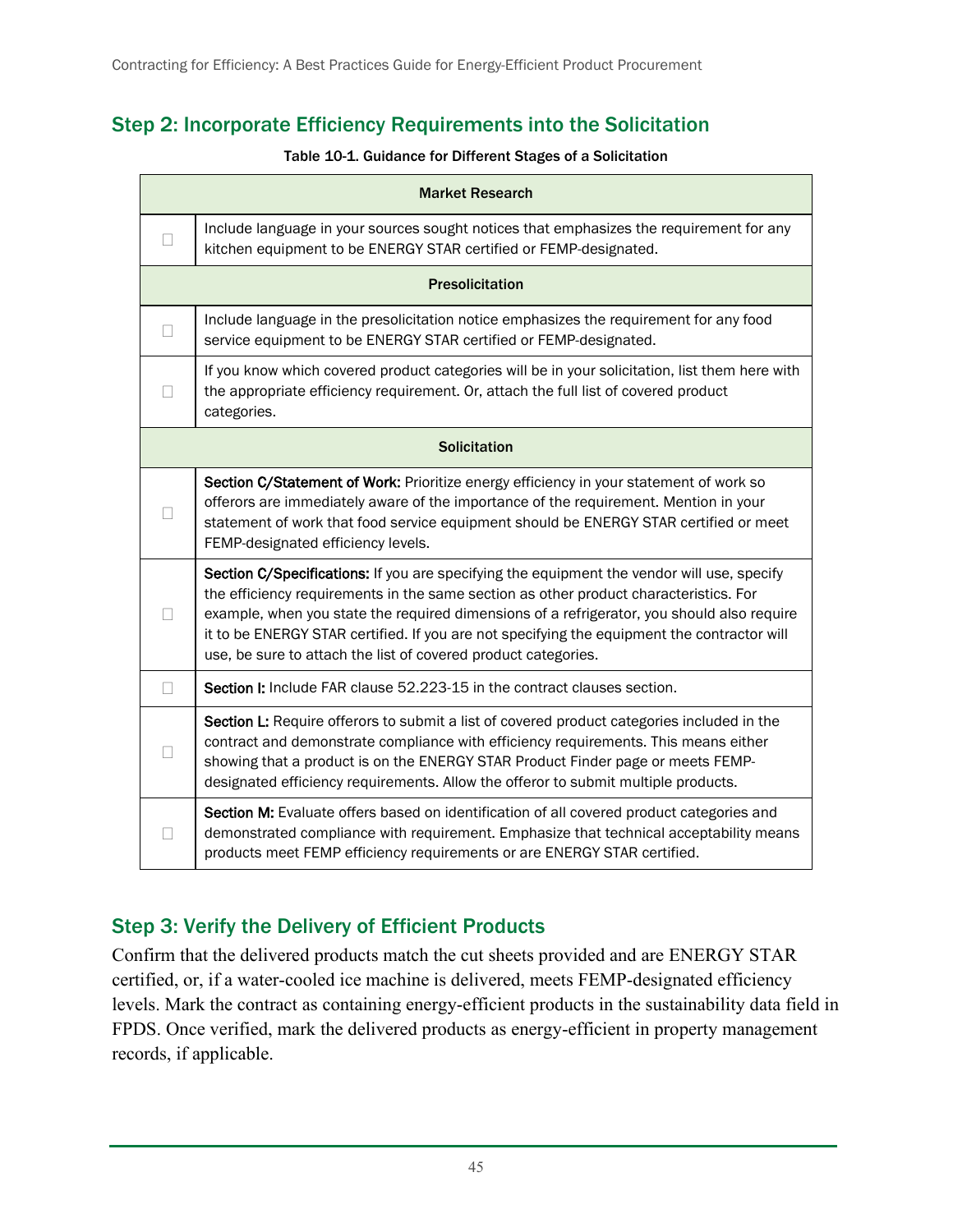<span id="page-54-1"></span>

| <b>Water-Cooled Ice Machines</b> |                              |                        |                                |  |
|----------------------------------|------------------------------|------------------------|--------------------------------|--|
| <b>WCIM Type</b>                 | <b>Ice Harvest Rate</b>      | <b>Energy Use</b>      | <b>Potable Water Use</b>       |  |
| Self-Contained Unit              | 50 to 100 lb/24 hours        | 7.6 kWh/100 lb or less | 22 $\text{gal}/100$ lb or less |  |
| Self-Contained Unit              | 101 to 150 lb/24 hours       | 6.6 kWh/100 lb or less | 22 gal/100 lb or less          |  |
| Self-Contained Unit              | 151 to 200 lb/24 hours       | 5.8 kWh/100 lb or less | 20 gal/100 lb or less          |  |
| Self-Contained Unit              | 200 lb/24 hours or greater   | 5.2 kWh/100 lb or less | 20 gal/100 lb or less          |  |
| Ice Making Head                  | 50 to 300 lb/24 hours        | 5.5 kWh/100 lb or less | 20 gal/100 lb or less          |  |
| Ice Making Head                  | 301 to 400 lb/24 hours       | 4.5 kWh/100 lb or less | 18 gal/100 lb or less          |  |
| Ice Making Head                  | 401 to 500 lb/24 hours       | 4.1 kWh/100 lb or less | 19 gal/100 lb or less          |  |
| Ice Making Head                  | 501 to 750 lb/24 hours       | 4.1 kWh/100 lb or less | 18 gal/100 lb or less          |  |
| Ice Making Head                  | 751 to 1,435 lb/24 hours     | 3.5 kWh/100 lb or less | 20 $\text{gal}/100$ lb or less |  |
| Ice Making Head                  | 1,436 lb/24 hours or greater | 3.3 kWh/100 lb or less | 20 gal/100 lb or less          |  |

#### Table 10-2. FEMP-Designated Efficiency Requirements

### <span id="page-54-0"></span>Model Contract Language

The Green Procurement Compilation has sample contract language for cafeteria and food services that incorporates efficiency requirements as well as other sustainable acquisition requirements. The model contract language is available here:

[https://sftool.gov/greenprocurement/green-services/9/cafeteria-food-services.](https://sftool.gov/greenprocurement/green-services/9/cafeteria-food-services)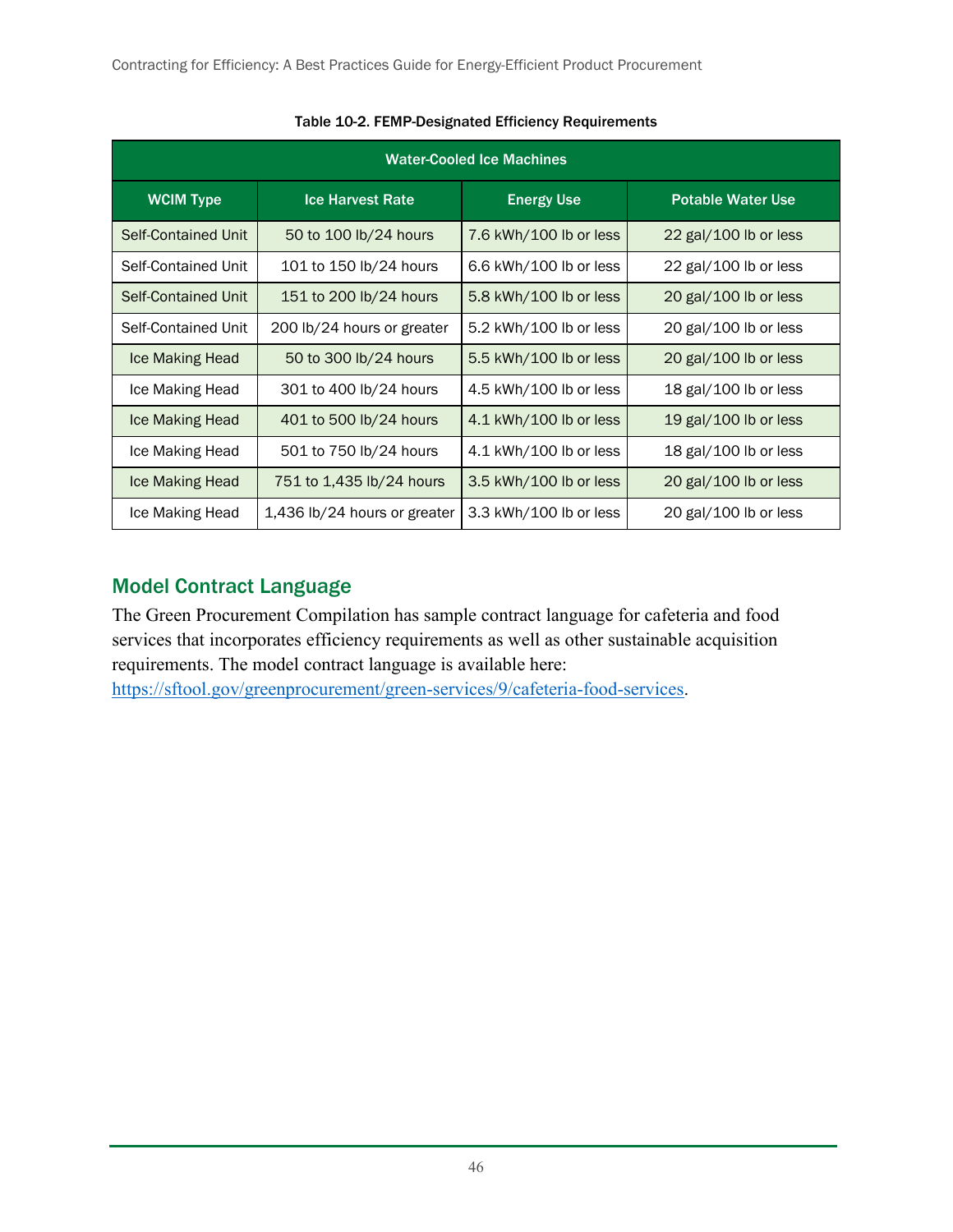## <span id="page-55-0"></span>11 Laundry Services

#### <span id="page-55-1"></span>Step 1: Identify Covered Product Categories and Efficiency Requirements

Commercial and residential clothes washers are both covered by ENERGY STAR. Residential dryers are also covered by ENERGY STAR, although there is currently no efficiency requirement for commercial dryers.

### <span id="page-55-4"></span><span id="page-55-2"></span>Step 2: Incorporate Efficiency Requirements into the Solicitation

|        | <b>Market Research</b>                                                                                                                                                                                                                                                                                                 |
|--------|------------------------------------------------------------------------------------------------------------------------------------------------------------------------------------------------------------------------------------------------------------------------------------------------------------------------|
|        | Include language in your sources sought notices that emphasizes the requirement for<br>laundry equipment to be ENERGY-STAR certified.                                                                                                                                                                                  |
|        | <b>Presolicitation</b>                                                                                                                                                                                                                                                                                                 |
|        | Include language in the presolicitation notice emphasizes the requirement for any laundry<br>equipment to be ENERGY STAR certified.                                                                                                                                                                                    |
|        | <b>Solicitation</b>                                                                                                                                                                                                                                                                                                    |
|        | Section C/Statement of Work: Prioritize energy efficiency in your statement of work so<br>offerors are immediately aware of the importance of the requirement. Mention in your<br>statement of work that laundry equipment should be ENERGY STAR certified or meet<br>FEMP-designated efficiency levels.               |
|        | Section C/Specifications: If you are specifying the equipment the vendor will use, specify<br>the efficiency requirements in the same section as other product characteristics. For<br>example, when you state the required dimensions of a clothes washer, you should also<br>require it to be ENERGY STAR certified. |
| $\Box$ | <b>Section I:</b> Include FAR clause 52.223-15 in the contract clauses section.                                                                                                                                                                                                                                        |
|        | Section L: Require offerors to submit a list of covered product categories included in the<br>contract and demonstrate compliance with efficiency requirements. This means showing<br>that a product is on the ENERGY STAR Product Finder page. Allow the offeror to submit<br>multiple products.                      |
|        | Section M: Evaluate offers based on identification of all covered product categories and<br>demonstrated compliance with requirement. Emphasize that technical acceptability means<br>products are ENERGY STAR certified.                                                                                              |

#### Table 11-1. Guidance for Different Stages of a Solicitation

### <span id="page-55-3"></span>Step 3: Verify the Delivery of Efficient Products

Confirm that the delivered products match the cut sheets provided and are ENERGY STAR certified. Mark the contract as containing energy-efficient products in the sustainability data field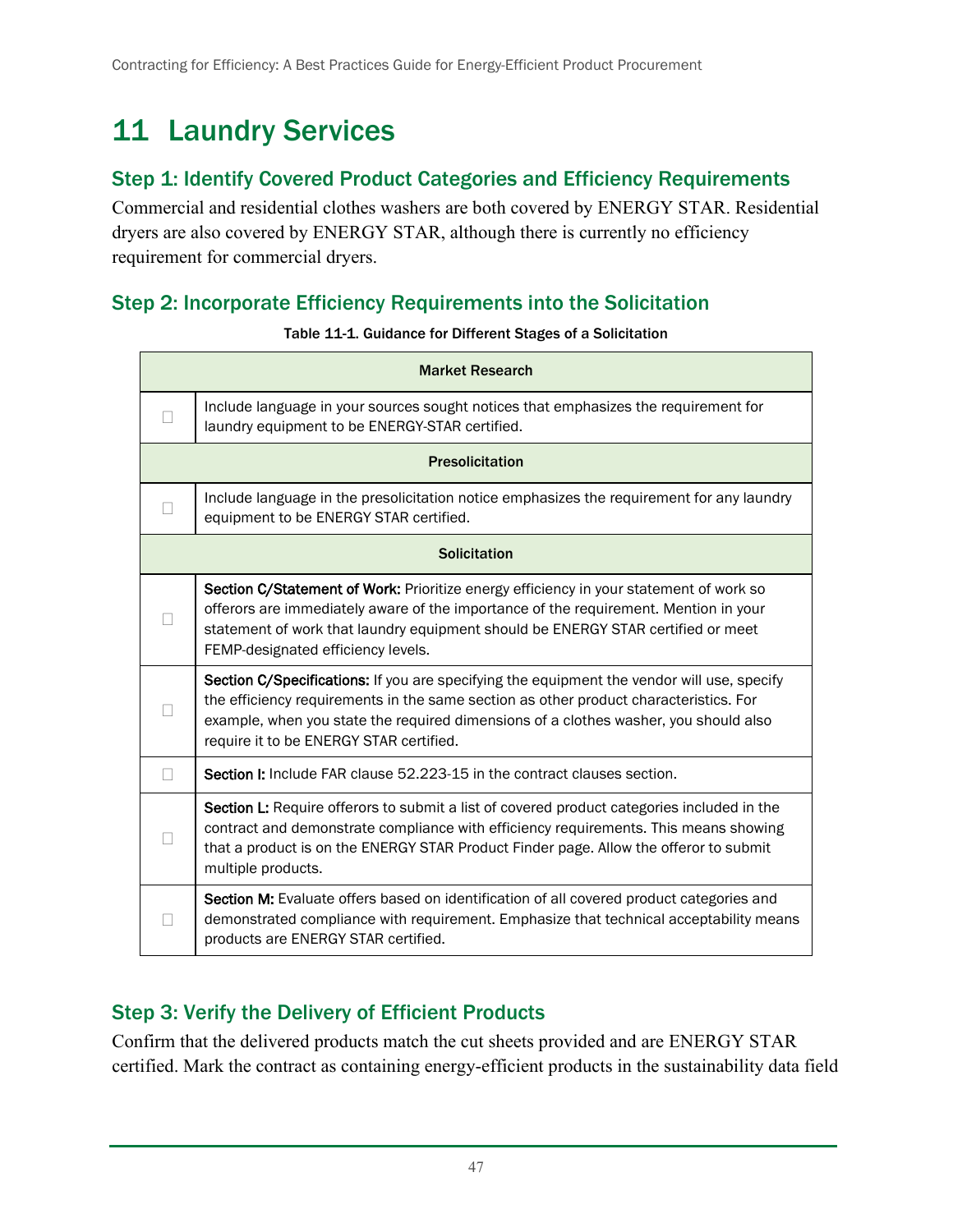in FPDS. Once verified, mark the delivered products as energy-efficient in property management records, if applicable.

#### <span id="page-56-0"></span>Model Contract Language

The Green Procurement Compilation has sample contract language for laundry services that incorporates efficiency requirements as well as other sustainable acquisition requirements. The model contract language is available here: [https://sftool.gov/greenprocurement/green](https://sftool.gov/greenprocurement/green-services/8/laundry-services)[services/8/laundry-services.](https://sftool.gov/greenprocurement/green-services/8/laundry-services)

## **Excellence in Contracting: General Services Administration, on behalf of Department of Education**

The General Services Administration (GSA) requested proposals for Cafeteria Services at the Department of Education in November 2019. The solicitation included language emphasizing energy efficiency as a priority throughout the document, such as under the Food Service Management and Consumer Engagement section: "*Utilize cleaning practices and equipment operations that conserve resources, such as water and energy. These could include using ENERGY STAR and WaterSense products and services.*" In addition, there was a full section on Energy Conservation Guidelines under the Contractor Responsibility description which included language specifying the use of ENERGY STAR products: "*The Contractor is to purchase and use Energy Star (energystar.gov) equipment in the performance of this contract.*"

The GSA referenced energy conservation, efficiency, and federal requirements in multiple locations throughout the solicitation. This iteration highlights to contractors the importance of supplying energy efficient products and is more likely to result in the agency receiving products that meet federal efficiency requirements.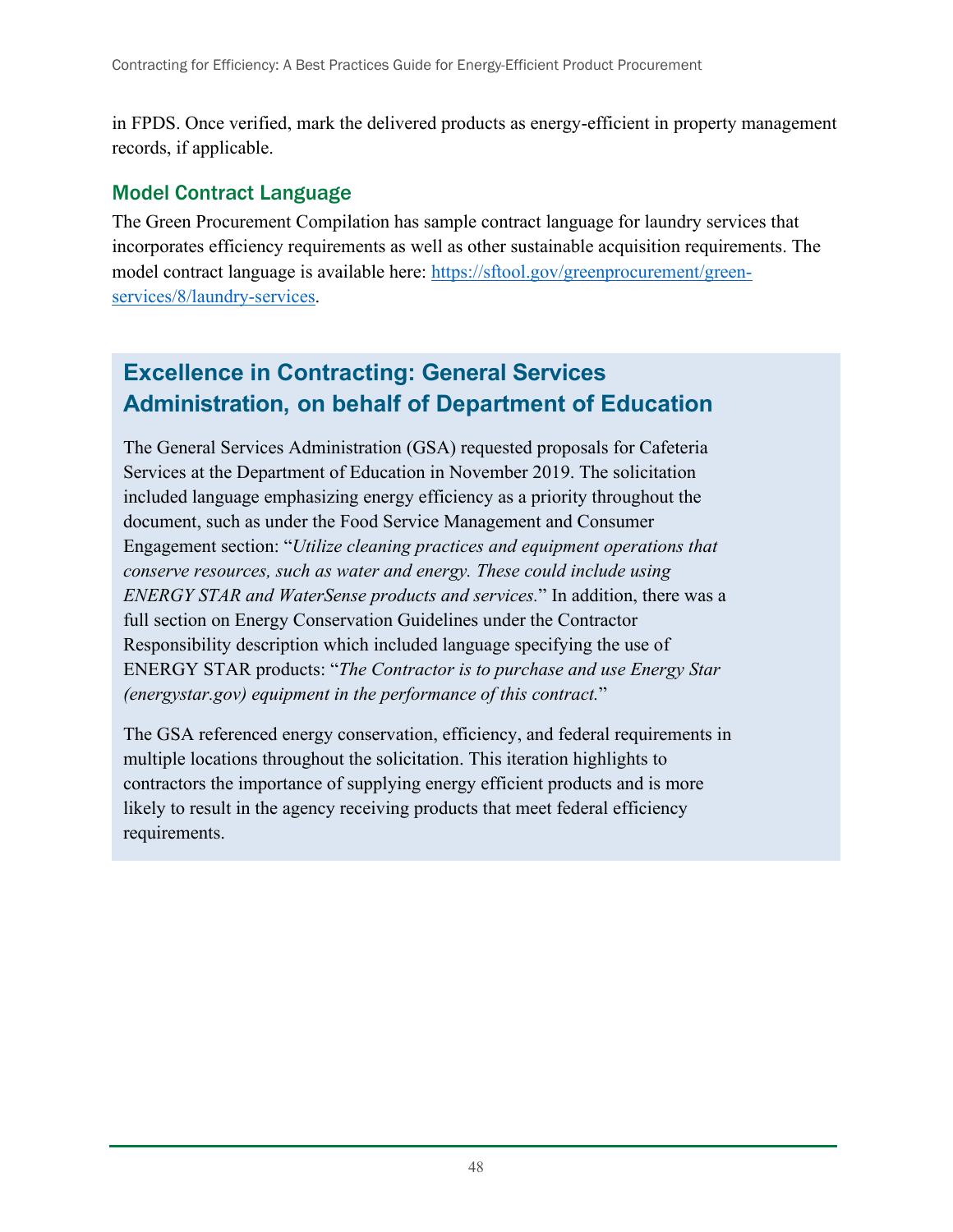## <span id="page-57-0"></span>12 Conclusion

The examples shown above reflect common projects that may include efficient products, but the topics covered in this guide are by no means exhaustive. Regardless of the product or project type, procurement teams can apply the same approaches outlined in this guide to communicate efficiency requirements to vendors, specify efficient products, and verify the delivery of compliant equipment. Similar principles can be used for other project types or contract vehicles. Key recommendations from this guide include:

- Incorporate efficiency into the entire procurement process, from acquisition planning to verification;
- Check the FEMP and ENERGY STAR websites for current lists of covered product categories and buying guidance;
- Specify efficiency requirements in the same solicitation sections as other technical information; and
- Request information from vendors to evaluate bids based on compliance with efficiency requirements and verify the delivery of efficient products post-award.

We hope procurement officials find this guide useful for purchasing efficient products. If buyers have any questions about specific procurements, please feel free to contact FEMP staff. Visit <https://www.energy.gov/eere/femp/federal-energy-management-program> for more information.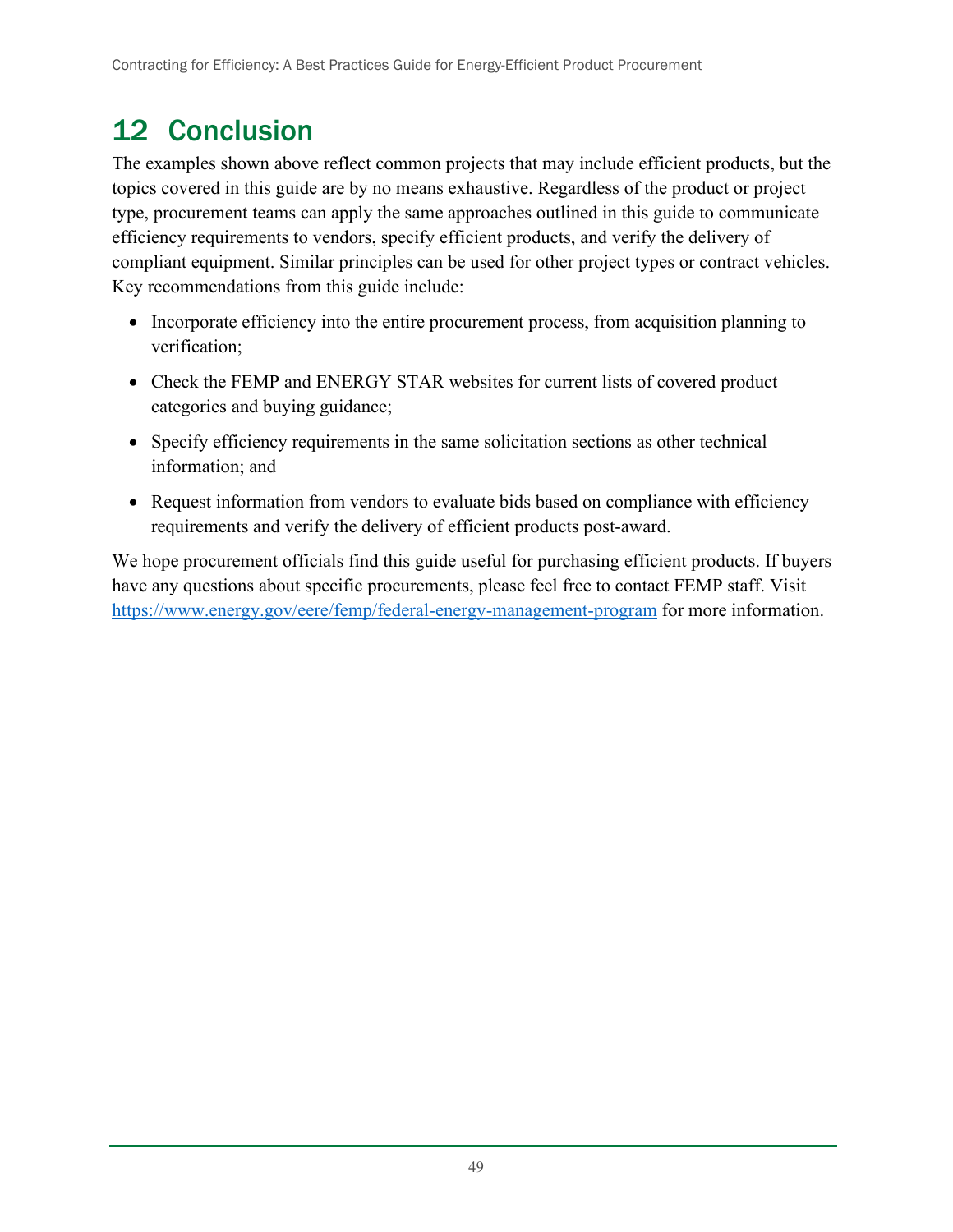## <span id="page-58-0"></span>Appendix A: Minimum Efficiency Requirements Tables for Heating and Cooling Product Categories

FEMP created tables that mirror American Society of Heating, Refrigerating and Air-Conditioning Engineers (ASHRAE) 90.1 tables, which include minimum efficiency requirements for FEMP-designated and ENERGY STAR certified heating and cooling product categories. These can be attached to presolicitation notices and solicitations in a wide variety of procurement types, including building renovation, construction, and design. The tables listed below include minimum efficiency requirements for residential and commercial heat pumps, air conditioners, boilers, commercial chillers, water heaters, and furnaces.

#### <span id="page-58-1"></span>Air-Source Heat Pumps (Residential), Central Air Conditioners (Residential), Geothermal Heat Pumps (Residential), and Light Commercial Heating and Cooling Equipment

<span id="page-58-2"></span>Table A-1. Minimum Efficiency Requirements for Air-Source Heat Pumps (Residential), Central Air Conditioners (Residential), Geothermal Heat Pumps (Residential), and Light Commercial Heating and Cooling Equipment

| Electrically Operated Unitary Heat Pumps: Minimum Efficiency Requirements |                                      |                                       |                                                  |                                                                                                        |  |
|---------------------------------------------------------------------------|--------------------------------------|---------------------------------------|--------------------------------------------------|--------------------------------------------------------------------------------------------------------|--|
| <b>Equipment Type</b>                                                     | <b>Size Category</b>                 | <b>Heating Section</b><br><b>Type</b> | <b>Subcategory or</b><br><b>Rating Condition</b> | <b>Minimum Efficiency</b>                                                                              |  |
| Air-cooled (cooling<br>mode)                                              | <65,000 Btu/h                        | All                                   | Split system                                     | 15.0 SEER <sup>a</sup> ; 12.5 EER <sup>b</sup> ; 8.5<br>HSPF <sup>c</sup> (single phase <sup>d</sup> ) |  |
|                                                                           |                                      |                                       | Single package                                   | 15.0 SEER; 12.0 EER; 8.2<br>HSPF (single phase <sup>d</sup> )                                          |  |
|                                                                           | ≥65,000 Btu/h and<br><135,000 Btu/h  | Electric resistance<br>(or none)      | Split system and<br>single package               | 11.8 EER; 12.8 IEER <sup>e</sup> ; 3.4<br>COPf at 470F                                                 |  |
|                                                                           | ≥135,000 Btu/h and<br><240,000 Btu/h | Electric resistance<br>(or none)      | Split system and<br>single package               | 10.9 EER; 12.0 IEER <sup>e</sup> ; 3.3<br>COPf at 470F                                                 |  |
|                                                                           | ≥240,000 Btu/h <sup>g</sup>          | Electric resistance<br>(or none)      | Split system and<br>single package               | 9.5 EER; 10.6 IEER                                                                                     |  |
| Geothermal, closed<br>loop water-to-air                                   |                                      |                                       |                                                  | 17.1 EER; 3.6 COP (single)<br>phase)                                                                   |  |
| Geothermal, open<br>loop water-to-air                                     |                                      |                                       |                                                  | 21.1 EER; 4.1 COP (single)<br>phase)                                                                   |  |
| Geothermal, closed<br>loop water-to-water                                 |                                      |                                       |                                                  | 16.1 EER; 3.1 COP (single<br>phase)                                                                    |  |
| Geothermal, open<br>loop water-to-water                                   |                                      |                                       |                                                  | 20.1 EER; 3.5 COP (single)<br>phase)                                                                   |  |
| Geothermal, DGX                                                           |                                      |                                       |                                                  | 16.0 EER; 3.6 COP (single)<br>phase)                                                                   |  |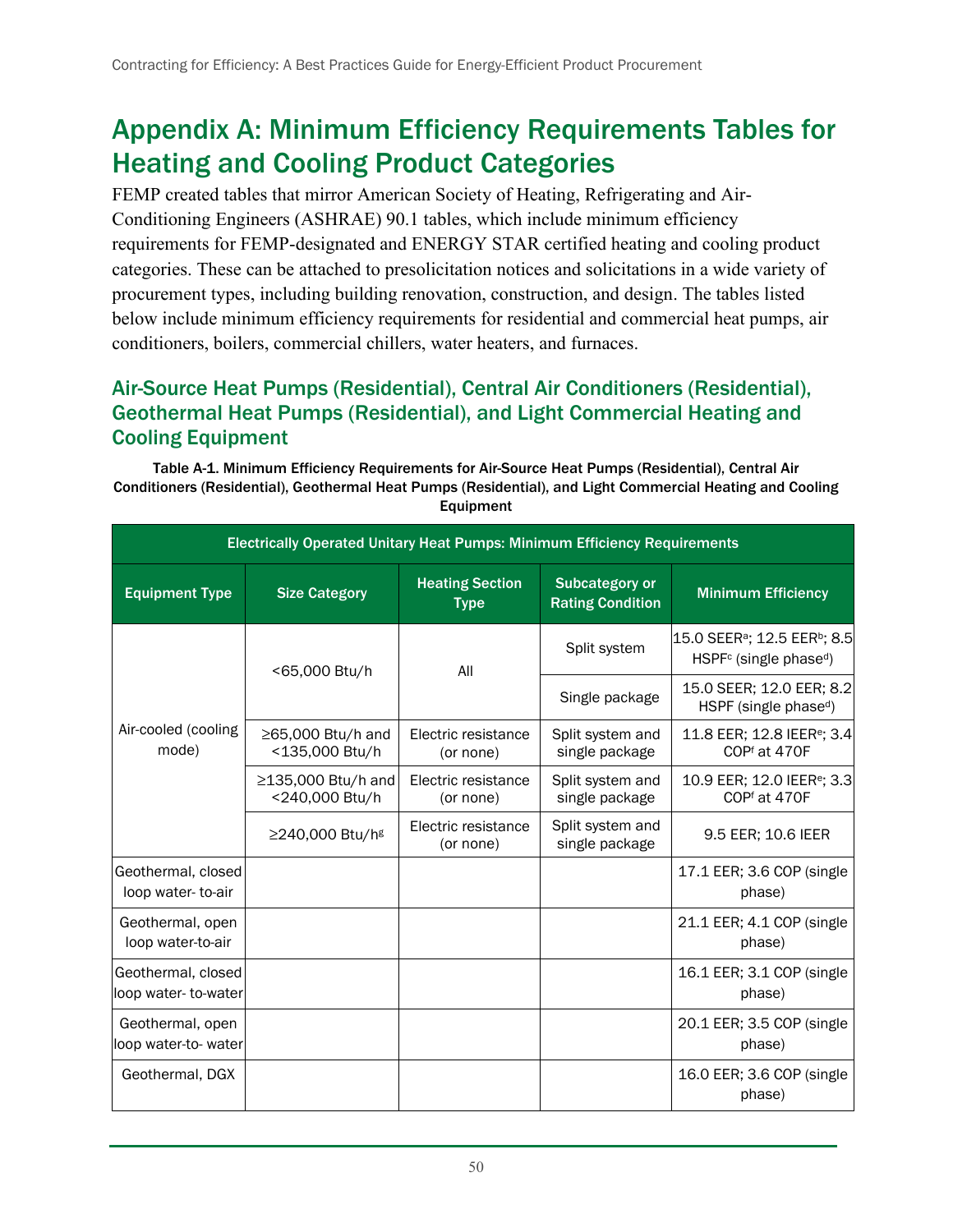Seasonal Energy Efficiency Ratio (SEER) is the total heat removed from the conditioned space during the annual cooling season, expressed in British thermal units (Btu), divided by the total electrical energy consumed by the air conditioner or heat pump during the same season, expressed in Watt-hours.

<sup>b</sup> Energy Efficiency Ratio (EER) is the ratio of the average rate of space cooling delivered to the average rate of electrical energy consumed by the air conditioner or heat pump. This ratio is expressed in Btu/Wh.

<sup>c</sup> Heating Seasonal Performance Factor (HSPF) is the total space heating required in U.S. climate region IV (mixed dry climate) during the space heating season, expressed in Btu, divided by the total electrical energy consumed by the heat pump system during the same season, expressed in Watt-hours.

 $\beta$  Three-phase heat pumps in the <65,000 Btu/h category are not covered by ENERGY STAR.

<sup>e</sup> Integrated Energy Efficiency Ratio (IEER) is a weighted average calculation of mechanical cooling EERs determined for four load levels and corresponding rating conditions, as measured in Appendix A of Subpart F of 10 CFR part 431, expressed in Btu/Watt-hour.

Coefficient of Performance (COP) is the ratio of the produced cooling effect of an air conditioner or heat pump (or its produced heating effect, depending on the mode of operation) to its net work input, when both the cooling (or heating) effect and the net work input are expressed in identical units of measurement.

I Heat pumps with size equal to or greater than 240,000 Btu/h are not covered by federal purchasing requirements. Minimum efficiency presented is consistent with ASRHAE 90.1 requirements Table 6.8.1-2.

\* All definitions are taken from ENERGY STAR or other reputed sources.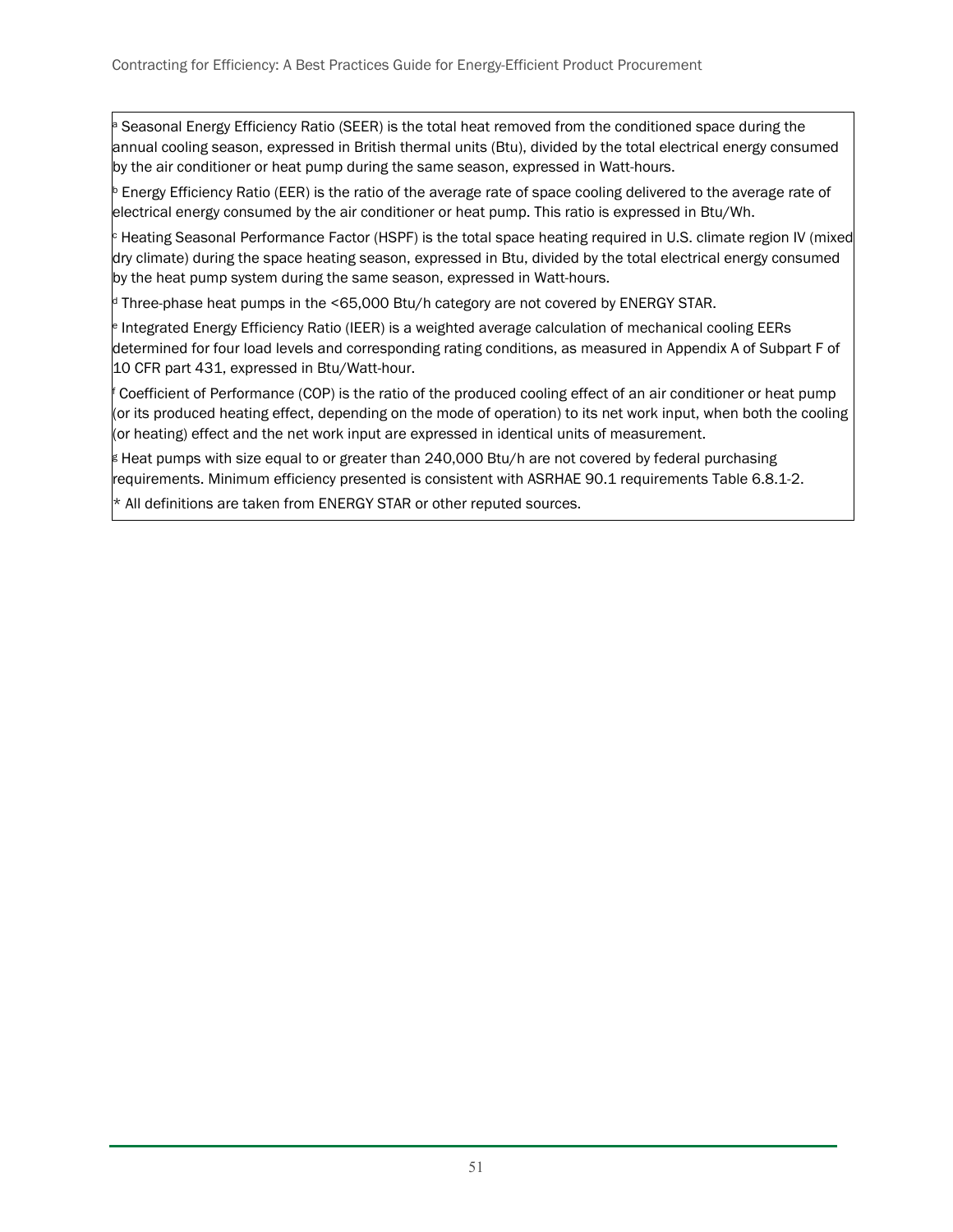### <span id="page-60-0"></span>Central Air Conditioners and Light Commercial Heating and Cooling Equipment

#### <span id="page-60-1"></span>Table A-2. Minimum Efficiency Requirements for Central Air Conditioners and Light Commercial Heating and Cooling Equipment

| Electrically Operated Unitary Air Conditioners: Minimum Efficiency Requirements |                                       |                                       |                                                  |                                                           |
|---------------------------------------------------------------------------------|---------------------------------------|---------------------------------------|--------------------------------------------------|-----------------------------------------------------------|
| <b>Equipment Type</b>                                                           | <b>Size Category</b>                  | <b>Heating</b><br><b>Section Type</b> | <b>Subcategory or</b><br><b>Rating Condition</b> | <b>Minimum Efficiency</b>                                 |
|                                                                                 |                                       | All                                   | Split system                                     | 15.0 SEER and 12.5<br>EER (single phase <sup>a</sup> )    |
|                                                                                 | <65,000 Btu/h                         |                                       | Single<br>package                                | 15.0 SEER and<br>12.0 EER (single<br>phase <sup>a</sup> ) |
|                                                                                 | ≥65,000 Btu/h and                     | Electric<br>resistance<br>(or none)   | Split system<br>and single<br>package            | 12.2 EER and<br><b>14.0 IEER</b>                          |
|                                                                                 | <135,000 Btu/h                        | All other                             | Split system<br>and single<br>package            | 12.0 EER and<br>13.8 IEER                                 |
| Air conditioners, air-                                                          | ≥135,000 Btu/h and<br><240,000 Btu/h  | Electric<br>resistance (or<br>none)   | Split system and<br>single package               | 12.2 EER and<br>13.2 IEER                                 |
| cooled                                                                          |                                       | All other                             | Split system<br>and single<br>package            | 12.0 and 13.0 IEER                                        |
|                                                                                 | ≥240,000 Btu/h and<br><760,000 Btu/hb | Electric<br>resistance<br>(or none)   | Split system<br>and single<br>package            | 10.0 EER and<br><b>11.6 IEER</b>                          |
|                                                                                 |                                       | All other                             | Split system<br>and single<br>package            | 9.8 EER and 11.4<br><b>IEER</b>                           |
|                                                                                 | ≥760,000 Btu/h <sup>b</sup>           | Electric<br>resistance<br>(or none)   | Split system<br>and single<br>package            | 9.7 EER and 11.2<br><b>IEER</b>                           |
|                                                                                 |                                       | All other                             | Split system<br>and single<br>package            | 9.5 EER and 11.0<br><b>IEER</b>                           |

a Three-phase air conditioners in the <65,000 Btu/h category are not covered by ENERGY STAR.

**b** Air conditioners with size equal to or greater than 240,000 Btu/h are not covered by federal purchasing requirements. Minimum efficiency presented is consistent with ASRHAE 90.1 Table 6.8.1-1.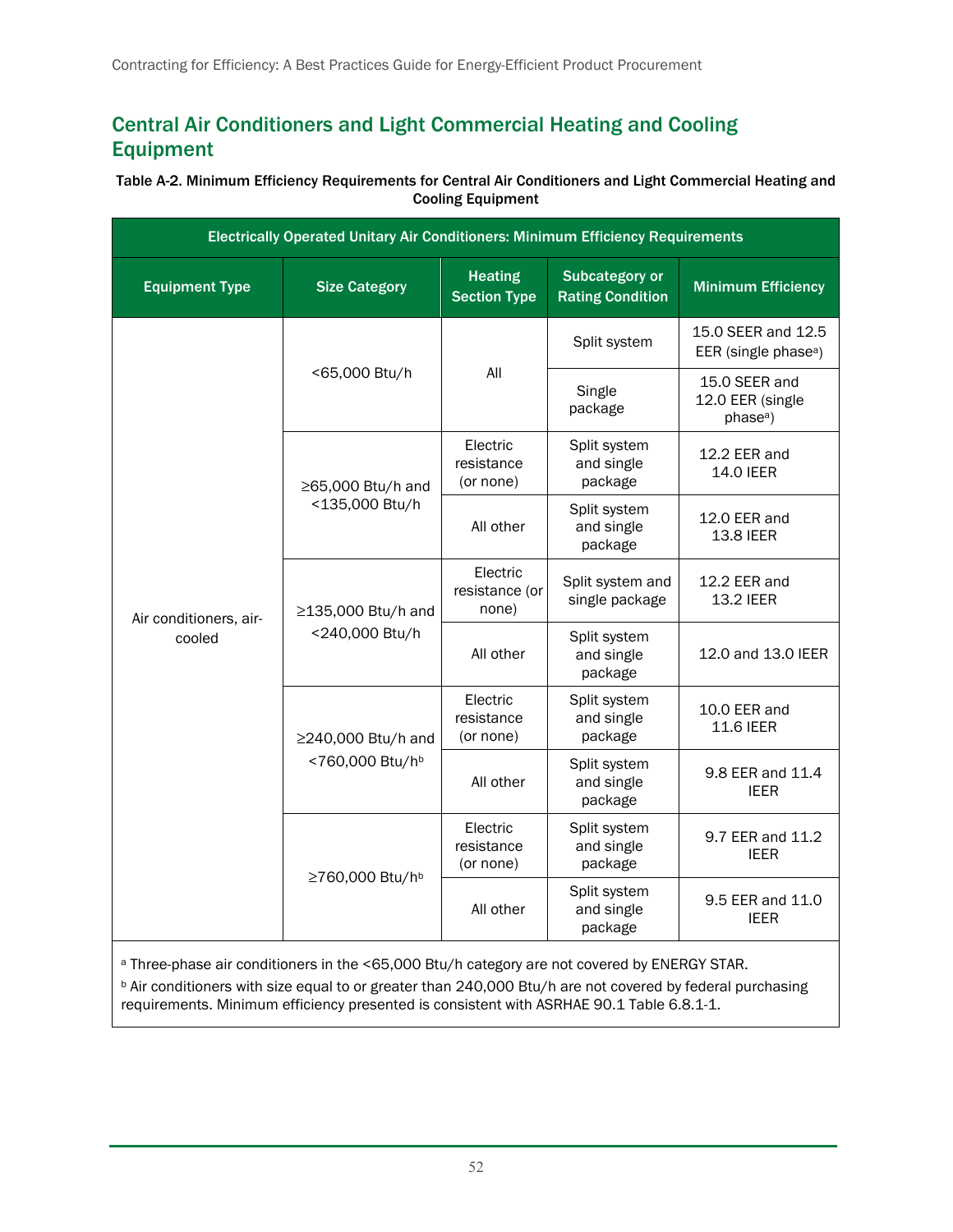## <span id="page-61-0"></span>Boilers (Residential) and Boilers (Commercial)

<span id="page-61-1"></span>

| Gas- and Oil-Fired Boilers: Minimum Efficiency Requirements |                                                  |                                                             |                          |                                     |  |
|-------------------------------------------------------------|--------------------------------------------------|-------------------------------------------------------------|--------------------------|-------------------------------------|--|
| <b>Equipment</b><br><b>Type</b>                             | <b>Subcategory or Rating</b><br><b>Condition</b> | <b>Size Category (Input)</b>                                | <b>Efficiency Metric</b> | <b>Minimum</b><br><b>Efficiency</b> |  |
| Boilers, hot                                                | Gas-fired                                        | <300,000 Btu/h                                              | <b>AFUE</b> <sup>a</sup> | 90%                                 |  |
|                                                             |                                                  | ≥300,000 Btu/h and<br>≤2,500,000 Btu/h                      | $E_t$ <sub>b</sub>       | 95%                                 |  |
|                                                             |                                                  | >2,500,000 Btu/h and<br>≤10,000,000 Btu/h                   | E <sub>t</sub>           | 95%                                 |  |
|                                                             |                                                  | >10,000,000 Btu/hc                                          | $E_c$ <sup>d</sup>       | 82%                                 |  |
| water                                                       |                                                  | <300,000 Btu/h                                              | <b>AFUE</b>              | 87%                                 |  |
|                                                             | Oil-fired                                        | ≥300,000 Btu/h and<br><2,500,000 Btu/h                      | E <sub>t</sub>           | 85.5%                               |  |
|                                                             |                                                  | >2,500,000 Btu/h and<br>≤10,000,000 Btu/h                   | E <sub>t</sub>           | 88.5%                               |  |
|                                                             |                                                  | >10,000,000 Btu/hc                                          | E <sub>c</sub>           | 84%                                 |  |
| Boilers, steam                                              | Gas-fired                                        | <300,000 Btu/h                                              | <b>AFUE</b>              | 90%                                 |  |
|                                                             | Gas-fired (all, except<br>natural draft)         | ≥300,000 Btu/h and<br>≤2,500,000 Btu/h                      | E <sub>t</sub>           | 81%                                 |  |
|                                                             |                                                  | >2,500,000 Btu/h and<br>≤10,000,000 Btu/h                   | E <sub>t</sub>           | 83%                                 |  |
|                                                             |                                                  | >10,000,000 Btu/hc                                          | E <sub>t</sub>           | 79%                                 |  |
|                                                             | Gas-fired, natural draft                         | ≥300,000 Btu/h and<br>≤2,500,000 Btu/h                      | E <sub>t</sub>           | 81%                                 |  |
|                                                             |                                                  | >2,500,000 Btu/h and<br>≤10,000,000 Btu/h                   | E <sub>t</sub>           | 83%                                 |  |
|                                                             |                                                  | >10,000,000 Btu/hc                                          | E <sub>t</sub>           | 79%                                 |  |
|                                                             |                                                  | <300,000 Btu/h                                              | <b>AFUE</b>              | 87%                                 |  |
|                                                             | Oil-fired                                        | ≥300,000 Btu/h and<br>≤2,500,000 Btu/h                      | E <sub>t</sub>           | 84%                                 |  |
|                                                             |                                                  | >2,500,000 Btu/h and<br>E <sub>t</sub><br>≤10,000,000 Btu/h |                          | 85.5%                               |  |
|                                                             |                                                  | >10,000,000 Btu/hc                                          | $E_{t}$                  | 81%                                 |  |

#### Table A-3. Minimum Efficiency Requirements for Boilers (Residential) and Boilers (Commercial)

Annual Fuel Utilization Efficiency (AFUE) is the ratio of annual output energy to annual input energy, which includes any non-heating season pilot input loss and, for gas or oil-fired furnaces or boilers, does not include electric energy. Residential Boilers are covered by ENERGY STAR and use AFUE as the efficiency metric.

Thermal efficiency (E<sub>t</sub>) is based on Hydronics Institute, Method to Determine Efficiency of Commercial Space Heating Boilers (HI BTS-2000, Rev. 06.07). Commercial boilers (with capacity ≥300,000 Btu/h and ≤10,000,000 Btu/h) are covered by FEMP and use Thermal Efficiency as the efficiency metric.

Boilers with input greater than 10,000,000 Btu/h are not covered by federal purchasing requirements. Minimum efficiency presented is consistent with ASRHAE 90.1 Table 6.8.1-6.

Combustion efficiency (E<sub>c</sub>) is the total energy input (100%) minus the percent of flue losses. Thermal efficiency (Et) includes the radiation and convection losses from boiler shell in addition to the flue losses.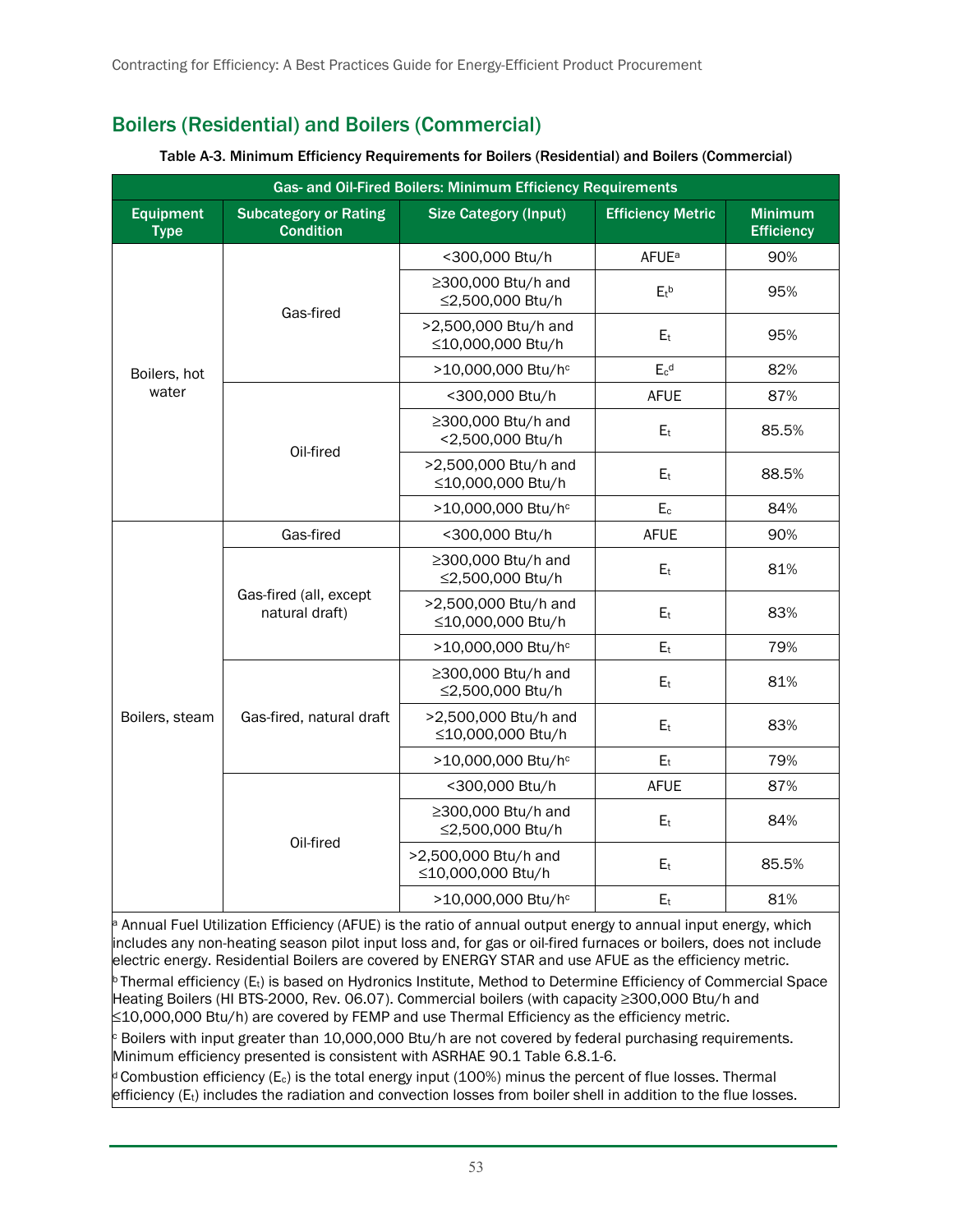## <span id="page-62-0"></span>Electric Chillers, Air-Cooled and Water-Cooled

<span id="page-62-1"></span>

| <b>Water-Chilling Packages: Minimum Efficiency Requirements</b> |                                 |                                   |                                                     |                                                     |  |
|-----------------------------------------------------------------|---------------------------------|-----------------------------------|-----------------------------------------------------|-----------------------------------------------------|--|
|                                                                 |                                 | <b>Units</b>                      | <b>Minimum Efficiency</b>                           |                                                     |  |
| <b>Equipment Type</b>                                           | <b>Size</b><br><b>Category</b>  |                                   | Path A (Full-Load<br><b>Optimized Applications)</b> | Path B (Part-Load<br><b>Optimized Applications)</b> |  |
|                                                                 | $<$ 150 $t$                     | <b>EER<sup>a</sup></b><br>(Btu/W) | ≥10.70 FL <sup>b</sup>                              | $\geq$ 9.70 FL                                      |  |
| Air-cooled                                                      |                                 |                                   | ≥13.7 IPLV <sup>c</sup>                             | ≥15.9 IPLV                                          |  |
|                                                                 | ≥150 t                          | <b>EER</b><br>(Btu/W)             | ≥10.73 FL                                           | ≥9.70 FL                                            |  |
| Air-cooled                                                      |                                 |                                   | ≥14.00 IPLV                                         | ≥16.37 IPLV                                         |  |
| Water-cooled, electrically                                      |                                 | kW/t                              | ≤0.728 FL                                           | ≤0.78 FL                                            |  |
| operated positive displacement                                  | < 75t                           |                                   | ≤0.60 IPLV                                          | $\leq$ 0.50 IPLV                                    |  |
| Water-cooled, electrically                                      | $\geq$ 75 t and                 |                                   | ≤0.714 FL                                           | ≤0.75 FL                                            |  |
| operated positive displacement                                  | $<$ 150 $t$                     | kW/t                              | $\leq$ 0.56 IPLV                                    | $\leq$ 0.49 IPLV                                    |  |
| Water-cooled, electrically                                      | $\geq$ 150 t and<br>$300t$      | kW/t                              | ≤0.629 FL                                           | ≤0.68 $FL$                                          |  |
| operated positive displacement                                  |                                 |                                   | $\leq$ 0.54 IPLV                                    | ≤0.44 IPLV                                          |  |
| Water-cooled, electrically                                      | $\geq$ 300 t and<br>< 600 t     | kW/t                              | $\leq$ 0.61 FL                                      | ≤0.625 FL                                           |  |
| operated positive displacement                                  |                                 |                                   | $\leq$ 0.52 IPLV                                    | $\leq$ 0.41 IPLV                                    |  |
| Water-cooled, electrically                                      | ≥600t                           | kW/t                              | ≤0.56 FL                                            | ≤0.585 FL                                           |  |
| operated positive displacement                                  |                                 |                                   | $\leq$ 0.50 IPLV                                    | $\leq$ 0.38 IPLV                                    |  |
| Water-cooled, electrically                                      | < 150t                          | kW/t                              | $\leq$ 0.61 FL                                      | ≤0.695 FL                                           |  |
| operated centrifugal                                            |                                 |                                   | ≤0.55 IPLV                                          | $\leq$ 0.44 IPLV                                    |  |
| Water-cooled, electrically                                      | $\geq$ 150 t and<br>$300t$      | kW/t                              | ≤0.544 FL                                           | $\leq$ 0.635 FL                                     |  |
| operated centrifugal                                            |                                 |                                   | $\leq$ 0.55 IPLV                                    | $\leq$ 0.40 IPLV                                    |  |
| Water-cooled, electrically                                      | $\geq$ 300 t and<br>$<$ 400 $t$ | kW/t                              | ≤0.544 FL                                           | ≤0.595 FL                                           |  |
| operated centrifugal                                            |                                 |                                   | $\leq$ 0.52 IPLV                                    | $\leq$ 0.39 IPLV                                    |  |
| Water-cooled, electrically                                      | $\geq$ 400 t and<br>$600t$      | kW/t                              | ≤0.541 FL                                           | ≤0.585 FL                                           |  |
| operated centrifugal                                            |                                 |                                   | $\leq$ 0.50 IPLV                                    | $\leq$ 0.38 IPLV                                    |  |
| Water-cooled, electrically                                      | $\geq 600$ t                    | kW/t                              | ≤0.55 FL                                            | ≤0.585 FL                                           |  |
| operated centrifugal                                            |                                 |                                   | $\leq$ 0.50 IPLV                                    | $\leq$ 0.38 IPLV                                    |  |

#### Table A-4. Minimum Efficiency Requirements for Electric Chillers, Air-Cooled and Water-Cooled

<sup>a</sup> Energy efficiency ratio (EER) is the ratio of the average rate of space cooling delivered to the average rate of electrical energy consumed by the equipment (in this case. chiller). In the case of chillers, it is expressed in British thermal unit/Watt (Btu/W).

**b FL is Full-Load efficiency. It is calculated while the equipment is operating at 100% load.** 

<sup>c</sup> IPLV is Integrated Part-Load Value (IPLV) efficiency. It is calculated using the efficiency of the equipment while operating at load capacities of 100%, 75%, 50%, and 25% as prescribed in the Air-Conditioning, Heating, and Refrigeration Institute 550/590 test procedure.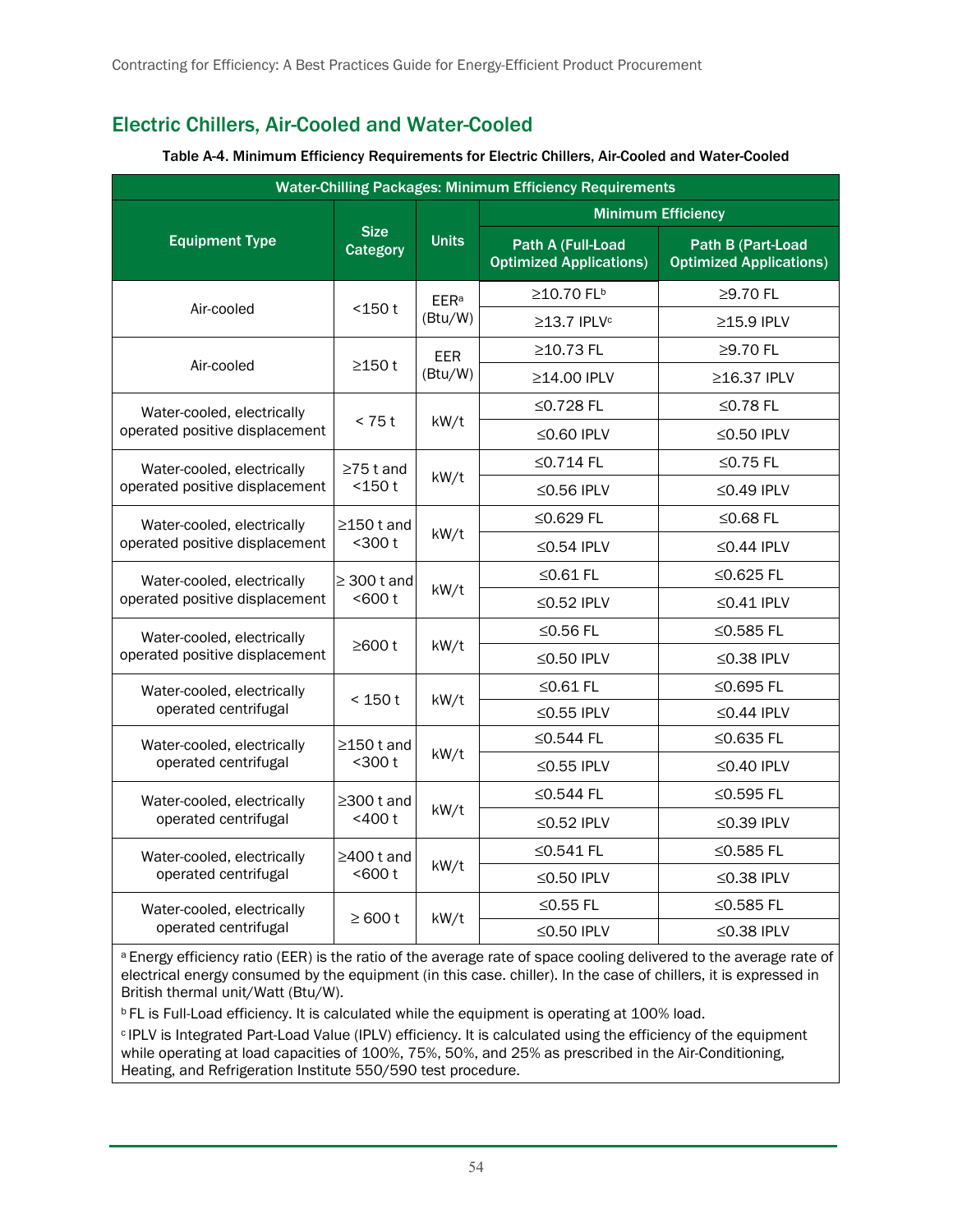#### <span id="page-63-0"></span>Gas Storage Water Heaters, Gas Water Heaters, Heat Pump Water Heaters, and Solar Water Heaters

#### <span id="page-63-1"></span>Table A-5. Minimum Efficiency Requirements for Gas Storage Water Heaters, Gas Water Heaters, Heat Pump Water Heaters, and Solar Water Heaters

| <b>Water-Heating Equipment: Performance Requirements</b> |                                     |                                           |                                                                                                                                      |  |
|----------------------------------------------------------|-------------------------------------|-------------------------------------------|--------------------------------------------------------------------------------------------------------------------------------------|--|
| <b>Equipment Type</b>                                    | <b>Size Category (Input)</b>        | Subcategory or<br><b>Rating Condition</b> | <b>Performance Required</b>                                                                                                          |  |
| Electric storage water                                   |                                     | Heat pump ≤55 gal                         | $EF^a \geq 2.0$ and $FHR^b \geq 50$ gal/h                                                                                            |  |
| heaters                                                  | $\leq$ 24 A and $\leq$ 250 V        | Heat pump > 55 gal<br>and ≤120 gal        | EF $\geq$ 2.2 and FHR $\geq$ 50 gal/h                                                                                                |  |
|                                                          |                                     | $\geq$ 20 gal and $\leq$ 55 gal           | EF $\geq$ 0.67 and FHR $\geq$ 67 gal/h                                                                                               |  |
| Gas storage water<br>heaters                             | ≤75,000 Btu/h                       | >55 gal and ≤100 gal                      | EF $\geq$ 0.77 and FHR $\geq$ 67 gal/h                                                                                               |  |
|                                                          | >75,000 Btu/h                       | $>100$ gal and<br>$\leq$ 140 gal          | TE $\text{C}$ $\geq$ 0.94 or EF $\geq$ 0.93 and<br>standby loss $\leq$ 0.84 * [(input<br>rate/800) + $100\sqrt{\text{volume}}$ Btu/h |  |
| Gas instantaneous<br>water heaters                       | ≥50,000 Btu/h and<br><200,000 Btu/h | <4,000 (Btu/h)/gal                        | EF $\geq$ 0.90 and GPM <sup>d</sup> $\geq$ 2.5 over a<br>77-deg rise                                                                 |  |
|                                                          | ≥200,000 Btu/h                      | $\geq$ 4,000 (Btu/h)/gal                  | TE ≥0.94 or EF ≥0.93                                                                                                                 |  |
| Solar water heaters                                      | ≤75,000 Btu/h                       | Electric backup                           | SEFe > 1.8                                                                                                                           |  |
|                                                          |                                     | Gas backup                                | $SEF \ge 1.2$                                                                                                                        |  |

a Energy factor (EF) is an efficiency ratio of the energy supplied in heater water divided by the energy input to the water heater.

b First-Hour Rating (FHR) is an estimate of the maximum volume of hot water in gallons that a storage water heater can supply within an hour that begins with the water heater fully heated.

c Thermal efficiency (TE) is the ratio of the heat transferred to the water flowing through the water heater to the amount of energy consumed by the water heater.

d Gallons per Minute (GPM) is the amount of gallons per minute of hot water that can be supplied by an instantaneous water heater while maintaining a nominal temperature rise of 77°F during steady state operation.

e Solar Energy Factor (SEF) refers to the energy delivered by the total system divided by the electrical or gas energy put into the system.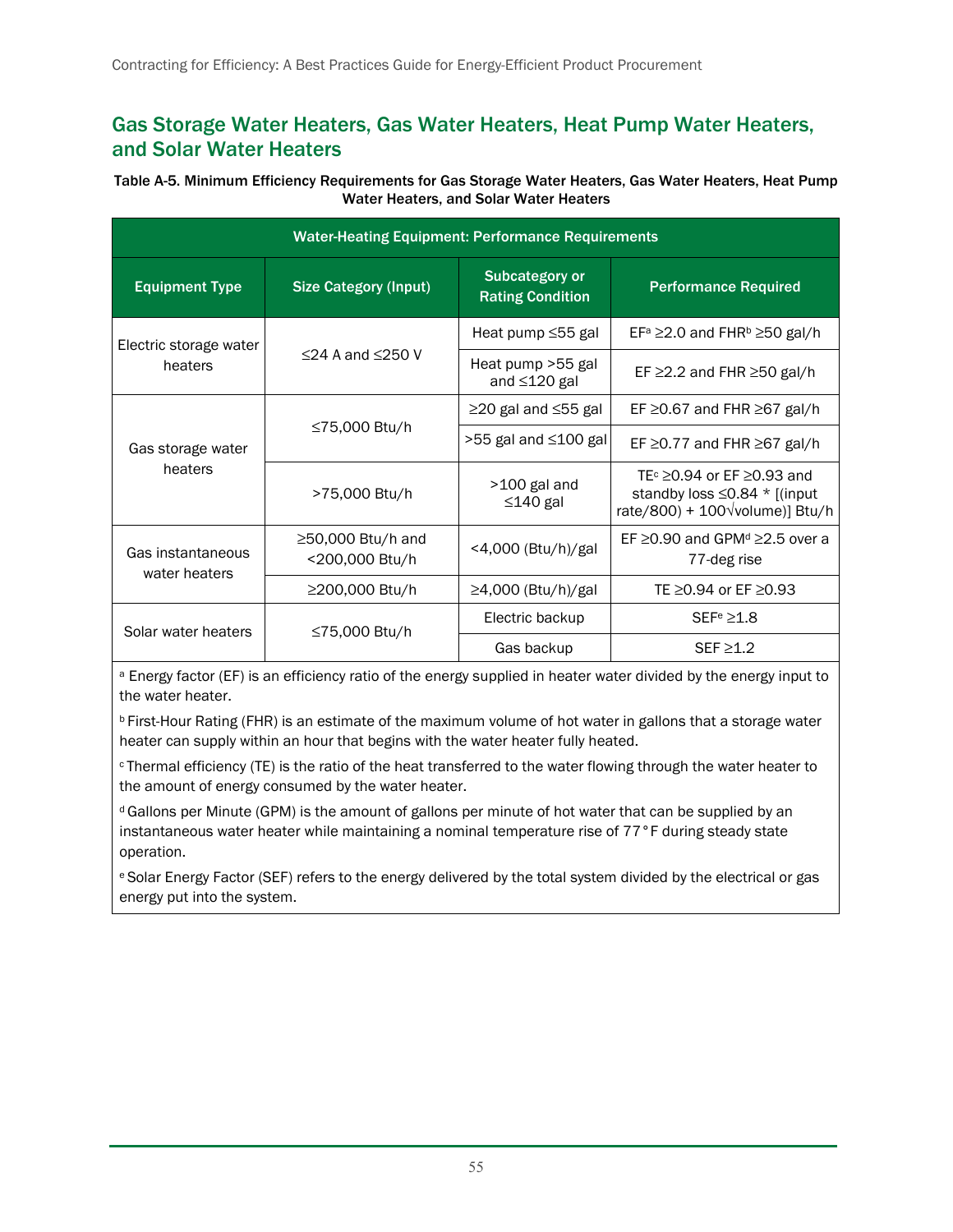### <span id="page-64-0"></span>Gas Furnaces

<span id="page-64-1"></span>

| Warm-Air Furnaces: Minimum Efficiency Requirements |                              |                                        |                               |  |
|----------------------------------------------------|------------------------------|----------------------------------------|-------------------------------|--|
| <b>Equipment Type</b>                              | <b>Size Category (Input)</b> | <b>Subcategory or Rating Condition</b> | <b>Minimum Efficiency</b>     |  |
| Warm-air furnace,<br>gas fired                     | <225,000 Btu/ha              | Maximum capacity                       | ≥95.0% (U.S.<br>North/Canada) |  |
|                                                    |                              |                                        | ≥90.0% (U.S. South)           |  |
|                                                    | ≥225,000 Btu/h               | Maximum capacity                       | $80\%$ E <sub>t</sub> b       |  |
| Warm-air furnace,<br>oil fired                     | <225,000 Btu/h               | Maximum capacity                       | $\geq$ 85% AFUE <sup>c</sup>  |  |
|                                                    | ≥225,000 Btu/h <sup>a</sup>  | Maximum capacity                       | $81\%$ E <sub>t</sub>         |  |

#### Table A-6. Minimum Efficiency Requirements for Gas Furnaces

a Furnaces with input equal to or greater than 225,000 British thermal unit/hour (Btu/h) are not covered by federal purchasing requirements. Minimum efficiency presented is consistent with ASRHAE 90.1 Table 6.8.1-5.

**b Thermal efficiency (Et) is the total energy input (100%) minus the percent of flue losses, radiation, and** convection losses from the furnace shell.

c Annual Fuel Utilization Efficiency (AFUE) is the ratio of annual output energy to annual input energy, which includes any non-heating season pilot input loss and, for gas or oil-fired furnaces or boilers, does not include electric energy.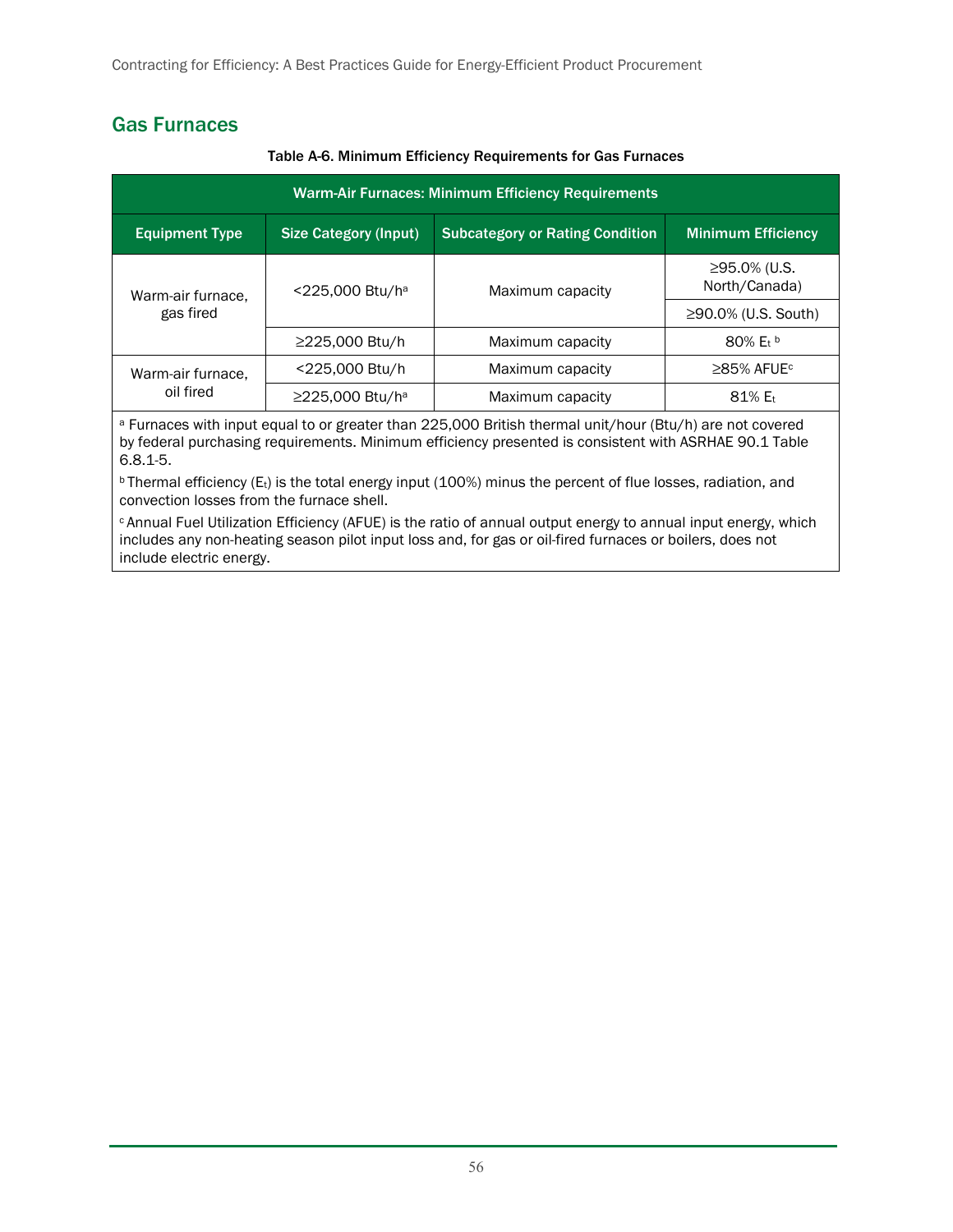## <span id="page-65-1"></span><span id="page-65-0"></span>Room Air Conditioners

| Electrically Operated Room Air Conditioners: Minimum Efficiency Requirements |                                        |                                                  |                           |  |  |
|------------------------------------------------------------------------------|----------------------------------------|--------------------------------------------------|---------------------------|--|--|
| <b>Equipment Type</b>                                                        | <b>Size Category (Input)</b>           | <b>Subcategory or</b><br><b>Rating Condition</b> | <b>Minimum Efficiency</b> |  |  |
|                                                                              | <6,000 Btu/h                           |                                                  | 12.1 CEER <sup>a</sup>    |  |  |
|                                                                              | $\geq$ 6,000 Btu/h and<br><8,000 Btu/h |                                                  | 12.1 CEER                 |  |  |
| Room air conditioners with                                                   | ≥8,000 Btu/h and<br><14,000 Btu/h      |                                                  | 12.0 CEER                 |  |  |
| louvered sides                                                               | ≥14,000 Btu/h and<br><20,000 Btu/h     |                                                  | <b>11.8 CEER</b>          |  |  |
|                                                                              | ≥20,000 Btu/h and<br><28,000 Btu/h     |                                                  | 10.3 CEER                 |  |  |
|                                                                              | $\geq$ 28,000                          |                                                  | 9.9 CEER                  |  |  |
|                                                                              | <8,000 Btu/h                           |                                                  | 11.0 CEER                 |  |  |
|                                                                              | ≥8,000 Btu/h and<br><11,000 Btu/h      |                                                  | 10.6 CEER                 |  |  |
| Room air conditioners without<br>louvered sides                              | ≥11,000 Btu/h and<br><14,000 Btu/h     |                                                  | <b>10.5 CEER</b>          |  |  |
|                                                                              | ≥14,000 Btu/h and<br><20,000 Btu/h     |                                                  | <b>10.2 CEER</b>          |  |  |
|                                                                              | ≥20,000 Btu/h                          |                                                  | 10.3 CEER                 |  |  |
| Room air-conditioner heat pumps                                              | <20,000 Btu/h                          |                                                  | 10.8 CEER                 |  |  |
| with louvered sides                                                          | ≥20,000 Btu/h                          |                                                  | 10.2 CEER                 |  |  |
| Room air-conditioner heat pumps                                              | <14,000 Btu/h                          |                                                  | 10.2 CEER                 |  |  |
| without louvered sides                                                       | ≥14,000 Btu/h                          |                                                  | 9.6 CEER                  |  |  |
| Room air conditioner, casement<br>only                                       | All capacities                         |                                                  | 10.5 CEER                 |  |  |
| Room air conditioner, casement<br>slider                                     | All capacities                         |                                                  | <b>11.4 CEER</b>          |  |  |

Table A-7. Minimum Efficiency Requirements for Room Air Conditioners

a Combined Energy Efficiency Ratio (CEER) is the energy efficiency of a room air conditioner defined as "The ratio of measured cooling output (in Btu per hour) to measured average electrical energy input (in Watts) and measured standby/off-mode power consumption (in Watts)." It is measured in accordance with the test procedure at 10 CFR 430, Subpart B, Appendix F or, a DOE-approved test procedure waiver pursuant to 10 CFR Part 430.27. CEER is expressed in units of British thermal unit per watt-hour (Btu/Wh).